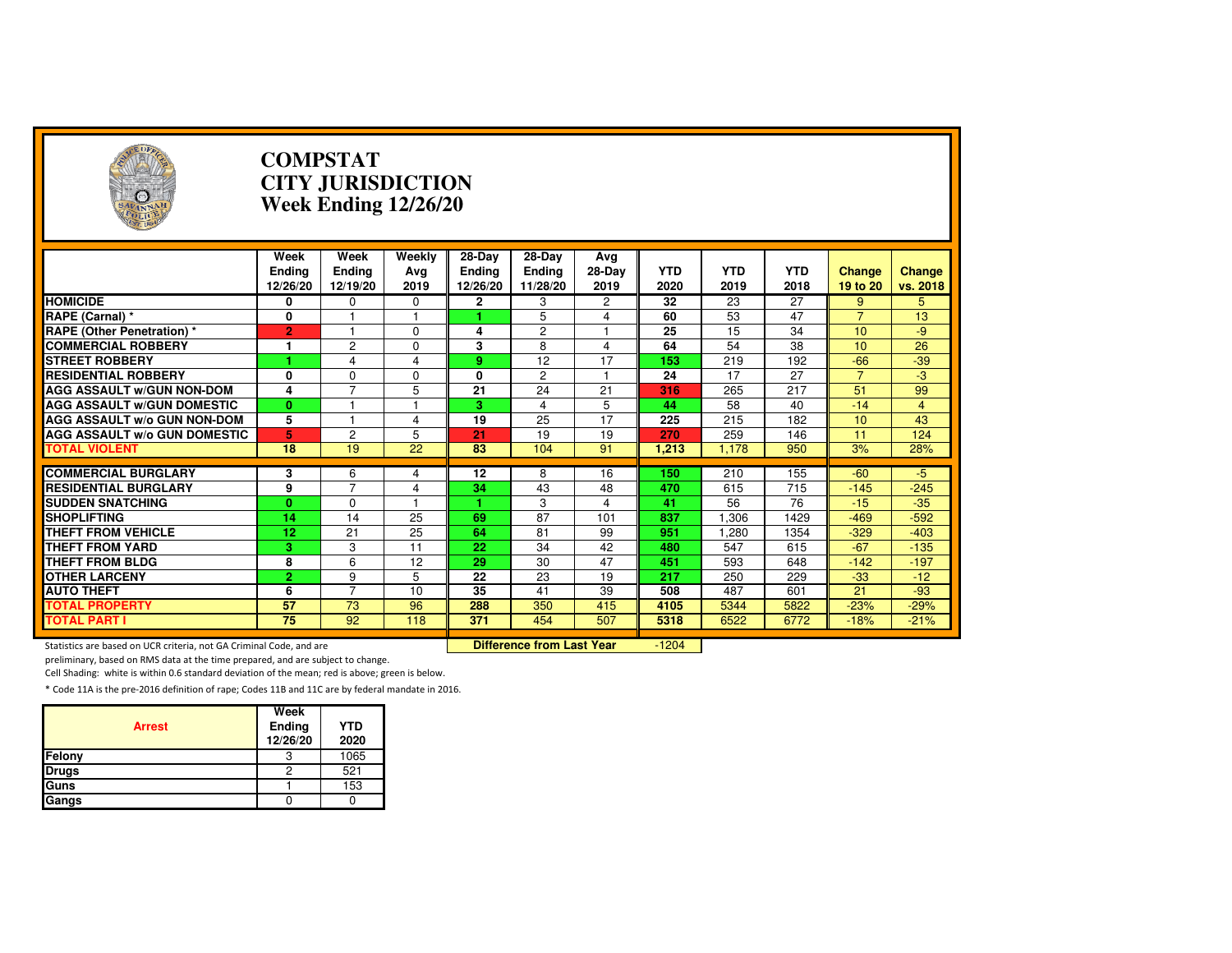

#### **COMPSTATNORTH PRECINCTWeek Ending 12/26/20**

#### **PRECINCT COMMANDER:**

**CAPT. CARY HILL**



|                                     | Week<br><b>Endina</b><br>12/26/20 | Week<br>Ending<br>12/19/20 | Weekly<br>Ava<br>2019 | $28-Dav$<br><b>Ending</b><br>12/26/20 | 28-Day<br>Ending<br>11/28/20 | Avg<br>28-Day<br>2019 | <b>YTD</b><br>2020 | <b>YTD</b><br>2019 | <b>YTD</b><br>2018 | Change<br>19 to 20 | <b>Change</b><br>vs. 2018 |
|-------------------------------------|-----------------------------------|----------------------------|-----------------------|---------------------------------------|------------------------------|-----------------------|--------------------|--------------------|--------------------|--------------------|---------------------------|
| <b>HOMICIDE</b>                     | 0                                 | 0                          | $\Omega$              | 0                                     | 2                            | 0                     | 8                  | 5                  | 6                  | з                  | $\overline{2}$            |
| RAPE (Carnal) *                     | 0                                 |                            | $\Omega$              |                                       | 3                            |                       | 22                 | 15                 | 13                 | $\overline{7}$     | 9                         |
| <b>RAPE (Other Penetration) *</b>   | $\bf{0}$                          | $\Omega$                   | $\Omega$              | $\mathbf{0}$                          | $\Omega$                     | $\Omega$              | 5                  | 6                  | $\overline{7}$     | $-1$               | $-2$                      |
| <b>COMMERCIAL ROBBERY</b>           | 0                                 | $\Omega$                   | $\Omega$              | $\bf{0}$                              | 3                            | -1                    | 11                 | $\overline{7}$     | 6                  | $\overline{4}$     | 5                         |
| <b>STREET ROBBERY</b>               | $\bf{0}$                          |                            |                       | 2.                                    | 5                            | 5                     | 55                 | 67                 | 66                 | $-12$              | $-11$                     |
| <b>RESIDENTIAL ROBBERY</b>          | $\mathbf{0}$                      | $\Omega$                   | $\Omega$              | 0                                     |                              | $\Omega$              | 4                  | 3                  | 5                  |                    | $-1$                      |
| <b>AGG ASSAULT W/GUN NON-DOM</b>    | $\overline{2}$                    | $\overline{c}$             |                       | 6                                     | 5                            | 4                     | 86                 | 57                 | 45                 | 29                 | 41                        |
| <b>AGG ASSAULT W/GUN DOMESTIC</b>   | $\bf{0}$                          | $\Omega$                   | $\Omega$              | ٠                                     | $\Omega$                     | 1                     | 9                  | 10                 | 12                 | -1                 | $-3$                      |
| <b>AGG ASSAULT W/o GUN NON-DOM</b>  | $\bf{0}$                          | $\Omega$                   |                       | 5                                     | 12                           | 6                     | 71                 | 74                 | 60                 | $-3$               | 11                        |
| <b>AGG ASSAULT W/o GUN DOMESTIC</b> | 1                                 | $\Omega$                   |                       | $\overline{2}$                        | $\overline{7}$               | 5                     | 58                 | 65                 | 39                 | $-7$               | 19                        |
| <b>TOTAL VIOLENT</b>                | 3                                 | 4                          | 6                     | 17                                    | 38                           | 24                    | 329                | 309                | 259                | 6%                 | 27%                       |
|                                     |                                   |                            |                       |                                       |                              |                       |                    |                    |                    |                    |                           |
| <b>COMMERCIAL BURGLARY</b>          | 0                                 |                            |                       |                                       | 3                            | 4                     | 43                 | 54                 | 36                 | $-11$              | $\overline{7}$            |
| <b>RESIDENTIAL BURGLARY</b>         | $\mathbf{0}$                      | $\overline{c}$             |                       | 6                                     | 6                            | $\overline{7}$        | 85                 | 86                 | 72                 | $-1$               | 13                        |
| <b>SUDDEN SNATCHING</b>             | $\bf{0}$                          | $\Omega$                   | $\Omega$              | $\mathbf{0}$                          | $\overline{2}$               | 1                     | 21                 | 17                 | 31                 | 4                  | $-10$                     |
| <b>SHOPLIFTING</b>                  | 1                                 | $\Omega$                   | 3                     | 6                                     | 12                           | 12                    | 126                | 157                | 231                | $-31$              | $-105$                    |
| <b>THEFT FROM VEHICLE</b>           | 5                                 | 9                          | 6                     | 21                                    | 23                           | 24                    | 214                | 307                | 298                | $-93$              | $-84$                     |
| <b>THEFT FROM YARD</b>              |                                   | $\Omega$                   | 3                     | 5                                     | 12                           | 11                    | 130                | 150                | 163                | $-20$              | $-33$                     |
| <b>THEFT FROM BLDG</b>              | 4                                 |                            | 3                     | 6.                                    | $\overline{7}$               | 11                    | 95                 | 141                | 177                | $-46$              | $-82$                     |
| <b>OTHER LARCENY</b>                | $\bf{0}$                          | 2                          |                       | 7                                     | 6                            | 4                     | 50                 | 48                 | 73                 | $\overline{2}$     | $-23$                     |
| <b>AUTO THEFT</b>                   | $\bf{0}$                          | 4                          | $\overline{c}$        | 8                                     | 10                           | 8                     | 115                | 100                | 127                | 15                 | $-12$                     |
| <b>TOTAL PROPERTY</b>               | 8                                 | 19                         | 19                    | 60                                    | 81                           | 82                    | 879                | 1060               | 1208               | $-17%$             | $-27%$                    |
| <b>TOTAL PART I</b>                 | $\overline{11}$                   | $\overline{23}$            | $\overline{25}$       | $\overline{77}$                       | 119                          | 106                   | 1208               | 1369               | 1467               | $-12%$             | $-18%$                    |

Statistics are based on UCR criteria, not GA Criminal Code, and are **Difference from Last Year** 

-161

preliminary, based on RMS data at the time prepared, and are subject to change.

Cell Shading: white is within 0.6 standard deviation of the mean; red is above; green is below.

| <b>Arrests</b> | Week<br><b>Ending</b><br>12/26/20 | <b>YTD</b><br>2020 |
|----------------|-----------------------------------|--------------------|
| Felony         | 2                                 | 298                |
| <b>Drugs</b>   |                                   | 132                |
| Guns           |                                   | 37                 |
| Gangs          |                                   |                    |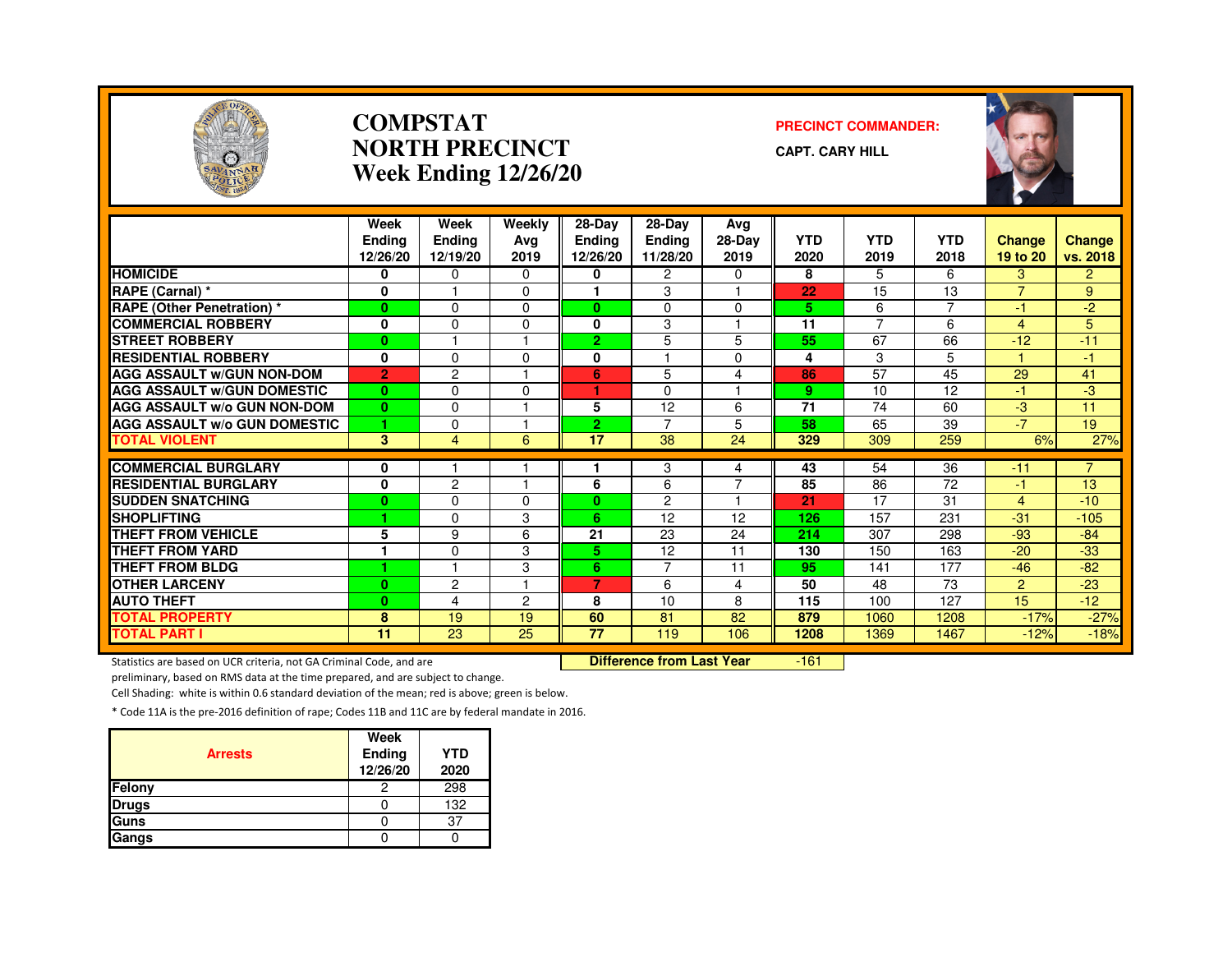

#### **COMPSTATCENTRAL PRECINCTWeek Ending 12/26/20**

#### **PRECINCT COMMANDER:**

**CAPT. TONYA REID**



|                                     | Week<br><b>Ending</b><br>12/26/20 | Week<br><b>Ending</b><br>12/19/20 | Weekly<br>Avg<br>2019 | 28-Day<br><b>Endina</b><br>12/26/20 | 28-Day<br><b>Ending</b><br>11/28/20 | Avg<br>28-Day<br>2019    | <b>YTD</b><br>2020 | <b>YTD</b><br>2019 | <b>YTD</b><br>2018 | <b>Change</b><br>19 to 20 | <b>Change</b><br>vs. 2018 |
|-------------------------------------|-----------------------------------|-----------------------------------|-----------------------|-------------------------------------|-------------------------------------|--------------------------|--------------------|--------------------|--------------------|---------------------------|---------------------------|
| <b>HOMICIDE</b>                     | 0                                 | $\mathbf{0}$                      | $\Omega$              |                                     |                                     | $\Omega$                 | 14                 | 6                  | 6                  | 8                         | 8                         |
| <b>RAPE (Carnal) *</b>              | 0                                 | $\Omega$                          | $\Omega$              | 0                                   | $\Omega$                            |                          | 19                 | 10                 | 11                 | 9                         | 8                         |
| <b>RAPE (Other Penetration) *</b>   | 0                                 | $\Omega$                          | $\Omega$              | $\mathbf{0}$                        |                                     | $\Omega$                 | 4                  | 4                  | 9                  | $\overline{0}$            | $-5$                      |
| <b>COMMERCIAL ROBBERY</b>           | 0                                 |                                   | $\Omega$              |                                     | 3                                   | $\overline{c}$           | 17                 | 19                 | 9                  | $-2$                      | 8                         |
| <b>STREET ROBBERY</b>               | $\bf{0}$                          | $\Omega$                          |                       |                                     | 3                                   | 5                        | 40                 | 62                 | 56                 | $-22$                     | $-16$                     |
| <b>RESIDENTIAL ROBBERY</b>          | 0                                 | $\Omega$                          | $\Omega$              | 0                                   | 0                                   | $\Omega$                 | 9                  | 3                  | 8                  | 6                         |                           |
| <b>AGG ASSAULT W/GUN NON-DOM</b>    | $\bf{0}$                          | $\overline{c}$                    | $\overline{2}$        | 5.                                  | 6                                   | $\overline{7}$           | 80                 | 91                 | $\overline{75}$    | $-11$                     | 5                         |
| <b>AGG ASSAULT W/GUN DOMESTIC</b>   | $\bf{0}$                          | $\Omega$                          | $\Omega$              | ٠                                   | $\Omega$                            | $\overline{\phantom{a}}$ | 9                  | 15                 | 10                 | $-6$                      | 47                        |
| <b>AGG ASSAULT W/o GUN NON-DOM</b>  | 4                                 | $\Omega$                          |                       | 6                                   | 5                                   | 4                        | 46                 | 50                 | 47                 | $-4$                      | 47                        |
| <b>AGG ASSAULT w/o GUN DOMESTIC</b> | $\bf{0}$                          | $\Omega$                          |                       | 3                                   | 5                                   | 5                        | 70                 | 63                 | 39                 | $\overline{7}$            | 31                        |
| <b>TOTAL VIOLENT</b>                | 4                                 | 3                                 | 6                     | 18                                  | 24                                  | 26                       | 308                | 323                | 270                | $-5%$                     | 14%                       |
| <b>COMMERCIAL BURGLARY</b>          |                                   |                                   |                       | 7                                   | $\overline{c}$                      |                          |                    |                    |                    |                           |                           |
| <b>RESIDENTIAL BURGLARY</b>         | 3<br>1                            | $\overline{c}$<br>3               |                       | 8                                   | 13                                  | 6<br>16                  | 47<br>140          | 68<br>199          | 34<br>197          | $-21$<br>$-59$            | 13<br>$-57$               |
| <b>SUDDEN SNATCHING</b>             | $\bf{0}$                          | $\Omega$                          | $\Omega$              | ٠                                   |                                     |                          | 7                  | 13                 | 14                 | $-6$                      | $-7$                      |
| <b>SHOPLIFTING</b>                  |                                   | 2                                 | 5                     | 11                                  | 14                                  | 19                       | 158                | 243                | 214                | $-85$                     | $-56$                     |
| <b>THEFT FROM VEHICLE</b>           | $\bf{0}$                          | 4                                 | 6                     | 9                                   | 17                                  | 25                       | 210                | 315                | 336                | $-105$                    | $-126$                    |
| <b>THEFT FROM YARD</b>              |                                   | 3                                 | 4                     | 10                                  | 9                                   | 15                       | 147                | 197                | 206                | $-50$                     | $-59$                     |
| <b>THEFT FROM BLDG</b>              | 3                                 | 2                                 | 3                     | 6                                   | $\overline{7}$                      | 10                       | 100                | 132                | 164                | $-32$                     | $-64$                     |
| <b>OTHER LARCENY</b>                | $\bf{0}$                          | $\overline{c}$                    | $\overline{c}$        | З.                                  | $\overline{7}$                      | 7                        | 65                 | 86                 | 51                 | $-21$                     | 14                        |
| <b>AUTO THEFT</b>                   | 3                                 |                                   | $\overline{2}$        | 11                                  | 14                                  | 10                       | 153                | 121                | 179                | 32                        | $-26$                     |
| <b>TOTAL PROPERTY</b>               | 12                                | 19                                | 24                    | 66                                  | 84                                  | 107                      | 1027               | 1374               | 1395               | $-25%$                    | $-26%$                    |
| <b>TOTAL PART I</b>                 | 16                                | 22                                | 30                    | 84                                  | 108                                 | 133                      | 1335               | 1697               | 1665               | $-21%$                    | $-20%$                    |
|                                     |                                   |                                   |                       |                                     |                                     |                          |                    |                    |                    |                           |                           |

Statistics are based on UCR criteria, not GA Criminal Code, and are **Difference from Last Year** 

-362

preliminary, based on RMS data at the time prepared, and are subject to change.

Cell Shading: white is within 0.6 standard deviation of the mean; red is above; green is below.

| <b>Arrests</b> | Week<br>Ending<br>12/26/20 | <b>YTD</b><br>2020 |
|----------------|----------------------------|--------------------|
| Felony         |                            | 579                |
| <b>Drugs</b>   |                            | 321                |
| Guns           |                            | 85                 |
| Gangs          |                            |                    |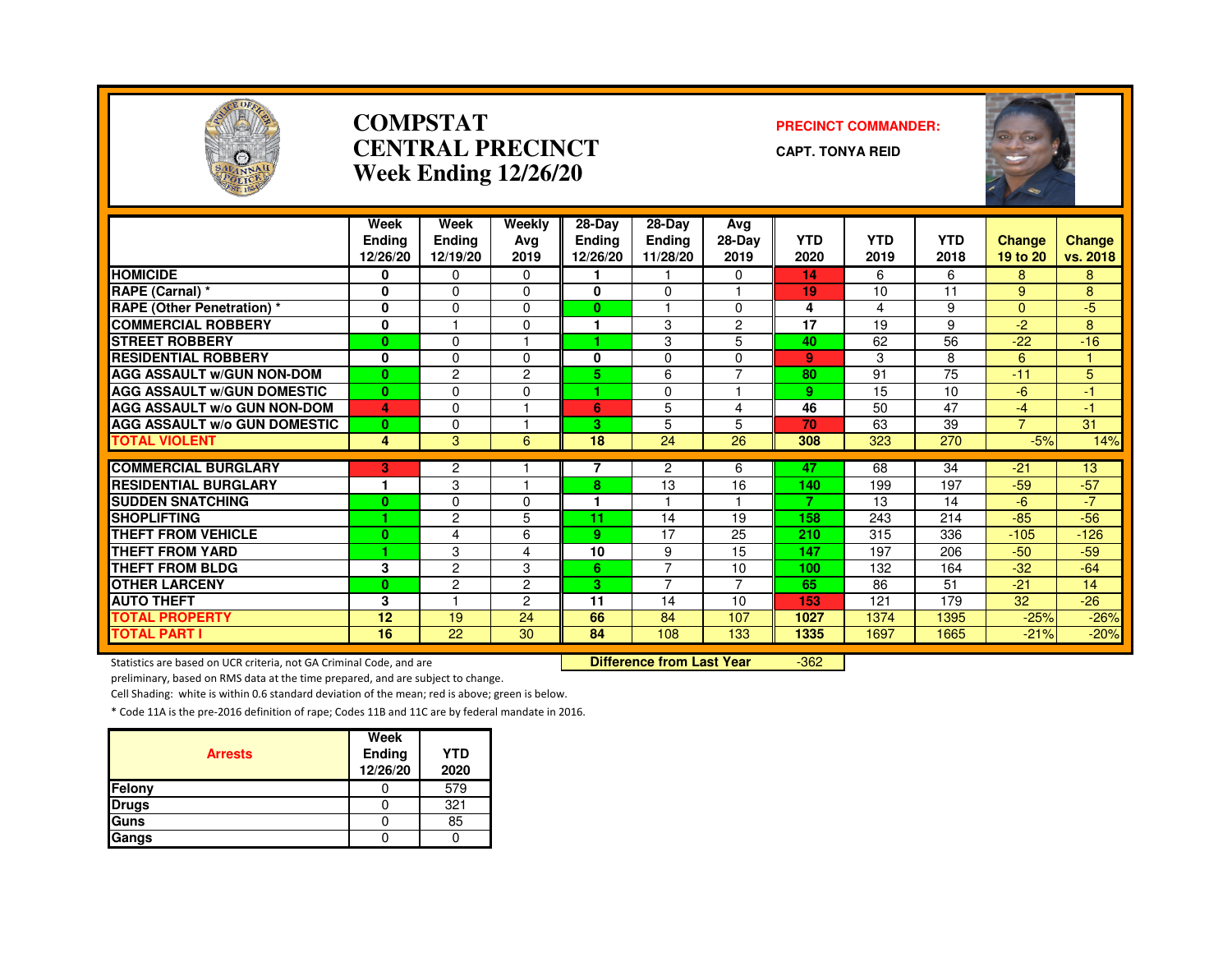

#### **COMPSTATSOUTH PRECINCTWeek Ending 12/26/20**

#### **PRECINCT COMMANDER:**

**CAPT. MICHELLE HALFORD**



|                                     | Week<br>Endina<br>12/26/20 | Week<br>Ending<br>12/19/20 | Weekly<br>Avg<br>2019 | 28-Day<br><b>Ending</b><br>12/26/20 | 28-Day<br><b>Ending</b><br>11/28/20 | Avg<br>28-Day<br>2019   | <b>YTD</b><br>2020 | <b>YTD</b><br>2019 | <b>YTD</b><br>2018 | <b>Change</b><br>19 to 20 | Change<br>vs. 2018 |
|-------------------------------------|----------------------------|----------------------------|-----------------------|-------------------------------------|-------------------------------------|-------------------------|--------------------|--------------------|--------------------|---------------------------|--------------------|
| <b>HOMICIDE</b>                     | 0                          | $\Omega$                   | $\Omega$              | 0                                   | $\Omega$                            |                         | 4                  | $\overline{7}$     | 4                  | $-3$                      | $\Omega$           |
| RAPE (Carnal) *                     | $\mathbf 0$                | $\Omega$                   | $\Omega$              | 0                                   | $\overline{c}$                      |                         | 17                 | 14                 | 13                 | 3                         | $\overline{4}$     |
| <b>RAPE (Other Penetration) *</b>   | 1                          |                            | $\Omega$              | 3                                   |                                     | $\Omega$                | 9                  | $\overline{2}$     | 13                 | $\overline{7}$            | $-4$               |
| <b>COMMERCIAL ROBBERY</b>           | 0                          | $\Omega$                   | $\Omega$              | $\bf{0}$                            |                                     |                         | 23                 | 19                 | 16                 | $\overline{4}$            | $\overline{7}$     |
| <b>STREET ROBBERY</b>               |                            |                            |                       | 4                                   | 3                                   | 3                       | 31                 | 39                 | 33                 | -8                        | -2                 |
| <b>RESIDENTIAL ROBBERY</b>          | 0                          | $\Omega$                   | $\Omega$              | 0                                   |                                     | $\Omega$                | $\overline{7}$     | 4                  | 11                 | 3                         | $-4$               |
| <b>AGG ASSAULT W/GUN NON-DOM</b>    |                            | $\overline{c}$             |                       | 5                                   | 4                                   | 3                       | 60                 | 38                 | 23                 | $\overline{22}$           | 37                 |
| <b>AGG ASSAULT W/GUN DOMESTIC</b>   | $\mathbf{0}$               | $\Omega$                   | $\Omega$              | $\bf{0}$                            |                                     | $\overline{\mathbf{1}}$ | 9                  | 14                 | 8                  | -5                        | $\mathbf{1}$       |
| <b>AGG ASSAULT W/o GUN NON-DOM</b>  | $\bf{0}$                   | $\Omega$                   |                       | 4                                   | 5                                   | $\overline{2}$          | 41                 | 31                 | 26                 | 10                        | 15                 |
| <b>AGG ASSAULT w/o GUN DOMESTIC</b> | 1                          |                            |                       | 10                                  | 2                                   | 4                       | 59                 | 58                 | 31                 |                           | 28                 |
| <b>TOTAL VIOLENT</b>                | 4                          | 5                          | 4                     | 26                                  | 20                                  | 17                      | 260                | 226                | 178                | 15%                       | 46%                |
| <b>COMMERCIAL BURGLARY</b>          |                            |                            |                       |                                     |                                     |                         |                    |                    | 64                 |                           |                    |
| <b>RESIDENTIAL BURGLARY</b>         | 0<br>4                     | 2<br>$\Omega$              |                       | 3<br>9                              | 13                                  | 5<br>9                  | 35<br>102          | 66<br>114          | 200                | $-31$<br>$-12$            | $-29$<br>$-98$     |
| <b>SUDDEN SNATCHING</b>             | $\bf{0}$                   | $\Omega$                   | $\Omega$              | $\mathbf{0}$                        | $\Omega$                            |                         | 8                  | 14                 | 13                 | -6                        | -5                 |
| <b>SHOPLIFTING</b>                  | 11                         | 9                          | 12                    | 40                                  | 45                                  | 48                      | 341                | 613                | 681                | $-272$                    | $-340$             |
| <b>THEFT FROM VEHICLE</b>           |                            |                            | ⇁                     | 17                                  | 19                                  |                         | 286                |                    |                    | $-52$                     | $-73$              |
| <b>THEFT FROM YARD</b>              | 4                          | 4                          |                       | 6                                   | 5                                   | 26                      | 91                 | 338<br>75          | 359<br>104         | 16                        | $-13$              |
|                                     |                            | 0                          |                       |                                     |                                     | 6                       |                    |                    |                    |                           |                    |
| <b>THEFT FROM BLDG</b>              | 3                          | 2                          | 3                     | 12                                  | 9                                   | 13                      | 131                | 162                | 158                | $-31$                     | $-27$              |
| <b>OTHER LARCENY</b>                | ٠                          |                            |                       | 4                                   | 6<br>$\overline{7}$                 | 4                       | 46                 | 58                 | 30                 | $-12$                     | 16                 |
| <b>AUTO THEFT</b>                   |                            |                            | 3                     | 9                                   |                                     | 11                      | 129                | 145                | 140                | $-16$                     | $-11$              |
| <b>TOTAL PROPERTY</b>               | 25                         | 19                         | 29                    | 100                                 | 105                                 | 123                     | 1169               | 1585               | 1749               | $-26%$                    | $-33%$             |
| <b>TOTAL PART I</b>                 | 29                         | 24                         | 34                    | 126                                 | 125                                 | 141                     | 1429               | 1811               | 1927               | $-21%$                    | $-26%$             |

Statistics are based on UCR criteria, not GA Criminal Code, and are **Difference from Last Year** 

-382

preliminary, based on RMS data at the time prepared, and are subject to change.

Cell Shading: white is within 0.6 standard deviation of the mean; red is above; green is below.

| <b>Arrests</b> | Week<br>Ending<br>12/26/20 | <b>YTD</b><br>2020 |
|----------------|----------------------------|--------------------|
| Felony         |                            |                    |
| <b>Drugs</b>   |                            |                    |
| Guns           |                            |                    |
| Gangs          |                            |                    |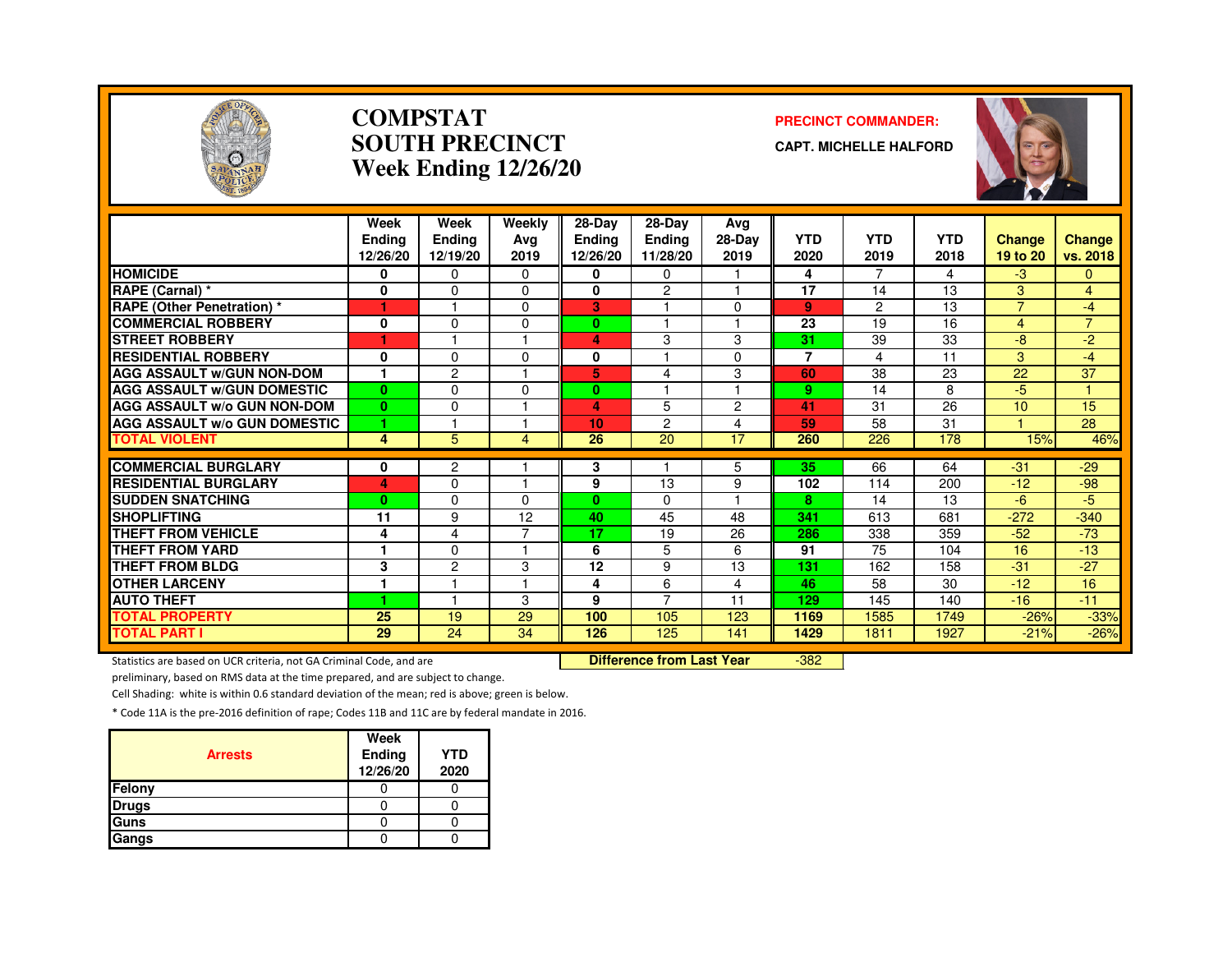

#### **COMPSTATEAST PRECINCTWeek Ending 12/26/20**

#### **PRECINCT COMMANDER:**

**CAPT. GEORGE GUNDICH**



|                                     | Week           | Week           | Weekly         | 28-Day          | 28-Dav         | Avg            |                |                |                |                |                |
|-------------------------------------|----------------|----------------|----------------|-----------------|----------------|----------------|----------------|----------------|----------------|----------------|----------------|
|                                     | <b>Endina</b>  | <b>Ending</b>  | Ava            | Ending          | <b>Ending</b>  | 28-Day         | <b>YTD</b>     | <b>YTD</b>     | <b>YTD</b>     | <b>Change</b>  | <b>Change</b>  |
|                                     | 12/26/20       | 12/19/20       | 2019           | 12/26/20        | 11/28/20       | 2019           | 2020           | 2019           | 2018           | 19 to 20       | vs. 2018       |
| <b>HOMICIDE</b>                     | 0              | 0              | 0              |                 | 0              | 0              | 6              | 5              | 11             |                | -5.            |
| <b>RAPE (Carnal) *</b>              | 0              | 0              | $\Omega$       | 0               | 0              |                | $\overline{2}$ | 14             | 10             | $-12$          | -8             |
| <b>RAPE (Other Penetration) *</b>   | 1              | $\Omega$       | $\Omega$       | и               | $\Omega$       | $\Omega$       | $\overline{7}$ | 3              | 5              | 4              | $\overline{2}$ |
| <b>COMMERCIAL ROBBERY</b>           | 1              |                | $\Omega$       | $\mathbf{2}$    |                |                | 13             | 9              | $\overline{7}$ | 4              | 6              |
| <b>STREET ROBBERY</b>               | $\bf{0}$       | $\overline{c}$ |                | $\overline{2}$  |                | 4              | 27             | 51             | 37             | $-24$          | $-10$          |
| <b>RESIDENTIAL ROBBERY</b>          | 0              | 0              | $\Omega$       | $\mathbf{0}$    | $\Omega$       |                | 4              | $\overline{7}$ | 3              | -3             |                |
| <b>AGG ASSAULT W/GUN NON-DOM</b>    | 1              | н              | $\overline{c}$ | 5               | 9              | 6              | 90             | 79             | 74             | 11             | 16             |
| <b>AGG ASSAULT W/GUN DOMESTIC</b>   | $\mathbf{0}$   | н              | $\Omega$       | ٠               | 3              | $\overline{2}$ | 17             | 19             | 10             | $-2$           | $\overline{7}$ |
| <b>AGG ASSAULT W/o GUN NON-DOM</b>  | 1              | н              |                | 4               | 3              | 5              | 67             | 60             | 49             | $\overline{7}$ | 18             |
| <b>AGG ASSAULT W/o GUN DOMESTIC</b> | 3              |                |                | 6               | 5              | 5              | 83             | 73             | 37             | 10             | 46             |
| <b>TOTAL VIOLENT</b>                | $\overline{7}$ | $\overline{7}$ | 6              | 22              | 22             | 24             | 316            | 320            | 243            | $-1%$          | 30%            |
| <b>COMMERCIAL BURGLARY</b>          | 0              |                | $\Omega$       |                 | 2              | $\overline{c}$ | 25             | 22             | 21             | 3              | 4              |
| <b>RESIDENTIAL BURGLARY</b>         | 4              | 2              | 2              | 11              | 11             | 17             | 143            | 216            | 246            | $-73$          | $-103$         |
| <b>SUDDEN SNATCHING</b>             | $\bf{0}$       | $\Omega$       | $\Omega$       | $\bf{0}$        | $\Omega$       |                | 5.             | 12             | 18             | $-7$           | $-13$          |
| <b>SHOPLIFTING</b>                  | и              | 3              | 6              | 12 <sub>2</sub> | 16             | 23             | 212            | 293            | 303            | $-81$          | $-91$          |
| <b>THEFT FROM VEHICLE</b>           | 3              | 4              | 6              | 17              | 22             | 24             | 241            | 320            | 361            | $-79$          | $-120$         |
| <b>THEFT FROM YARD</b>              | $\mathbf{0}$   | 0              | 2              |                 | 8              | 10             | 112            | 125            | 142            | $-13$          | $-30$          |
| THEFT FROM BLDG                     | ٠              | н              | 3              | 5.              | $\overline{7}$ | 12             | 125            | 158            | 149            | $-33$          | $-24$          |
| <b>OTHER LARCENY</b>                | 1              | 4              |                | 8               | 4              | 5              | 56             | 58             | 75             | $-2$           | $-19$          |
| <b>AUTO THEFT</b>                   | $\mathbf{2}$   |                | $\overline{c}$ | 7               | 10             | 10             | 111            | 121            | 155            | $-10$          | $-44$          |
| <b>TOTAL PROPERTY</b>               | 12             | 16             | 23             | 62              | 80             | 103            | 1030           | 1325           | 1470           | $-22%$         | $-30%$         |
| <b>TOTAL PART I</b>                 | 19             | 23             | 29             | 84              | 102            | 127            | 1346           | 1645           | 1713           | $-18%$         | $-21%$         |
|                                     |                |                |                |                 |                |                |                |                |                |                |                |

Statistics are based on UCR criteria, not GA Criminal Code, and are **Difference from Last Year** 

-299

preliminary, based on RMS data at the time prepared, and are subject to change.

Cell Shading: white is within 0.6 standard deviation of the mean; red is above; green is below.

| <b>Arrests</b> | Week<br>Ending<br>12/26/20 | <b>YTD</b><br>2020 |
|----------------|----------------------------|--------------------|
| Felony         |                            | 188                |
| <b>Drugs</b>   | ς                          | 68                 |
| Guns           |                            | 31                 |
| Gangs          |                            |                    |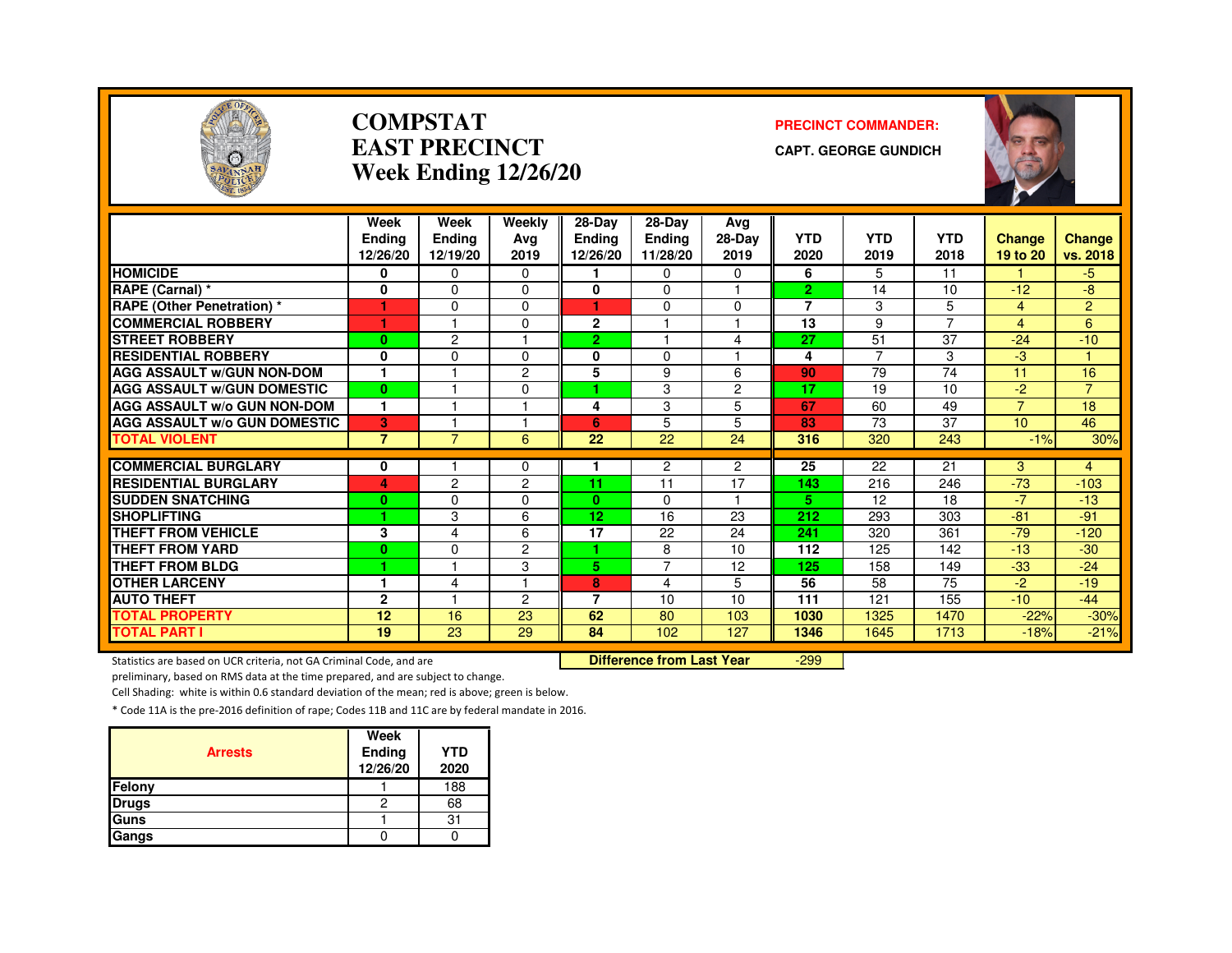# **BEAT 21 North PrecinctWeek Ending 12/26/20**

|                                     |               | <b>Last 4 Weeks</b> |                |                   | 28 Days        | 28 Day  |                |                |                |                |                |
|-------------------------------------|---------------|---------------------|----------------|-------------------|----------------|---------|----------------|----------------|----------------|----------------|----------------|
|                                     | <b>Endina</b> | <b>Endina</b>       | <b>Endina</b>  | <b>Ending</b>     | <b>Endina</b>  | Average | <b>YTD</b>     | <b>YTD</b>     | <b>YTD</b>     | <b>Change</b>  | <b>Change</b>  |
|                                     | 12/05/20      | 12/12/20            |                | 12/19/20 12/26/20 | 12/26/20       | 2019    | 2020           | 2019           | 2018           | 19 to 20       | vs. 2018       |
| <b>HOMICIDE</b>                     | 0             | 0                   | 0              | 0                 | 0              | 0.0     | $\mathbf{0}$   | $\Omega$       | $\Omega$       | $\mathbf{0}$   | $\mathbf{0}$   |
| RAPE (Carnal) *                     | $\Omega$      | $\Omega$            | $\Omega$       | $\Omega$          | $\Omega$       | 0.2     | 4              | 3              | $\Omega$       | $\mathbf{1}$   | $\overline{4}$ |
| <b>RAPE (Other Penetration) *</b>   | 0             | 0                   | $\Omega$       | $\Omega$          | $\Omega$       | 0.0     | $\Omega$       | $\Omega$       | $\mathbf{1}$   | $\Omega$       | $-1$           |
| <b>COMMERCIAL ROBBERY</b>           | 0             | 0                   | $\Omega$       | $\Omega$          | $\Omega$       | 0.0     | $\Omega$       | $\Omega$       | $\Omega$       | $\Omega$       | $\Omega$       |
| <b>STREET ROBBERY</b>               | 0             | $\Omega$            | 0              | $\Omega$          | 0              | 0.0     | 5              | $\Omega$       | $\Omega$       | 5              | 5              |
| <b>RESIDENTIAL ROBBERY</b>          | 0             | $\Omega$            | 0              | 0                 | 0              | 0.0     | 0              | 0              | $\Omega$       | $\Omega$       | $\Omega$       |
| <b>AGG ASSAULT W/GUN NON-DOM</b>    | $\Omega$      | $\mathbf 0$         | $\Omega$       | $\mathbf{1}$      | $\mathbf{1}$   | 0.1     | 5              | 4              | $\mathbf{1}$   | $\mathbf{1}$   | $\overline{4}$ |
| <b>AGG ASSAULT W/GUN DOMESTIC</b>   | $\Omega$      | $\Omega$            | 0              | 0                 | $\Omega$       | 0.0     | $\overline{2}$ | 0              | $\mathbf{1}$   | $\overline{2}$ | 1              |
| <b>AGG ASSAULT W/o GUN NON-DOM</b>  | $\Omega$      | 0                   | $\Omega$       | 0                 | $\Omega$       | 0.2     | 1              | $\overline{2}$ | $\overline{2}$ | $-1$           | $-1$           |
| <b>AGG ASSAULT W/o GUN DOMESTIC</b> | $\Omega$      | 0                   | 0              | $\mathbf{0}$      | $\Omega$       | 0.4     | 16             | 5              | 1              | 11             | 15             |
| <b>TOTAL VIOLENT</b>                | $\Omega$      | $\Omega$            | $\Omega$       | $\mathbf{1}$      | $\mathbf{1}$   | 0.8     | 33             | 14             | 6              | 136%           | 450%           |
|                                     |               |                     |                |                   |                |         |                |                |                |                |                |
| <b>COMMERCIAL BURGLARY</b>          | 0             | 0                   | 1              | 0                 | $\mathbf{1}$   | 0.1     | 3              | $\mathbf{1}$   | 6              | $\overline{2}$ | $-3$           |
| <b>RESIDENTIAL BURGLARY</b>         | 0             | 0                   | 1              | $\Omega$          | 1              | 1.3     | 10             | 17             | 12             | $-7$           | $-2$           |
| <b>SUDDEN SNATCHING</b>             | 0             | 0                   | $\Omega$       | $\Omega$          | $\Omega$       | 0.0     | $\overline{2}$ | $\Omega$       | $\Omega$       | $\overline{2}$ | $\overline{2}$ |
| <b>SHOPLIFTING</b>                  | $\mathbf{1}$  | 0                   | $\Omega$       | $\Omega$          | $\mathbf{1}$   | 0.5     | 4              | 6              | $\overline{2}$ | $-2$           | $\overline{2}$ |
| <b>THEFT FROM VEHICLE</b>           | 0             | $\Omega$            | $\Omega$       | 3                 | 3              | 3.8     | 11             | 49             | 45             | $-38$          | $-34$          |
| <b>THEFT FROM YARD</b>              | 0             | $\mathbf{1}$        | $\Omega$       | $\Omega$          | $\mathbf{1}$   | 0.6     | 6              | 8              | 15             | $-2$           | -9             |
| <b>THEFT FROM BLDG</b>              | 1             | 0                   | 0              | 0                 | 1              | 0.5     | 9              | 6              | 19             | 3              | $-10$          |
| <b>OTHER LARCENY</b>                | 1             | $\mathbf{1}$        | 0              | 0                 | $\overline{2}$ | 0.6     | $\overline{4}$ | 8              | 18             | $-4$           | $-14$          |
| <b>AUTO THEFT</b>                   | $\mathbf 0$   | 0                   | 1              | $\Omega$          | $\mathbf{1}$   | 1.5     | 10             | 18             | 20             | $-8$           | $-10$          |
| <b>TOTAL PROPERTY</b>               | 3             | $\overline{2}$      | 3              | 3                 | 11             | 8.7     | 59             | 113            | 137            | $-48%$         | $-57%$         |
| <b>TOTAL PART I</b>                 | 3             | $\overline{2}$      | $\overline{3}$ | $\overline{4}$    | 12             | 9.5     | 92             | 127            | 143            | $-28%$         | $-36%$         |

 **Difference from Last Year**

-35

Statistics are based on UCR criteria, not GA Criminal Code.

\* Rape Code 11A is the historical definition of rape (aka Legacy Rape); Rape Codes 11B and 11C are those moved from Part II to Part I in 2017.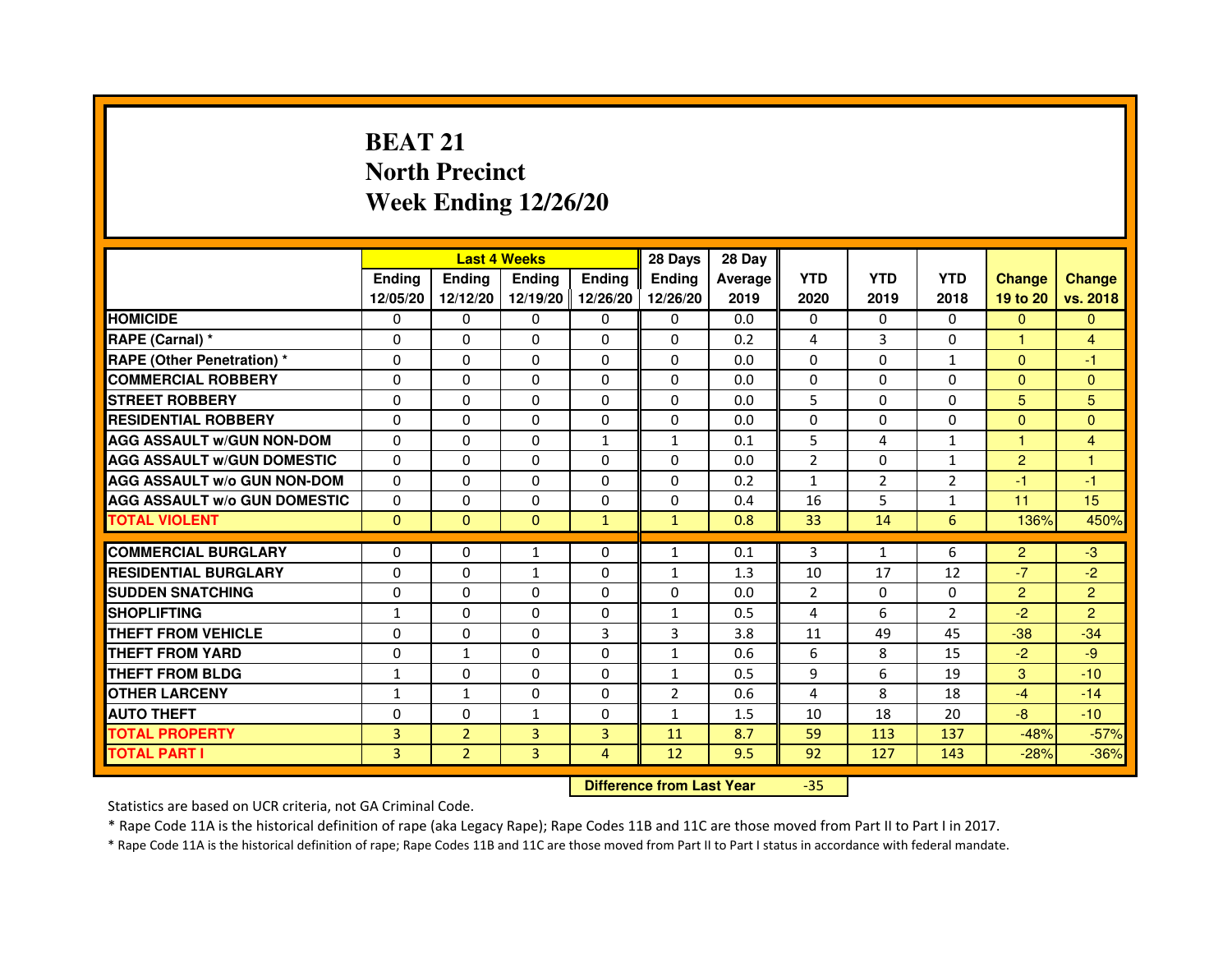# **BEAT 22 North PrecinctWeek Ending 12/26/20**

|                                     |               | <b>Last 4 Weeks</b>              |                |                | 28 Days        | 28 Day  |                |                |                |                |                |
|-------------------------------------|---------------|----------------------------------|----------------|----------------|----------------|---------|----------------|----------------|----------------|----------------|----------------|
|                                     | <b>Ending</b> | <b>Ending</b>                    | <b>Ending</b>  | <b>Ending</b>  | <b>Ending</b>  | Average | <b>YTD</b>     | <b>YTD</b>     | <b>YTD</b>     | <b>Change</b>  | <b>Change</b>  |
|                                     | 12/05/20      | 12/12/20                         | 12/19/20       | 12/26/20       | 12/26/20       | 2019    | 2020           | 2019           | 2018           | 19 to 20       | vs. 2018       |
| <b>HOMICIDE</b>                     | $\Omega$      | $\Omega$                         | $\Omega$       | $\Omega$       | 0              | 0.1     | $\overline{2}$ | $\mathbf{1}$   | 5              | 1.             | $-3$           |
| RAPE (Carnal) *                     | 0             | 0                                | 0              | 0              | 0              | 0.2     | $\overline{2}$ | $\overline{2}$ | 3              | $\mathbf{0}$   | $-1$           |
| <b>RAPE (Other Penetration) *</b>   | $\Omega$      | $\Omega$                         | $\Omega$       | $\Omega$       | $\Omega$       | 0.0     | $\mathbf{1}$   | $\Omega$       | 1              | $\mathbf{1}$   | $\mathbf{0}$   |
| <b>COMMERCIAL ROBBERY</b>           | $\Omega$      | $\Omega$                         | $\Omega$       | $\Omega$       | $\Omega$       | 0.2     | $\mathbf{1}$   | 2              | 3              | $-1$           | $-2$           |
| <b>STREET ROBBERY</b>               | $\Omega$      | $\mathbf{1}$                     | 0              | $\Omega$       | $\mathbf{1}$   | 0.7     | 6              | 9              | 13             | $-3$           | $-7$           |
| <b>RESIDENTIAL ROBBERY</b>          | $\Omega$      | $\Omega$                         | 0              | $\Omega$       | $\Omega$       | 0.1     | $\mathbf{1}$   | $\mathbf{1}$   | $\Omega$       | $\Omega$       | 1              |
| <b>AGG ASSAULT W/GUN NON-DOM</b>    | $\Omega$      | $\overline{2}$                   | $\overline{2}$ | $\mathbf{1}$   | 5              | 1.5     | 32             | 18             | 15             | 14             | 17             |
| <b>AGG ASSAULT w/GUN DOMESTIC</b>   | $\Omega$      | $\mathbf{1}$                     | $\Omega$       | $\Omega$       | $\mathbf{1}$   | 0.4     | 3              | 4              | $\overline{2}$ | $-1$           | $\mathbf{1}$   |
| <b>AGG ASSAULT W/o GUN NON-DOM</b>  | $\Omega$      | 0                                | 0              | 0              | 0              | 1.2     | 6              | 15             | 10             | $-9$           | $-4$           |
| <b>AGG ASSAULT W/o GUN DOMESTIC</b> | $\Omega$      | 0                                | 0              | $\Omega$       | $\Omega$       | 1.6     | 8              | 21             | 14             | $-13$          | $-6$           |
| <b>TOTAL VIOLENT</b>                | $\mathbf{0}$  | $\overline{4}$                   | $\overline{2}$ | $\mathbf{1}$   | $\overline{7}$ | 5.8     | 62             | 73             | 66             | $-15%$         | $-6%$          |
| <b>COMMERCIAL BURGLARY</b>          | 0             | 0                                | 0              | 0              | 0              | 0.5     | 4              | 6              | 6              | $-2$           | $-2$           |
| <b>RESIDENTIAL BURGLARY</b>         | $\Omega$      | $\Omega$                         | $\mathbf{1}$   | $\Omega$       | $\mathbf{1}$   | 1.3     | 30             | 16             | 22             | 14             | 8              |
| <b>SUDDEN SNATCHING</b>             | $\Omega$      | $\Omega$                         | $\Omega$       | $\Omega$       | $\Omega$       | 0.2     | $\mathbf{1}$   | $\overline{2}$ | 4              | $-1$           | $-3$           |
| <b>SHOPLIFTING</b>                  | 0             | 0                                | 0              | 0              | 0              | 0.9     | 7              | 12             | 39             | $-5$           | $-32$          |
| THEFT FROM VEHICLE                  | $\Omega$      | $\Omega$                         | 0              | $\mathbf{1}$   | $\mathbf{1}$   | 2.8     | 29             | 36             | 37             | $-7$           | $-8$           |
| THEFT FROM YARD                     | $\Omega$      | $\mathbf{1}$                     | $\Omega$       | 0              | $\mathbf{1}$   | 1.4     | 12             | 18             | 21             | $-6$           | $-9$           |
| <b>THEFT FROM BLDG</b>              | $\Omega$      | $\Omega$                         | $\Omega$       | $\Omega$       | $\Omega$       | 1.8     | 13             | 22             | 17             | $-9$           | $-4$           |
| <b>OTHER LARCENY</b>                | $\Omega$      | $\Omega$                         | $\mathbf{1}$   | $\Omega$       | $\mathbf{1}$   | 0.2     | 8              | 3              | 6              | 5 <sup>5</sup> | $\overline{2}$ |
| <b>AUTO THEFT</b>                   | $\mathbf{1}$  | $\overline{2}$                   | $\mathbf{1}$   | $\Omega$       | 4              | 1.8     | 23             | 22             | 26             | $\mathbf{1}$   | $-3$           |
| <b>TOTAL PROPERTY</b>               | $\mathbf{1}$  | 3                                | 3              | $\mathbf{1}$   | 8              | 10.9    | 127            | 137            | 178            | $-7%$          | $-29%$         |
| <b>TOTAL PART I</b>                 | $\mathbf{1}$  | $\overline{7}$                   | 5              | $\overline{2}$ | 15             | 16.7    | 189            | 210            | 244            | $-10%$         | $-23%$         |
|                                     |               | <b>Difference from Last Year</b> |                | $-21$          |                |         |                |                |                |                |                |

 **Difference from Last Year**

Statistics are based on UCR criteria, not GA Criminal Code.

\* Rape Code 11A is the historical definition of rape (aka Legacy Rape); Rape Codes 11B and 11C are those moved from Part II to Part I in 2017.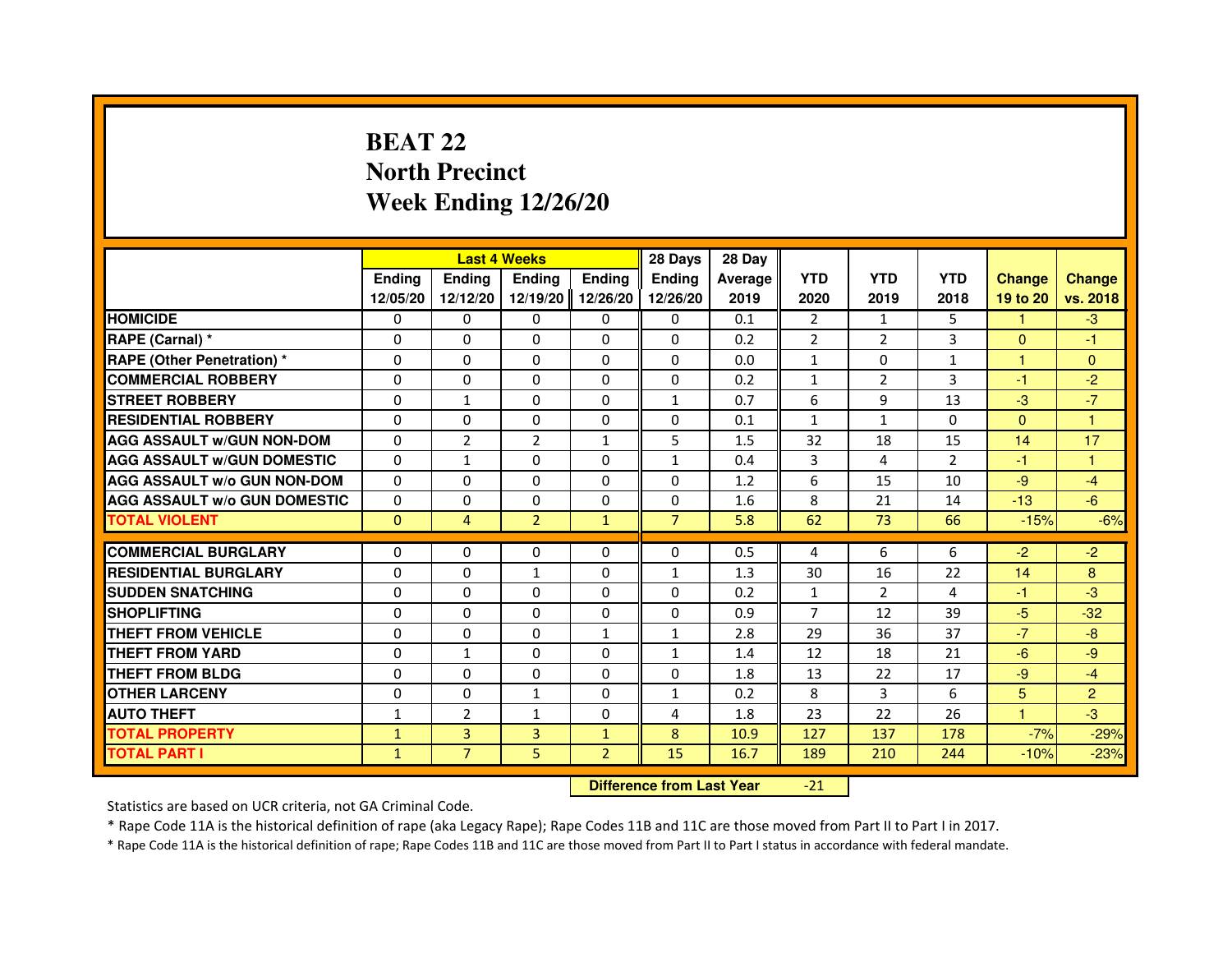# **BEAT 23 North PrecinctWeek Ending 12/26/20**

|                                     |                |                                  | <b>Last 4 Weeks</b> |                | 28 Days        | 28 Day  |                |                |                |                |                |
|-------------------------------------|----------------|----------------------------------|---------------------|----------------|----------------|---------|----------------|----------------|----------------|----------------|----------------|
|                                     | <b>Ending</b>  | Ending                           | <b>Ending</b>       | <b>Ending</b>  | <b>Ending</b>  | Average | <b>YTD</b>     | <b>YTD</b>     | <b>YTD</b>     | <b>Change</b>  | <b>Change</b>  |
|                                     | 12/05/20       | 12/12/20                         | 12/19/20            | 12/26/20       | 12/26/20       | 2019    | 2020           | 2019           | 2018           | 19 to 20       | vs. 2018       |
| <b>HOMICIDE</b>                     | 0              | $\Omega$                         | $\Omega$            | 0              | 0              | 0.2     | 4              | $\overline{2}$ | $\mathbf{1}$   | $\overline{2}$ | 3              |
| RAPE (Carnal) *                     | 0              | 0                                | $\mathbf{1}$        | 0              | $\mathbf{1}$   | 0.1     | $\overline{2}$ | $\mathbf{1}$   | 3              | 1              | -1             |
| RAPE (Other Penetration) *          | $\Omega$       | 0                                | $\Omega$            | $\Omega$       | $\Omega$       | 0.0     | $\overline{2}$ | $\Omega$       | $\Omega$       | $\overline{2}$ | $\overline{2}$ |
| <b>COMMERCIAL ROBBERY</b>           | $\Omega$       | $\Omega$                         | $\Omega$            | $\Omega$       | $\Omega$       | 0.0     | $\Omega$       | $\Omega$       | $\mathbf{1}$   | $\Omega$       | $-1$           |
| <b>STREET ROBBERY</b>               | $\Omega$       | $\Omega$                         | $\Omega$            | $\Omega$       | $\Omega$       | 0.2     | 11             | 9              | 6              | $\overline{2}$ | 5              |
| <b>RESIDENTIAL ROBBERY</b>          | 0              | 0                                | 0                   | 0              | 0              | 0.0     | $\mathbf{1}$   | $\Omega$       | 3              | 1              | $-2$           |
| <b>AGG ASSAULT W/GUN NON-DOM</b>    | $\Omega$       | $\Omega$                         | $\Omega$            | $\Omega$       | $\Omega$       | 1.0     | 19             | 12             | 14             | $\overline{7}$ | 5              |
| <b>AGG ASSAULT W/GUN DOMESTIC</b>   | $\Omega$       | $\Omega$                         | $\Omega$            | $\Omega$       | $\Omega$       | 0.2     | 3              | 3              | 4              | $\Omega$       | $-1$           |
| <b>AGG ASSAULT W/o GUN NON-DOM</b>  | $\Omega$       | $\Omega$                         | $\Omega$            | $\Omega$       | $\Omega$       | 1.2     | 5              | 14             | 8              | $-9$           | $-3$           |
| <b>AGG ASSAULT w/o GUN DOMESTIC</b> | $\Omega$       | $\Omega$                         | 0                   | $\mathbf{1}$   | $\mathbf{1}$   | 0.8     | 10             | 10             | 10             | $\Omega$       | $\Omega$       |
| <b>TOTAL VIOLENT</b>                | $\mathbf{0}$   | $\mathbf{0}$                     | $\mathbf{1}$        | $\mathbf{1}$   | $\overline{2}$ | 3.6     | 57             | 51             | 50             | 12%            | 14%            |
| <b>COMMERCIAL BURGLARY</b>          | 0              | 0                                | 0                   | 0              | 0              | 1.3     | 9              | 17             | 13             | $-8$           | $-4$           |
| <b>RESIDENTIAL BURGLARY</b>         | 0              | $\Omega$                         | $\Omega$            | $\Omega$       | $\Omega$       | 0.8     | 19             | 11             | 15             | 8              | 4              |
| <b>SUDDEN SNATCHING</b>             | $\Omega$       | $\Omega$                         | $\Omega$            | $\Omega$       | $\Omega$       | 0.2     | 3              | $\overline{2}$ | $\overline{2}$ | $\mathbf{1}$   | $\mathbf{1}$   |
| <b>SHOPLIFTING</b>                  | 0              | $\mathbf{1}$                     | 0                   | 1              | $\overline{2}$ | 1.5     | 15             | 19             | 36             | $-4$           | $-21$          |
| THEFT FROM VEHICLE                  | $\overline{2}$ | 0                                | 0                   | 0              | $\overline{2}$ | 2.5     | 32             | 32             | 36             | $\Omega$       | $-4$           |
| <b>THEFT FROM YARD</b>              | 1              | $\mathbf{1}$                     | $\Omega$            | $\mathbf{1}$   | 3              | 1.0     | 30             | 14             | 28             | 16             | $\overline{2}$ |
| <b>THEFT FROM BLDG</b>              | $\Omega$       | $\Omega$                         | $\Omega$            | $\Omega$       | $\Omega$       | 1.0     | 12             | 13             | 24             | $-1$           | $-12$          |
| <b>OTHER LARCENY</b>                | 1              | 0                                | 0                   | 0              | $\mathbf{1}$   | 0.2     | 5              | 3              | $\overline{7}$ | $\overline{2}$ | $-2$           |
| <b>AUTO THEFT</b>                   | $\mathbf{1}$   | $\Omega$                         | $\mathbf{1}$        | $\Omega$       | $\overline{2}$ | 1.1     | 20             | 13             | 17             | $\overline{7}$ | 3              |
| <b>TOTAL PROPERTY</b>               | 5              | $\overline{2}$                   | $\mathbf{1}$        | $\overline{2}$ | 10             | 9.6     | 145            | 124            | 178            | 17%            | $-19%$         |
| <b>TOTAL PART I</b>                 | 5              | $\overline{2}$                   | $\overline{2}$      | 3              | 12             | 13.2    | 202            | 175            | 228            | 15%            | $-11%$         |
|                                     |                | <b>Difference from Last Year</b> |                     | 27             |                |         |                |                |                |                |                |

 **Difference from Last Year**

Statistics are based on UCR criteria, not GA Criminal Code.

\* Rape Code 11A is the historical definition of rape (aka Legacy Rape); Rape Codes 11B and 11C are those moved from Part II to Part I in 2017.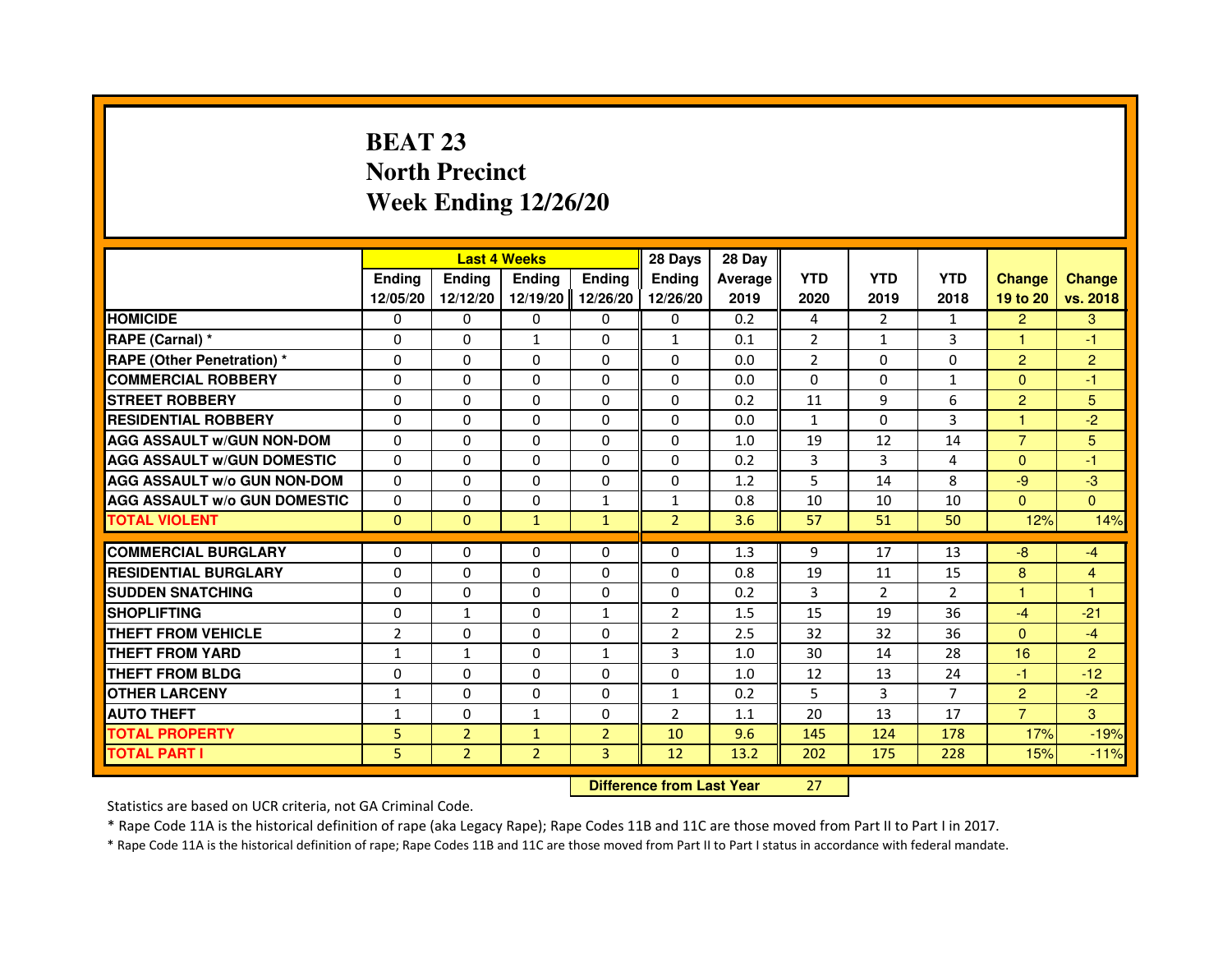# **BEAT 24 North PrecinctWeek Ending 12/26/20**

|                                     |                |                | <b>Last 4 Weeks</b>              |               | 28 Days        | 28 Day  |                |                |                |                |                |
|-------------------------------------|----------------|----------------|----------------------------------|---------------|----------------|---------|----------------|----------------|----------------|----------------|----------------|
|                                     | <b>Ending</b>  | <b>Ending</b>  | <b>Ending</b>                    | <b>Ending</b> | <b>Ending</b>  | Average | <b>YTD</b>     | <b>YTD</b>     | <b>YTD</b>     | <b>Change</b>  | <b>Change</b>  |
|                                     | 12/05/20       | 12/12/20       | 12/19/20                         | 12/26/20      | 12/26/20       | 2019    | 2020           | 2019           | 2018           | 19 to 20       | vs. 2018       |
| <b>HOMICIDE</b>                     | $\Omega$       | $\Omega$       | $\Omega$                         | $\Omega$      | 0              | 0.0     | $\mathbf{1}$   | $\Omega$       | $\Omega$       | 1              | 1.             |
| RAPE (Carnal) *                     | 0              | 0              | 0                                | 0             | 0              | 0.2     | 3              | $\overline{2}$ | 0              | 1              | 3              |
| <b>RAPE (Other Penetration) *</b>   | $\Omega$       | $\Omega$       | $\Omega$                         | $\Omega$      | $\Omega$       | 0.2     | $\Omega$       | 3              | $\Omega$       | $-3$           | $\Omega$       |
| <b>COMMERCIAL ROBBERY</b>           | $\Omega$       | $\Omega$       | $\Omega$                         | $\Omega$      | $\Omega$       | 0.2     | 8              | 2              | $\Omega$       | 6              | 8              |
| <b>STREET ROBBERY</b>               | $\Omega$       | $\Omega$       | $\Omega$                         | $\Omega$      | $\Omega$       | 0.8     | 5              | 11             | 8              | $-6$           | $-3$           |
| <b>RESIDENTIAL ROBBERY</b>          | $\Omega$       | $\Omega$       | $\Omega$                         | $\Omega$      | $\Omega$       | 0.1     | $\Omega$       | $\mathbf{1}$   | 0              | $-1$           | $\Omega$       |
| <b>AGG ASSAULT W/GUN NON-DOM</b>    | $\Omega$       | $\Omega$       | $\Omega$                         | $\Omega$      | $\Omega$       | 0.3     | 8              | 4              | $\overline{2}$ | $\overline{4}$ | 6              |
| <b>AGG ASSAULT W/GUN DOMESTIC</b>   | $\Omega$       | $\Omega$       | $\Omega$                         | $\Omega$      | $\Omega$       | 0.0     | $\Omega$       | $\Omega$       | $\mathbf{1}$   | $\Omega$       | $-1$           |
| <b>AGG ASSAULT W/o GUN NON-DOM</b>  | $\overline{2}$ | 0              | 0                                | 0             | $\overline{2}$ | 0.4     | 6              | 5              | $\overline{7}$ | 1              | $-1$           |
| <b>AGG ASSAULT W/o GUN DOMESTIC</b> | $\Omega$       | 1              | 0                                | $\Omega$      | $\mathbf{1}$   | 0.5     | 4              | $\overline{7}$ | 6              | $-3$           | $-2$           |
| <b>TOTAL VIOLENT</b>                | $\overline{2}$ | $\mathbf{1}$   | $\mathbf{0}$                     | $\mathbf{0}$  | 3              | 2.7     | 35             | 35             | 24             | 0%             | 46%            |
| <b>COMMERCIAL BURGLARY</b>          | 0              | 0              | 0                                | 0             | 0              | 0.4     | $\overline{2}$ | 5              | 2              | $-3$           | $\Omega$       |
| <b>RESIDENTIAL BURGLARY</b>         | $\mathbf{1}$   | $\overline{2}$ | $\Omega$                         | $\Omega$      | 3              | 1.2     | 11             | 16             | 8              | $-5$           | 3              |
| <b>SUDDEN SNATCHING</b>             | $\Omega$       | $\Omega$       | $\Omega$                         | $\Omega$      | $\Omega$       | 0.2     | $\mathbf{1}$   | $\overline{2}$ | 5              | $-1$           | $-4$           |
| <b>SHOPLIFTING</b>                  | 0              | 0              | 0                                | 0             | 0              | 2.1     | 27             | 28             | 61             | $-1$           | $-34$          |
| THEFT FROM VEHICLE                  | $\overline{2}$ | $\overline{2}$ | $\overline{2}$                   | $\Omega$      | 6              | 3.6     | 45             | 47             | 51             | $-2$           | $-6$           |
| THEFT FROM YARD                     | 0              | 0              | $\Omega$                         | 0             | 0              | 4.1     | 22             | 54             | 25             | $-32$          | $-3$           |
| <b>THEFT FROM BLDG</b>              | $\Omega$       | $\Omega$       | $\Omega$                         | $\Omega$      | $\Omega$       | 1.1     | 10             | 13             | 25             | $-3$           | $-15$          |
| <b>OTHER LARCENY</b>                | $\mathbf{1}$   | $\Omega$       | $\Omega$                         | $\Omega$      | $\mathbf{1}$   | 1.4     | 16             | 19             | 9              | $-3$           | $\overline{7}$ |
| <b>AUTO THEFT</b>                   | $\Omega$       | $\Omega$       | $\Omega$                         | $\Omega$      | $\Omega$       | 0.7     | 18             | 9              | 12             | 9              | 6              |
| <b>TOTAL PROPERTY</b>               | $\overline{4}$ | $\overline{4}$ | $\overline{2}$                   | $\Omega$      | 10             | 14.8    | 152            | 193            | 198            | $-21%$         | $-23%$         |
| <b>TOTAL PART I</b>                 | 6              | 5              | $\overline{2}$                   | $\mathbf{0}$  | 13             | 17.5    | 187            | 228            | 222            | $-18%$         | $-16%$         |
|                                     |                |                | <b>Difference from Last Year</b> |               | $-41$          |         |                |                |                |                |                |

 **Difference from Last Year**

Statistics are based on UCR criteria, not GA Criminal Code.

\* Rape Code 11A is the historical definition of rape (aka Legacy Rape); Rape Codes 11B and 11C are those moved from Part II to Part I in 2017.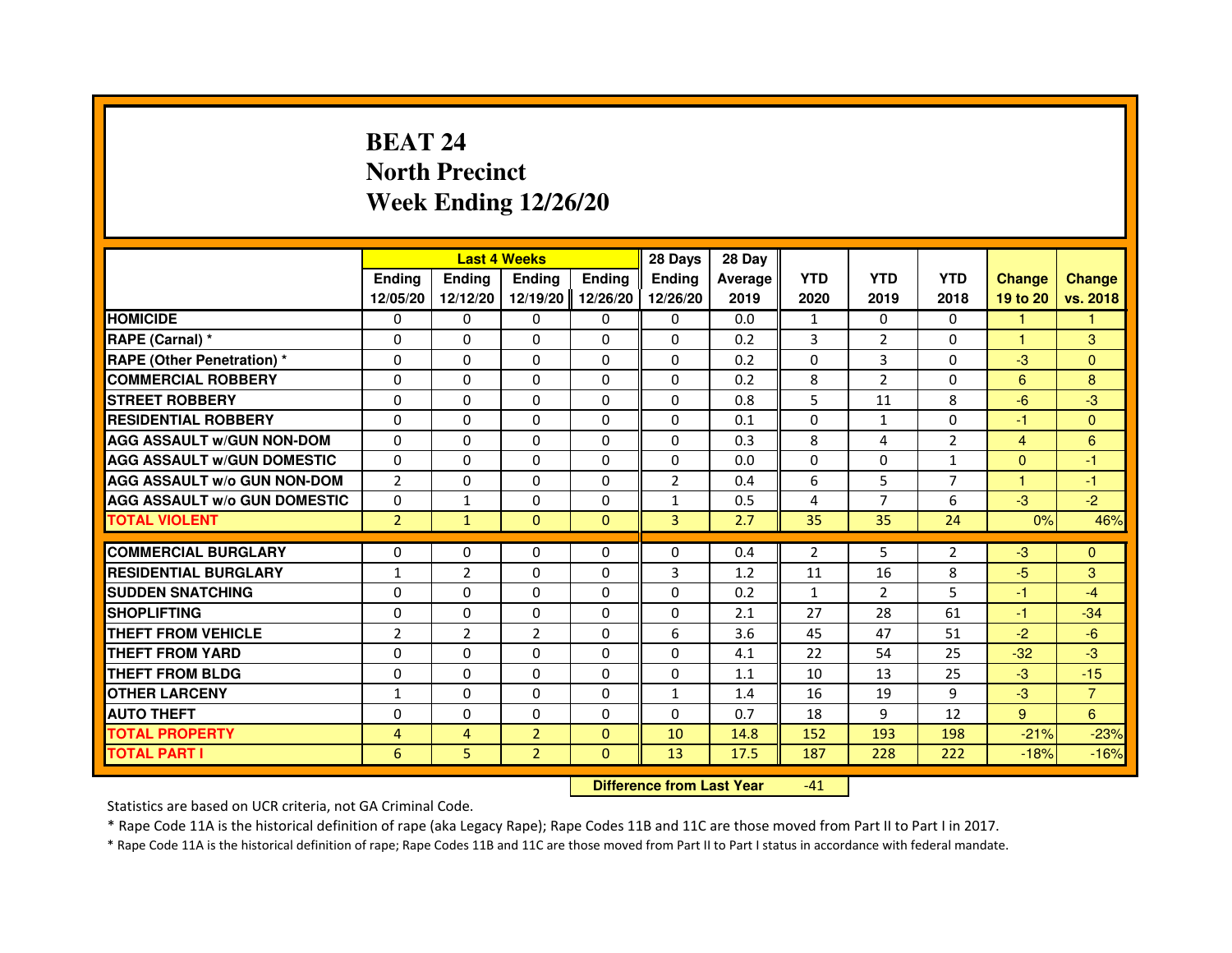# **BEAT 25 North PrecinctWeek Ending 12/26/20**

|                                     |                |                                  | <b>Last 4 Weeks</b> |               | 28 Days        | 28 Day  |                |                |                |                |                |
|-------------------------------------|----------------|----------------------------------|---------------------|---------------|----------------|---------|----------------|----------------|----------------|----------------|----------------|
|                                     | <b>Ending</b>  | <b>Ending</b>                    | <b>Ending</b>       | <b>Ending</b> | <b>Ending</b>  | Average | <b>YTD</b>     | <b>YTD</b>     | <b>YTD</b>     | <b>Change</b>  | <b>Change</b>  |
|                                     | 12/05/20       | 12/12/20                         | 12/19/20            | 12/26/20      | 12/26/20       | 2019    | 2020           | 2019           | 2018           | 19 to 20       | vs. 2018       |
| <b>HOMICIDE</b>                     | 0              | $\Omega$                         | $\mathbf{0}$        | 0             | 0              | 0.0     | $\mathbf{1}$   | $\Omega$       | $\Omega$       | 1.             | 1.             |
| RAPE (Carnal) *                     | 0              | $\Omega$                         | 0                   | $\Omega$      | 0              | 0.1     | $\overline{2}$ | $\mathbf{1}$   | $\overline{2}$ | 1              | $\Omega$       |
| <b>RAPE (Other Penetration) *</b>   | $\Omega$       | $\Omega$                         | $\Omega$            | $\Omega$      | $\Omega$       | 0.0     | $\Omega$       | $\Omega$       | $\Omega$       | $\mathbf{0}$   | $\mathbf{0}$   |
| <b>COMMERCIAL ROBBERY</b>           | 0              | $\Omega$                         | $\Omega$            | $\Omega$      | $\Omega$       | 0.1     | $\mathbf{0}$   | $\mathbf{1}$   | $\mathbf 0$    | $-1$           | $\Omega$       |
| <b>STREET ROBBERY</b>               | $\Omega$       | $\Omega$                         | 0                   | $\Omega$      | $\Omega$       | 0.5     | $\overline{2}$ | 5              | 16             | $-3$           | $-14$          |
| <b>RESIDENTIAL ROBBERY</b>          | $\Omega$       | $\Omega$                         | 0                   | $\Omega$      | $\Omega$       | 0.0     | $\overline{2}$ | $\Omega$       | 0              | $\overline{2}$ | $\overline{2}$ |
| <b>AGG ASSAULT w/GUN NON-DOM</b>    | $\Omega$       | $\Omega$                         | 0                   | $\Omega$      | $\Omega$       | 0.2     | $\Omega$       | $\overline{2}$ | $\Omega$       | $-2$           | $\mathbf{0}$   |
| <b>AGG ASSAULT w/GUN DOMESTIC</b>   | $\Omega$       | $\Omega$                         | $\Omega$            | $\Omega$      | $\Omega$       | 0.0     | $\Omega$       | $\Omega$       | $\overline{2}$ | $\Omega$       | $-2$           |
| <b>AGG ASSAULT w/o GUN NON-DOM</b>  | $\Omega$       | $\mathbf{1}$                     | 0                   | 0             | $\mathbf{1}$   | 0.2     | 6              | 3              | $\overline{2}$ | 3              | 4              |
| <b>AGG ASSAULT W/o GUN DOMESTIC</b> | $\Omega$       | 0                                | 0                   | $\Omega$      | $\Omega$       | 0.2     | 6              | $\overline{2}$ | $\overline{2}$ | $\overline{4}$ | 4              |
| <b>TOTAL VIOLENT</b>                | $\mathbf{0}$   | $\mathbf{1}$                     | $\mathbf{0}$        | $\mathbf{0}$  | $\mathbf{1}$   | 1.2     | 19             | 14             | 24             | 36%            | $-21%$         |
| <b>COMMERCIAL BURGLARY</b>          | 0              | 0                                | 0                   | 0             | 0              | 0.8     | 8              | 10             | 1              | $-2$           | $\overline{7}$ |
| <b>RESIDENTIAL BURGLARY</b>         | $\Omega$       | $\Omega$                         | $\Omega$            | $\Omega$      | $\Omega$       | 1.4     | 10             | 17             | 3              | $-7$           | $\overline{7}$ |
| <b>SUDDEN SNATCHING</b>             | $\Omega$       | $\Omega$                         | $\Omega$            | $\Omega$      | $\Omega$       | 0.1     | $\mathcal{P}$  | $\mathbf{1}$   | $\mathbf{1}$   | 1              | $\mathbf{1}$   |
| <b>SHOPLIFTING</b>                  | 0              | 0                                | 0                   | 0             | 0              | 1.5     | 19             | 19             | 18             | $\Omega$       | $\overline{1}$ |
| <b>THEFT FROM VEHICLE</b>           | $\Omega$       | $\mathbf{1}$                     | 5                   | $\Omega$      | 6              | 5.0     | 39             | 65             | 61             | $-26$          | $-22$          |
| <b>THEFT FROM YARD</b>              | 0              | 0                                | $\Omega$            | 0             | 0              | 1.8     | 17             | 23             | 27             | $-6$           | $-10$          |
| <b>THEFT FROM BLDG</b>              | $\mathbf{1}$   | $\mathbf{1}$                     | $\mathbf{1}$        | $\Omega$      | 3              | 2.0     | 10             | 26             | 19             | $-16$          | $-9$           |
| <b>OTHER LARCENY</b>                | 1              | $\Omega$                         | $\mathbf{1}$        | $\Omega$      | $\overline{2}$ | 0.5     | 14             | 7              | 13             | $\overline{7}$ | 1              |
| <b>AUTO THEFT</b>                   | $\Omega$       | $\Omega$                         | $\Omega$            | $\Omega$      | $\Omega$       | 1.3     | 10             | 16             | 18             | $-6$           | $-8-$          |
| <b>TOTAL PROPERTY</b>               | $\overline{2}$ | $\overline{2}$                   | $\overline{7}$      | $\Omega$      | 11             | 14.3    | 129            | 184            | 161            | $-30%$         | $-20%$         |
| <b>TOTAL PART I</b>                 | $\overline{2}$ | 3                                | $\overline{7}$      | $\mathbf{0}$  | 12             | 15.4    | 148            | 198            | 185            | $-25%$         | $-20%$         |
|                                     |                | <b>Difference from Last Year</b> |                     | $-50$         |                |         |                |                |                |                |                |

 **Difference from Last Year**

Statistics are based on UCR criteria, not GA Criminal Code.

\* Rape Code 11A is the historical definition of rape (aka Legacy Rape); Rape Codes 11B and 11C are those moved from Part II to Part I in 2017.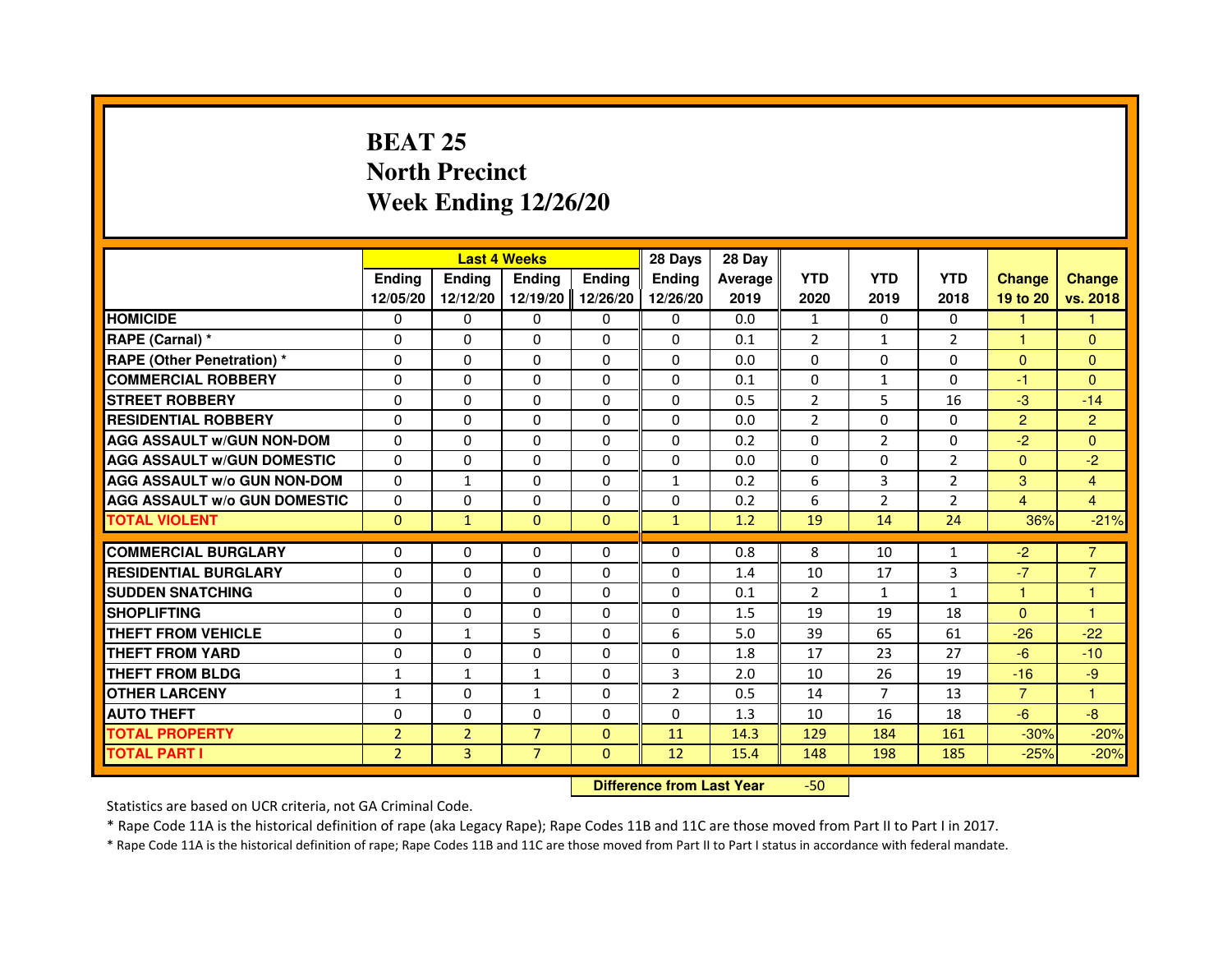# **BEAT 26 North PrecinctWeek Ending 12/26/20**

|                                     |                |               | <b>Last 4 Weeks</b>              |               | 28 Days        | 28 Day  |              |              |                |                |                |
|-------------------------------------|----------------|---------------|----------------------------------|---------------|----------------|---------|--------------|--------------|----------------|----------------|----------------|
|                                     | <b>Ending</b>  | <b>Ending</b> | <b>Ending</b>                    | <b>Ending</b> | <b>Ending</b>  | Average | <b>YTD</b>   | <b>YTD</b>   | <b>YTD</b>     | <b>Change</b>  | <b>Change</b>  |
|                                     | 12/05/20       | 12/12/20      | 12/19/20                         | 12/26/20      | 12/26/20       | 2019    | 2020         | 2019         | 2018           | 19 to 20       | vs. 2018       |
| <b>HOMICIDE</b>                     | $\Omega$       | $\Omega$      | $\Omega$                         | $\Omega$      | 0              | 0.1     | 0            | $\mathbf{1}$ | $\Omega$       | $-1$           | $\Omega$       |
| RAPE (Carnal) *                     | 0              | 0             | 0                                | 0             | 0              | 0.2     | 5            | 3            | 3              | $\overline{2}$ | $\overline{2}$ |
| <b>RAPE (Other Penetration) *</b>   | $\Omega$       | $\Omega$      | $\Omega$                         | $\Omega$      | $\Omega$       | 0.0     | $\mathbf{1}$ | $\Omega$     | $\mathbf{1}$   | $\mathbf{1}$   | $\mathbf{0}$   |
| <b>COMMERCIAL ROBBERY</b>           | $\Omega$       | $\Omega$      | $\Omega$                         | $\Omega$      | $\Omega$       | 0.1     | $\mathbf{1}$ | $\mathbf{1}$ | $\Omega$       | $\Omega$       | $\mathbf{1}$   |
| <b>STREET ROBBERY</b>               | $\Omega$       | $\Omega$      | $\mathbf{1}$                     | $\Omega$      | $\mathbf{1}$   | 1.2     | 11           | 15           | 15             | $-4$           | $-4$           |
| <b>RESIDENTIAL ROBBERY</b>          | $\Omega$       | $\Omega$      | $\Omega$                         | $\Omega$      | $\Omega$       | 0.0     | $\Omega$     | $\Omega$     | $\Omega$       | $\Omega$       | $\Omega$       |
| <b>AGG ASSAULT W/GUN NON-DOM</b>    | $\Omega$       | $\Omega$      | $\Omega$                         | $\Omega$      | $\Omega$       | 0.4     | 5            | 5            | $\mathbf{1}$   | $\Omega$       | 4              |
| <b>AGG ASSAULT W/GUN DOMESTIC</b>   | $\Omega$       | $\Omega$      | $\Omega$                         | $\Omega$      | $\Omega$       | 0.0     | $\Omega$     | $\Omega$     | 1              | $\Omega$       | $-1$           |
| <b>AGG ASSAULT W/o GUN NON-DOM</b>  | $\mathbf{1}$   | 0             | 0                                | 0             | $\mathbf{1}$   | 1.2     | 23           | 16           | 22             | $\overline{7}$ | 1              |
| <b>AGG ASSAULT W/o GUN DOMESTIC</b> | $\Omega$       | 0             | 0                                | $\Omega$      | $\Omega$       | 0.2     | 8            | 3            | 2              | 5              | 6              |
| <b>TOTAL VIOLENT</b>                | $\mathbf{1}$   | $\mathbf 0$   | $\mathbf{1}$                     | $\mathbf{0}$  | $\overline{2}$ | 3.4     | 54           | 44           | 45             | 23%            | 20%            |
| <b>COMMERCIAL BURGLARY</b>          | 0              | 0             | 0                                | 0             | 0              | 0.5     | 13           | 6            | 3              | $\overline{7}$ | 10             |
| <b>RESIDENTIAL BURGLARY</b>         | $\Omega$       | $\Omega$      | $\Omega$                         | $\Omega$      | $\Omega$       | 0.2     | $\Omega$     | 3            | $\overline{2}$ | $-3$           | $-2$           |
| <b>SUDDEN SNATCHING</b>             | $\Omega$       | $\Omega$      | $\Omega$                         | $\Omega$      | $\Omega$       | 0.5     | 6            | 6            | 11             | $\Omega$       | $-5$           |
| <b>SHOPLIFTING</b>                  | 2              | 1             | 0                                | 0             | 3              | 2.6     | 30           | 33           | 32             | $-3$           | $-2$           |
| THEFT FROM VEHICLE                  | $\Omega$       | $\Omega$      | $\overline{2}$                   | $\mathbf{1}$  | 3              | 2.9     | 33           | 37           | 36             | $-4$           | $-3$           |
| THEFT FROM YARD                     | $\Omega$       | 0             | $\Omega$                         | 0             | 0              | 1.7     | 22           | 22           | 28             | $\mathbf{0}$   | $-6$           |
| <b>THEFT FROM BLDG</b>              | $\Omega$       | $\Omega$      | $\Omega$                         | $\Omega$      | $\Omega$       | 2.5     | 14           | 30           | 35             | $-16$          | $-21$          |
| <b>OTHER LARCENY</b>                | $\Omega$       | $\Omega$      | $\Omega$                         | $\Omega$      | $\Omega$       | 0.4     | 3            | 5            | 13             | $-2$           | $-10$          |
| <b>AUTO THEFT</b>                   | $\Omega$       | $\Omega$      | $\Omega$                         | $\Omega$      | $\Omega$       | 0.7     | 16           | 10           | 19             | 6              | $-3$           |
| <b>TOTAL PROPERTY</b>               | $\overline{2}$ | $\mathbf{1}$  | $\overline{2}$                   | $\mathbf{1}$  | $6\phantom{1}$ | 11.9    | 137          | 152          | 179            | $-10%$         | $-23%$         |
| <b>TOTAL PART I</b>                 | 3              | $\mathbf{1}$  | 3                                | $\mathbf{1}$  | 8              | 15.3    | 191          | 196          | 224            | $-3%$          | $-15%$         |
|                                     |                |               | <b>Difference from Last Year</b> |               | $-5$           |         |              |              |                |                |                |

 **Difference from Last Year**

Statistics are based on UCR criteria, not GA Criminal Code.

\* Rape Code 11A is the historical definition of rape (aka Legacy Rape); Rape Codes 11B and 11C are those moved from Part II to Part I in 2017.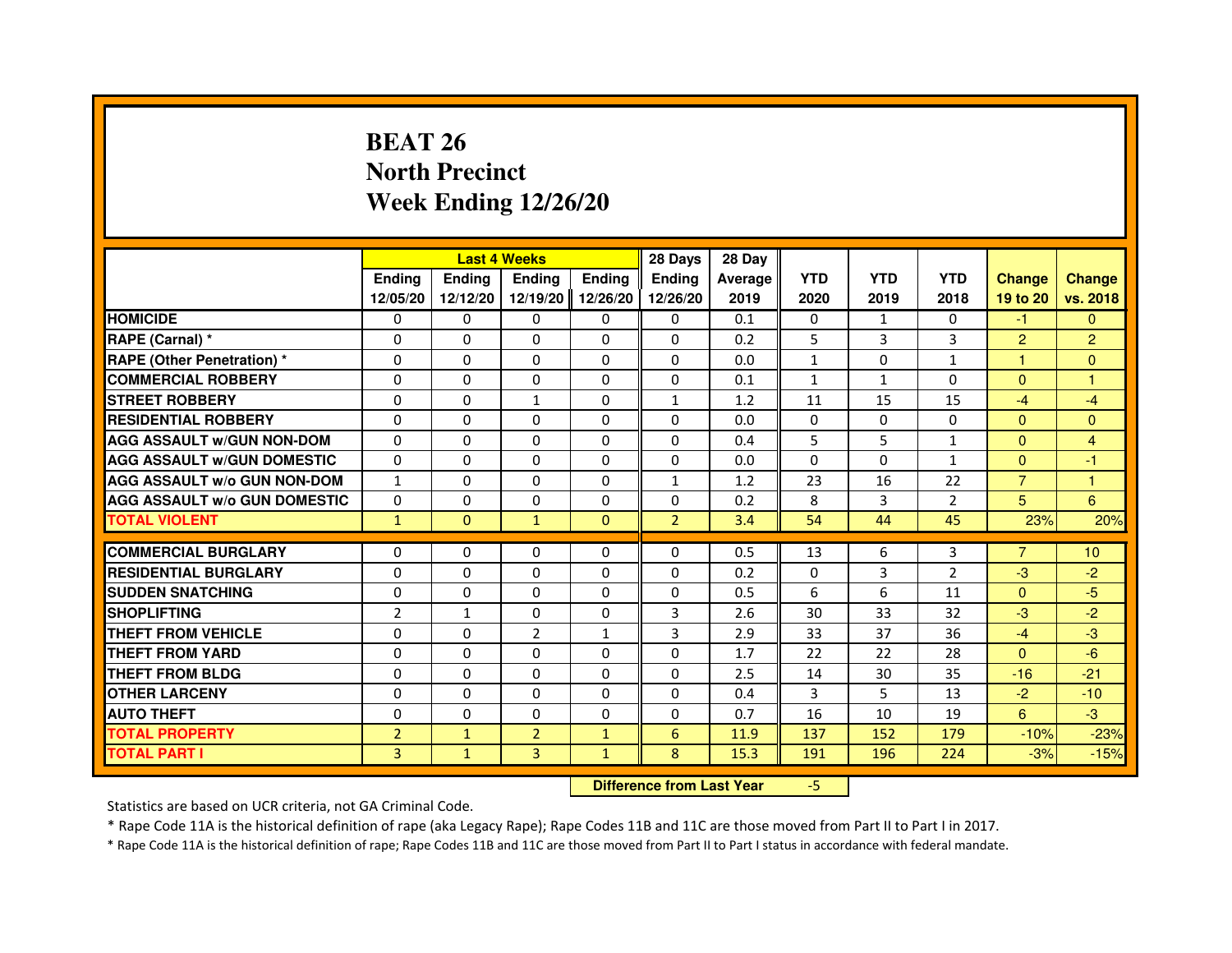# **BEAT 27 North PrecinctWeek Ending 12/26/20**

|                                     |               | <b>Last 4 Weeks</b> |               |                   | 28 Days        | 28 Day  |              |                |                |                 |                |
|-------------------------------------|---------------|---------------------|---------------|-------------------|----------------|---------|--------------|----------------|----------------|-----------------|----------------|
|                                     | <b>Endina</b> | <b>Endina</b>       | <b>Endina</b> | <b>Ending</b>     | <b>Endina</b>  | Average | <b>YTD</b>   | <b>YTD</b>     | <b>YTD</b>     | <b>Change</b>   | <b>Change</b>  |
|                                     | 12/05/20      | 12/12/20            |               | 12/19/20 12/26/20 | 12/26/20       | 2019    | 2020         | 2019           | 2018           | 19 to 20        | vs. 2018       |
| <b>HOMICIDE</b>                     | 0             | 0                   | $\mathbf{0}$  | 0                 | 0              | 0.1     | $\mathbf{0}$ | 1              | $\mathbf{0}$   | $-1$            | $\mathbf{0}$   |
| RAPE (Carnal) *                     | $\Omega$      | $\Omega$            | $\Omega$      | $\Omega$          | $\Omega$       | 0.3     | 4            | 3              | $\overline{2}$ | $\mathbf{1}$    | $\overline{2}$ |
| <b>RAPE (Other Penetration) *</b>   | 0             | $\Omega$            | 0             | $\Omega$          | $\Omega$       | 0.2     | $\mathbf{1}$ | 3              | 4              | $-2$            | $-3$           |
| <b>COMMERCIAL ROBBERY</b>           | 0             | 0                   | 0             | 0                 | $\Omega$       | 0.1     | $\mathbf{1}$ | $\mathbf{1}$   | 2              | $\mathbf{0}$    | $-1$           |
| <b>STREET ROBBERY</b>               | 0             | 0                   | 0             | 0                 | 0              | 1.4     | 15           | 18             | 8              | $-3$            | $\overline{7}$ |
| <b>RESIDENTIAL ROBBERY</b>          | 0             | $\Omega$            | $\Omega$      | $\Omega$          | $\Omega$       | 0.1     | $\Omega$     | $\mathbf{1}$   | $\overline{2}$ | $-1$            | $-2$           |
| <b>AGG ASSAULT W/GUN NON-GUN</b>    | $\Omega$      | $\mathbf 0$         | $\Omega$      | $\Omega$          | $\Omega$       | 1.0     | 17           | 12             | 12             | 5               | 5              |
| <b>AGG ASSAULT W/GUN DOMESTIC</b>   | 0             | 0                   | 0             | 0                 | 0              | 0.2     | $\mathbf{1}$ | 3              | $\mathbf{1}$   | $-2$            | $\Omega$       |
| <b>AGG ASSAULT W/o GUN NON-DOM</b>  | $\mathbf{1}$  | 0                   | 0             | $\Omega$          | $\mathbf{1}$   | 1.5     | 24           | 19             | 9              | 5               | 15             |
| <b>AGG ASSAULT W/o GUN DOMESTIC</b> | $\Omega$      | $\Omega$            | 0             | $\Omega$          | 0              | 1.3     | 6            | 17             | 4              | $-11$           | $\overline{2}$ |
| <b>TOTAL VIOLENT</b>                | $\mathbf{1}$  | $\mathbf{0}$        | $\Omega$      | $\Omega$          | $\mathbf{1}$   | 6.2     | 69           | 78             | 44             | $-12%$          | 57%            |
|                                     |               |                     |               |                   |                |         |              |                |                |                 |                |
| <b>COMMERCIAL BURGLARY</b>          | 0             | 0                   | 0             | 0                 | $\Omega$       | 0.7     | 4            | 9              | 5              | $-5$            | -1             |
| <b>RESIDENTIAL BURGLARY</b>         | 0             | $\mathbf{1}$        | 0             | $\Omega$          | $\mathbf{1}$   | 0.5     | 5            | 6              | 10             | $-1$            | $-5$           |
| <b>SUDDEN SNATCHING</b>             | 0             | 0                   | 0             | $\Omega$          | $\Omega$       | 0.3     | 6            | $\overline{a}$ | 8              | $\overline{2}$  | $-2$           |
| <b>SHOPLIFTING</b>                  | 0             | $\Omega$            | $\Omega$      | $\Omega$          | $\Omega$       | 3.1     | 24           | 40             | 43             | $-16$           | $-19$          |
| <b>THEFT FROM VEHICLE</b>           | 0             | $\Omega$            | $\Omega$      | $\Omega$          | $\Omega$       | 3.1     | 25           | 41             | 32             | $-16$           | $-7$           |
| <b>THEFT FROM YARD</b>              | $\Omega$      | $\Omega$            | $\Omega$      | $\Omega$          | $\Omega$       | 0.8     | 21           | 11             | 19             | 10 <sup>1</sup> | $\overline{2}$ |
| <b>THEFT FROM BLDG</b>              | 0             | 1                   | 0             | 1                 | $\overline{2}$ | 2.4     | 27           | 31             | 38             | $-4$            | $-11$          |
| <b>OTHER LARCENY</b>                | 0             | 0                   | $\Omega$      | $\Omega$          | $\Omega$       | 0.2     | $\Omega$     | 3              | 7              | $-3$            | $-7$           |
| <b>AUTO THEFT</b>                   | $\mathbf 0$   | 0                   | $\mathbf{1}$  | $\Omega$          | $\mathbf{1}$   | 0.9     | 18           | 12             | 15             | 6               | 3              |
| <b>TOTAL PROPERTY</b>               | $\Omega$      | $\overline{2}$      | $\mathbf{1}$  | $\mathbf{1}$      | 4              | 12.0    | 130          | 157            | 177            | $-17%$          | $-27%$         |
| <b>TOTAL PART I</b>                 | $\mathbf{1}$  | $\overline{2}$      | $\mathbf{1}$  | $\mathbf{1}$      | 5              | 18.3    | 199          | 235            | 221            | $-15%$          | $-10%$         |

 **Difference from Last Year**-36

Statistics are based on UCR criteria, not GA Criminal Code.

\* Rape Code 11A is the historical definition of rape (aka Legacy Rape); Rape Codes 11B and 11C are those moved from Part II to Part I in 2017.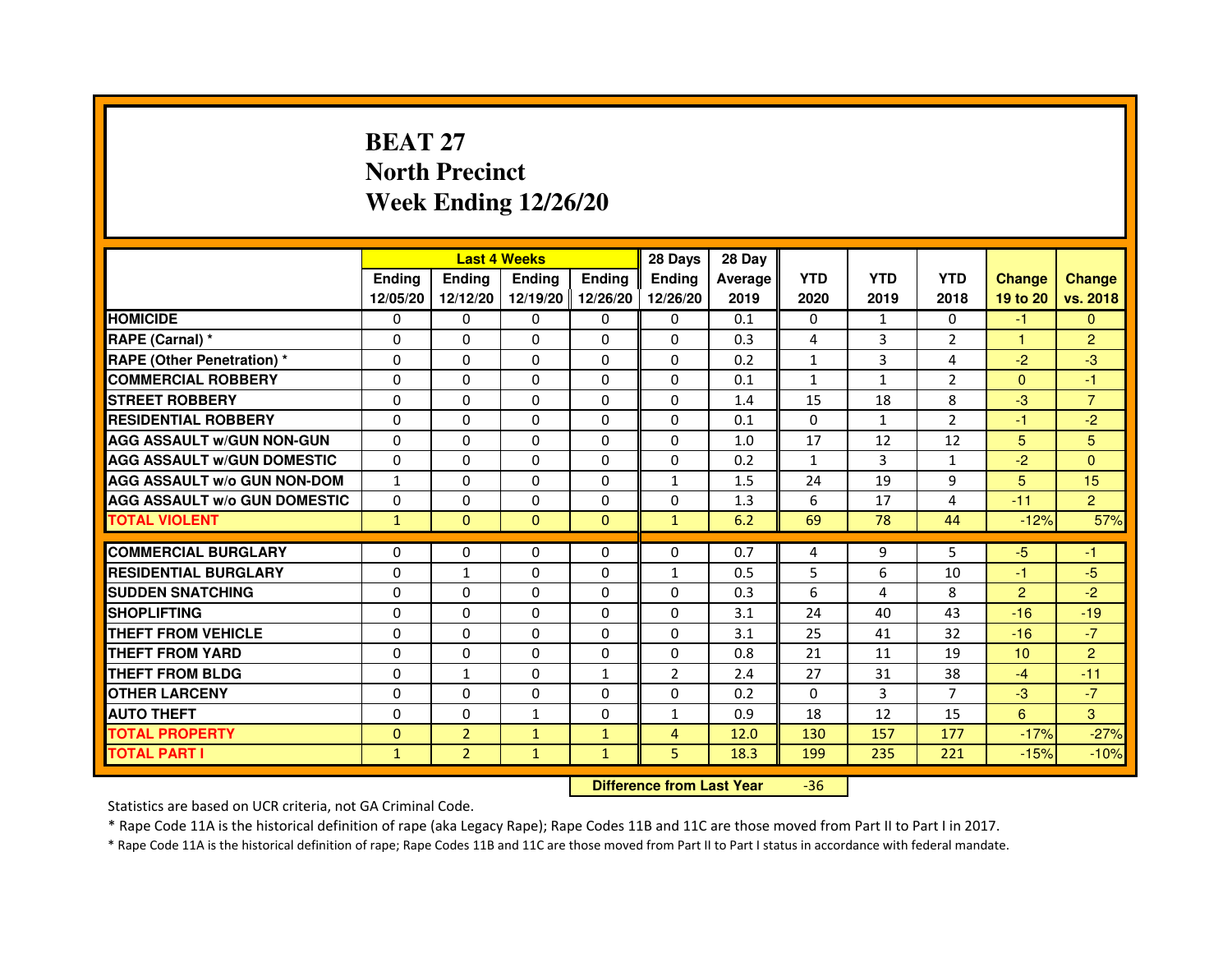# **BEAT 31 Central PrecinctWeek Ending 12/26/20**

|                                     |               | <b>Last 4 Weeks</b> |                   |                | 28 Days        | 28 Day  |                |                |                |                |                |
|-------------------------------------|---------------|---------------------|-------------------|----------------|----------------|---------|----------------|----------------|----------------|----------------|----------------|
|                                     | <b>Endina</b> | <b>Ending</b>       | <b>Ending</b>     | <b>Endina</b>  | <b>Endina</b>  | Average | <b>YTD</b>     | <b>YTD</b>     | <b>YTD</b>     | <b>Change</b>  | <b>Change</b>  |
|                                     | 12/05/20      | 12/12/20            | 12/19/20 12/26/20 |                | 12/26/20       | 2019    | 2020           | 2019           | 2018           | 19 to 20       | vs. 2018       |
| <b>HOMICIDE</b>                     | 0             | 0                   | 0                 | 0              | 0              | 0.1     | 1              | $\mathbf{1}$   | $\mathbf{1}$   | $\mathbf{0}$   | $\mathbf{0}$   |
| RAPE (Carnal) *                     | $\Omega$      | $\Omega$            | $\Omega$          | $\Omega$       | $\Omega$       | 0.3     | 4              | 4              | $\Omega$       | $\Omega$       | $\overline{4}$ |
| <b>RAPE (Other Penetration) *</b>   | $\Omega$      | $\Omega$            | $\Omega$          | $\Omega$       | $\Omega$       | 0.2     | $\mathbf{1}$   | $\overline{2}$ | $\overline{2}$ | $-1$           | $-1$           |
| <b>COMMERCIAL ROBBERY</b>           | 0             | 0                   | $\Omega$          | 0              | $\Omega$       | 0.0     | $\mathbf{1}$   | $\Omega$       | 1              | 1              | $\Omega$       |
| <b>STREET ROBBERY</b>               | $\Omega$      | 0                   | $\Omega$          | 0              | 0              | 0.7     | 4              | 9              | 10             | $-5$           | $-6$           |
| <b>RESIDENTIAL ROBBERY</b>          | $\Omega$      | $\Omega$            | $\Omega$          | 0              | 0              | 0.0     | 4              | $\Omega$       | $\Omega$       | $\overline{4}$ | $\overline{4}$ |
| <b>AGG ASSAULT w/GUN NON-DOM</b>    | $\mathbf{1}$  | 0                   | $\mathbf 0$       | 0              | $\mathbf{1}$   | 1.1     | 15             | 13             | 10             | $\overline{2}$ | 5              |
| <b>AGG ASSAULT W/GUN DOMESTIC</b>   | $\Omega$      | 0                   | 0                 | 0              | 0              | 0.2     | $\overline{2}$ | 3              | $\mathbf{1}$   | $-1$           | 1              |
| <b>AGG ASSAULT W/o GUN NON-DOM</b>  | $\Omega$      | $\Omega$            | $\Omega$          | $\mathbf{1}$   | 1              | 0.7     | 6              | 9              | 5              | $-3$           | 1              |
| <b>AGG ASSAULT W/o GUN DOMESTIC</b> | $\Omega$      | 1                   | $\Omega$          | 0              | 1              | 0.9     | 10             | 12             | 3              | $-2$           | $\overline{7}$ |
| <b>TOTAL VIOLENT</b>                | $\mathbf{1}$  | $\mathbf{1}$        | $\Omega$          | $\mathbf{1}$   | 3              | 4.1     | 48             | 53             | 33             | $-9%$          | 45%            |
|                                     |               |                     |                   |                |                |         |                |                |                |                |                |
| <b>COMMERCIAL BURGLARY</b>          | $\Omega$      | $\Omega$            | $\Omega$          | $\Omega$       | $\Omega$       | 1.2     | 8              | 15             | 8              | $-7$           | $\Omega$       |
| <b>RESIDENTIAL BURGLARY</b>         | $\Omega$      | 1                   | 1                 | 0              | $\overline{2}$ | 3.5     | 34             | 43             | 24             | $-9$           | 10             |
| <b>SUDDEN SNATCHING</b>             | $\Omega$      | $\Omega$            | 0                 | 0              | 0              | 0.3     | $\mathbf{1}$   | 4              | $\mathbf{1}$   | $-3$           | $\Omega$       |
| <b>SHOPLIFTING</b>                  | 0             | $\mathbf 0$         | 0                 | 0              | 0              | 0.4     | $\overline{7}$ | 5              | $\overline{2}$ | $\overline{2}$ | 5              |
| <b>THEFT FROM VEHICLE</b>           | 0             | $\mathbf{1}$        | $\Omega$          | $\Omega$       | $\mathbf{1}$   | 4.3     | 36             | 55             | 66             | $-19$          | $-30$          |
| <b>THEFT FROM YARD</b>              | 0             | $\mathbf{1}$        | $\mathbf{1}$      | $\Omega$       | $\overline{2}$ | 4.4     | 35             | 58             | 49             | $-23$          | $-14$          |
| <b>THEFT FROM BLDG</b>              | $\Omega$      | $\Omega$            | 0                 | 0              | 0              | 1.5     | 18             | 19             | 26             | $-1$           | $-8$           |
| <b>OTHER LARCENY</b>                | $\Omega$      | $\Omega$            | $\Omega$          | 0              | 0              | 1.9     | 19             | 25             | 13             | $-6$           | 6              |
| <b>AUTO THEFT</b>                   | $\mathbf 0$   | $\mathbf 0$         | 0                 | $\mathbf{1}$   | $\mathbf{1}$   | 1.1     | 26             | 14             | 22             | 12             | $\overline{4}$ |
| <b>TOTAL PROPERTY</b>               | $\Omega$      | 3                   | $\overline{2}$    | $\mathbf{1}$   | 6              | 18.6    | 184            | 238            | 211            | $-23%$         | $-13%$         |
| <b>TOTAL PART I</b>                 | $\mathbf{1}$  | 4                   | $\overline{2}$    | $\overline{2}$ | 9              | 22.7    | 232            | 291            | 244            | $-20%$         | $-5%$          |

 **Difference from Last Year**-59

Statistics are based on UCR criteria, not GA Criminal Code.

\* Rape Code 11A is the historical definition of rape (aka Legacy Rape); Rape Codes 11B and 11C are those moved from Part II to Part I in 2017.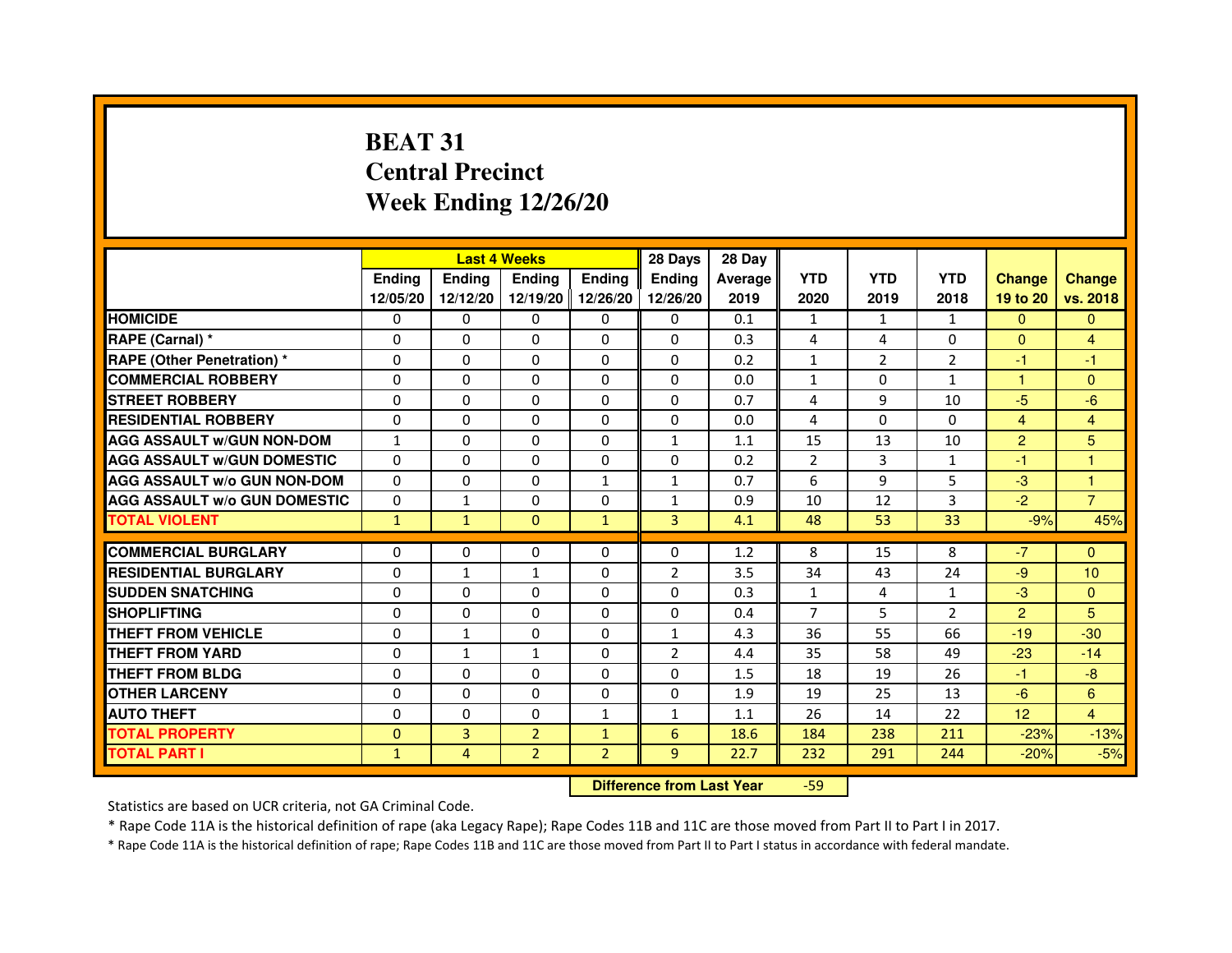# **BEAT 32 Central PrecinctWeek Ending 12/26/20**

|                                     |               |                | <b>Last 4 Weeks</b>              |                | 28 Days       | 28 Day  |                |              |              |                 |               |
|-------------------------------------|---------------|----------------|----------------------------------|----------------|---------------|---------|----------------|--------------|--------------|-----------------|---------------|
|                                     | <b>Ending</b> | <b>Endina</b>  | <b>Ending</b>                    | <b>Ending</b>  | <b>Ending</b> | Average | <b>YTD</b>     | <b>YTD</b>   | <b>YTD</b>   | <b>Change</b>   | <b>Change</b> |
|                                     | 12/05/20      | 12/12/20       | 12/19/20                         | 12/26/20       | 12/26/20      | 2019    | 2020           | 2019         | 2018         | 19 to 20        | vs. 2018      |
| <b>HOMICIDE</b>                     | 0             | $\Omega$       | $\Omega$                         | 0              | 0             | 0.1     | 0              | $\mathbf{1}$ | $\Omega$     | $-1$            | $\mathbf{0}$  |
| RAPE (Carnal) *                     | 0             | 0              | 0                                | 0              | 0             | 0.2     | $\mathbf{1}$   | $\mathbf{1}$ | $\mathbf{1}$ | $\Omega$        | $\Omega$      |
| <b>RAPE (Other Penetration) *</b>   | 0             | $\Omega$       | $\Omega$                         | $\Omega$       | $\Omega$      | 0.1     | 0              | $\mathbf{1}$ | $\mathbf{1}$ | $-1$            | $-1$          |
| <b>COMMERCIAL ROBBERY</b>           | $\Omega$      | $\Omega$       | $\mathbf{1}$                     | $\Omega$       | $\mathbf{1}$  | 0.9     | $\overline{7}$ | 10           | 4            | $-3$            | 3             |
| <b>STREET ROBBERY</b>               | $\Omega$      | $\Omega$       | $\Omega$                         | $\Omega$       | 0             | 0.2     | $\overline{2}$ | 3            | 4            | $-1$            | $-2$          |
| <b>RESIDENTIAL ROBBERY</b>          | $\Omega$      | $\Omega$       | $\Omega$                         | $\Omega$       | $\Omega$      | 0.0     | $\Omega$       | $\Omega$     | $\mathbf{1}$ | $\Omega$        | $-1$          |
| <b>AGG ASSAULT W/GUN NON-DOM</b>    | $\Omega$      | $\Omega$       | 0                                | $\Omega$       | 0             | 0.2     | $\overline{7}$ | 3            | 7            | 4               | $\mathbf{0}$  |
| <b>AGG ASSAULT W/GUN DOMESTIC</b>   | $\Omega$      | $\Omega$       | $\Omega$                         | $\Omega$       | $\Omega$      | 0.0     | $\mathbf{1}$   | $\Omega$     | $\Omega$     | 1               | $\mathbf{1}$  |
| <b>AGG ASSAULT W/o GUN NON-DOM</b>  | $\Omega$      | 0              | 0                                | 0              | 0             | 0.3     | 5              | 4            | 5            | 1               | $\mathbf{0}$  |
| <b>AGG ASSAULT W/o GUN DOMESTIC</b> | $\Omega$      | 0              | 0                                | $\Omega$       | $\Omega$      | 0.4     | 4              | 5            | 4            | $-1$            | $\Omega$      |
| <b>TOTAL VIOLENT</b>                | $\mathbf{0}$  | $\mathbf{0}$   | $\mathbf{1}$                     | $\mathbf{0}$   | $\mathbf{1}$  | 2.5     | 27             | 28           | 27           | $-4%$           | 0%            |
| <b>COMMERCIAL BURGLARY</b>          | 1             | 0              | 1                                | $\mathbf{1}$   | 3             | 0.3     | 8              | 4            | 2            | 4               | 6             |
| <b>RESIDENTIAL BURGLARY</b>         | $\Omega$      | $\overline{2}$ | 1                                | 1              | 4             | 1.8     | 24             | 23           | 27           | 1               | $-3$          |
| <b>SUDDEN SNATCHING</b>             | $\Omega$      | $\Omega$       | $\Omega$                         | $\Omega$       | $\Omega$      | 0.2     | $\Omega$       | 3            | $\Omega$     | $-3$            | $\Omega$      |
| <b>SHOPLIFTING</b>                  | 1             | $\overline{2}$ | 0                                | 0              | 3             | 3.1     | 30             | 41           | 67           | $-11$           | $-37$         |
| THEFT FROM VEHICLE                  | $\mathbf{1}$  | $\Omega$       | $\Omega$                         | $\Omega$       | $\mathbf{1}$  | 4.9     | 33             | 60           | 83           | $-27$           | $-50$         |
| <b>THEFT FROM YARD</b>              | 3             | $\Omega$       | $\Omega$                         | $\Omega$       | 3             | 2.6     | 28             | 34           | 48           | $-6$            | $-20$         |
| <b>THEFT FROM BLDG</b>              | $\Omega$      | $\Omega$       | $\Omega$                         | $\Omega$       | $\Omega$      | 2.5     | 16             | 32           | 31           | $-16$           | $-15$         |
| <b>OTHER LARCENY</b>                | 0             | $\mathbf{1}$   | $\Omega$                         | $\Omega$       | $\mathbf{1}$  | 0.8     | 20             | 10           | 19           | 10 <sup>°</sup> | 1             |
| <b>AUTO THEFT</b>                   | 0             | $\overline{2}$ | $\Omega$                         | 0              | 2             | 1.2     | 14             | 14           | 21           | $\overline{0}$  | $-7$          |
| <b>TOTAL PROPERTY</b>               | 6             | $\overline{7}$ | $\overline{2}$                   | $\overline{2}$ | 17            | 17.3    | 173            | 221          | 298          | $-22%$          | $-42%$        |
| <b>TOTAL PART I</b>                 | 6             | $\overline{7}$ | 3                                | $\overline{2}$ | 18            | 19.8    | 200            | 249          | 325          | $-20%$          | $-38%$        |
|                                     |               |                | <b>Difference from Last Year</b> |                | $-49$         |         |                |              |              |                 |               |

 **Difference from Last Year**

Statistics are based on UCR criteria, not GA Criminal Code.

\* Rape Code 11A is the historical definition of rape (aka Legacy Rape); Rape Codes 11B and 11C are those moved from Part II to Part I in 2017.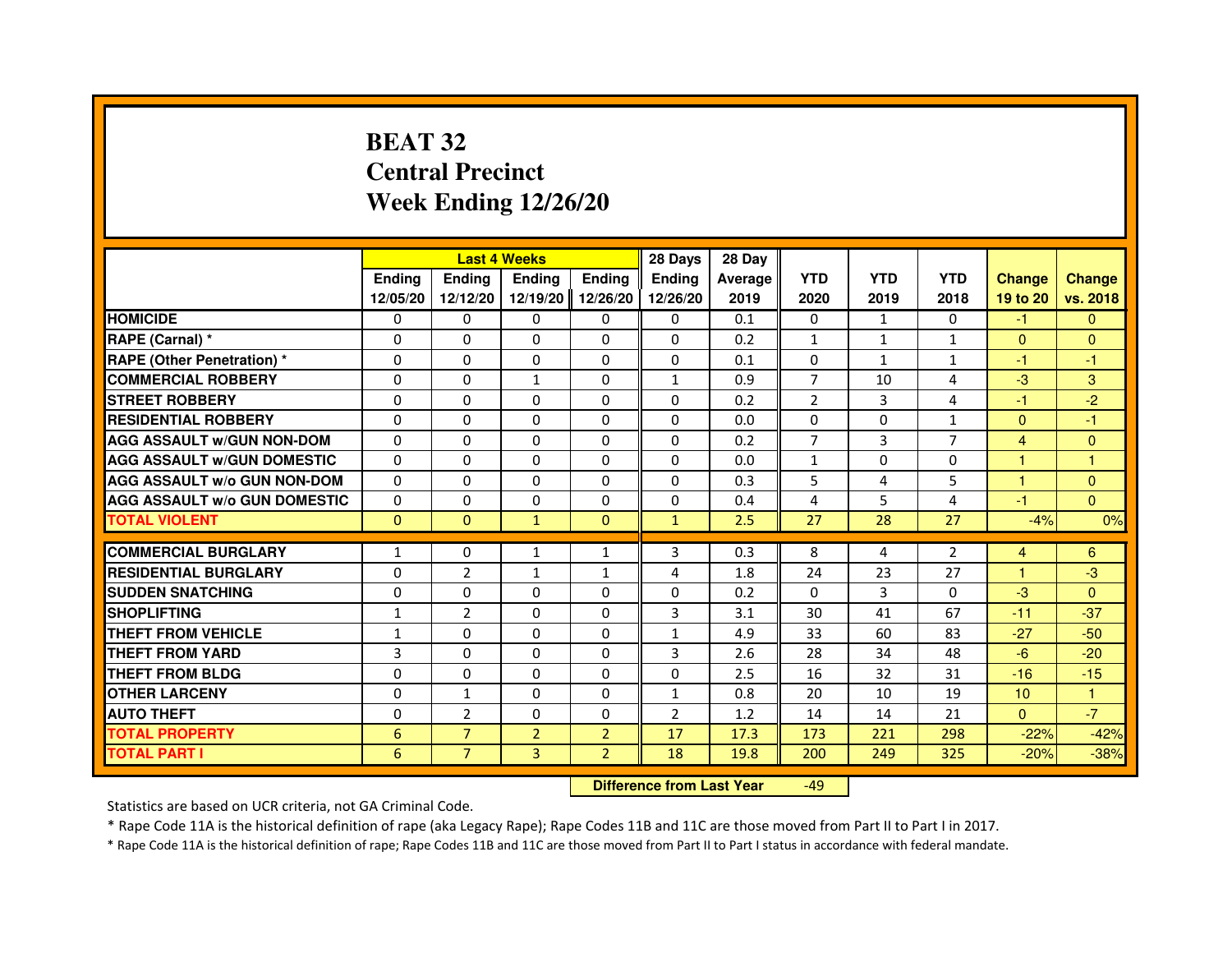# **BEAT 33 Central PrecinctWeek Ending 12/26/20**

|                                     |                |              | <b>Last 4 Weeks</b> |                | 28 Days        | 28 Day  |                |                |                |                |                |
|-------------------------------------|----------------|--------------|---------------------|----------------|----------------|---------|----------------|----------------|----------------|----------------|----------------|
|                                     | <b>Endina</b>  | Ending       | <b>Ending</b>       | <b>Ending</b>  | <b>Endina</b>  | Average | <b>YTD</b>     | <b>YTD</b>     | <b>YTD</b>     | <b>Change</b>  | <b>Change</b>  |
|                                     | 12/05/20       | 12/12/20     | 12/19/20 12/26/20   |                | 12/26/20       | 2019    | 2020           | 2019           | 2018           | 19 to 20       | vs. 2018       |
| <b>HOMICIDE</b>                     | 0              | 1            | 0                   | 0              | 1              | 0.2     | 2              | 3              | 0              | $-1$           | $\overline{2}$ |
| RAPE (Carnal) *                     | $\Omega$       | $\Omega$     | $\Omega$            | $\Omega$       | $\Omega$       | 0.0     | $\overline{2}$ | $\Omega$       | 3              | $\overline{2}$ | $-1$           |
| <b>RAPE (Other Penetration) *</b>   | 0              | $\Omega$     | $\Omega$            | $\Omega$       | 0              | 0.1     | $\Omega$       | $\mathbf{1}$   | $\overline{2}$ | $-1$           | $-2$           |
| <b>COMMERCIAL ROBBERY</b>           | 0              | $\Omega$     | 0                   | 0              | 0              | 0.3     | 4              | 4              | $\overline{2}$ | $\Omega$       | $\overline{2}$ |
| <b>STREET ROBBERY</b>               | 1              | $\Omega$     | $\Omega$            | 0              | $\mathbf{1}$   | 1.3     | 13             | 17             | 20             | $-4$           | $-7$           |
| <b>RESIDENTIAL ROBBERY</b>          | 0              | $\Omega$     | 0                   | 0              | 0              | 0.0     | $\Omega$       | $\Omega$       | $\Omega$       | $\Omega$       | $\Omega$       |
| <b>AGG ASSAULT W/GUN NON-DOM</b>    | $\Omega$       | $\Omega$     | $\mathbf 0$         | $\Omega$       | $\Omega$       | 1.0     | 9              | 12             | 11             | $-3$           | $-2$           |
| <b>AGG ASSAULT W/GUN DOMESTIC</b>   | $\Omega$       | $\Omega$     | 0                   | $\Omega$       | 0              | 0.2     | $\mathbf{1}$   | $\overline{2}$ | $\Omega$       | $-1$           | $\overline{1}$ |
| <b>AGG ASSAULT W/o GUN NON-DOM</b>  | $\mathbf{1}$   | 0            | 0                   | 0              | 1              | 0.9     | 8              | 12             | 10             | $-4$           | $-2$           |
| <b>AGG ASSAULT W/o GUN DOMESTIC</b> | $\Omega$       | 0            | 0                   | 0              | 0              | 0.7     | 11             | 9              | 3              | $\overline{2}$ | 8              |
| <b>TOTAL VIOLENT</b>                | $\overline{2}$ | $\mathbf{1}$ | $\Omega$            | $\mathbf{0}$   | 3              | 4.7     | 50             | 60             | 51             | $-17%$         | $-2%$          |
|                                     |                |              |                     |                |                |         |                |                |                |                |                |
| <b>COMMERCIAL BURGLARY</b>          | 0              | 0            | 1                   | 0              | 1              | 1.3     | 10             | 15             | 11             | -5             | $-1$           |
| <b>RESIDENTIAL BURGLARY</b>         | 0              | 0            | 0                   | 0              | 0              | 1.8     | 14             | 24             | 21             | $-10$          | $-7$           |
| <b>SUDDEN SNATCHING</b>             | 1              | $\Omega$     | 0                   | 0              | $\mathbf{1}$   | 0.1     | 3              | $\mathbf{1}$   | 5              | $\overline{2}$ | $-2$           |
| <b>SHOPLIFTING</b>                  | $\Omega$       | $\Omega$     | $\Omega$            | $\mathbf{1}$   | $\mathbf{1}$   | 7.9     | 29             | 103            | 62             | $-74$          | $-33$          |
| <b>THEFT FROM VEHICLE</b>           | 0              | $\Omega$     | $\mathbf{1}$        | 0              | $\mathbf{1}$   | 3.4     | 38             | 44             | 58             | $-6$           | $-20$          |
| <b>THEFT FROM YARD</b>              | $\Omega$       | $\Omega$     | $\Omega$            | $\Omega$       | $\Omega$       | 3.6     | 43             | 47             | 48             | $-4$           | $-5$           |
| THEFT FROM BLDG                     | 0              | $\Omega$     | 0                   | $\overline{2}$ | 2              | 1.7     | 15             | 22             | 35             | $-7$           | $-20$          |
| <b>OTHER LARCENY</b>                | 0              | 0            | 1                   | 0              | 1              | 2.0     | 13             | 27             | 11             | $-14$          | $\overline{2}$ |
| <b>AUTO THEFT</b>                   | $\Omega$       | 0            | $\Omega$            | 0              | 0              | 1.4     | 19             | 17             | 41             | $\overline{2}$ | $-22$          |
| <b>TOTAL PROPERTY</b>               | $\mathbf{1}$   | $\mathbf{0}$ | 3                   | 3              | $\overline{7}$ | 23.2    | 184            | 300            | 292            | $-39%$         | $-37%$         |
| <b>TOTAL PART I</b>                 | $\overline{3}$ | $\mathbf{1}$ | 3                   | $\overline{3}$ | 10             | 27.8    | 234            | 360            | 343            | $-35%$         | $-32%$         |

 **Difference from Last Year**-126

Statistics are based on UCR criteria, not GA Criminal Code.

\* Rape Code 11A is the historical definition of rape (aka Legacy Rape); Rape Codes 11B and 11C are those moved from Part II to Part I in 2017.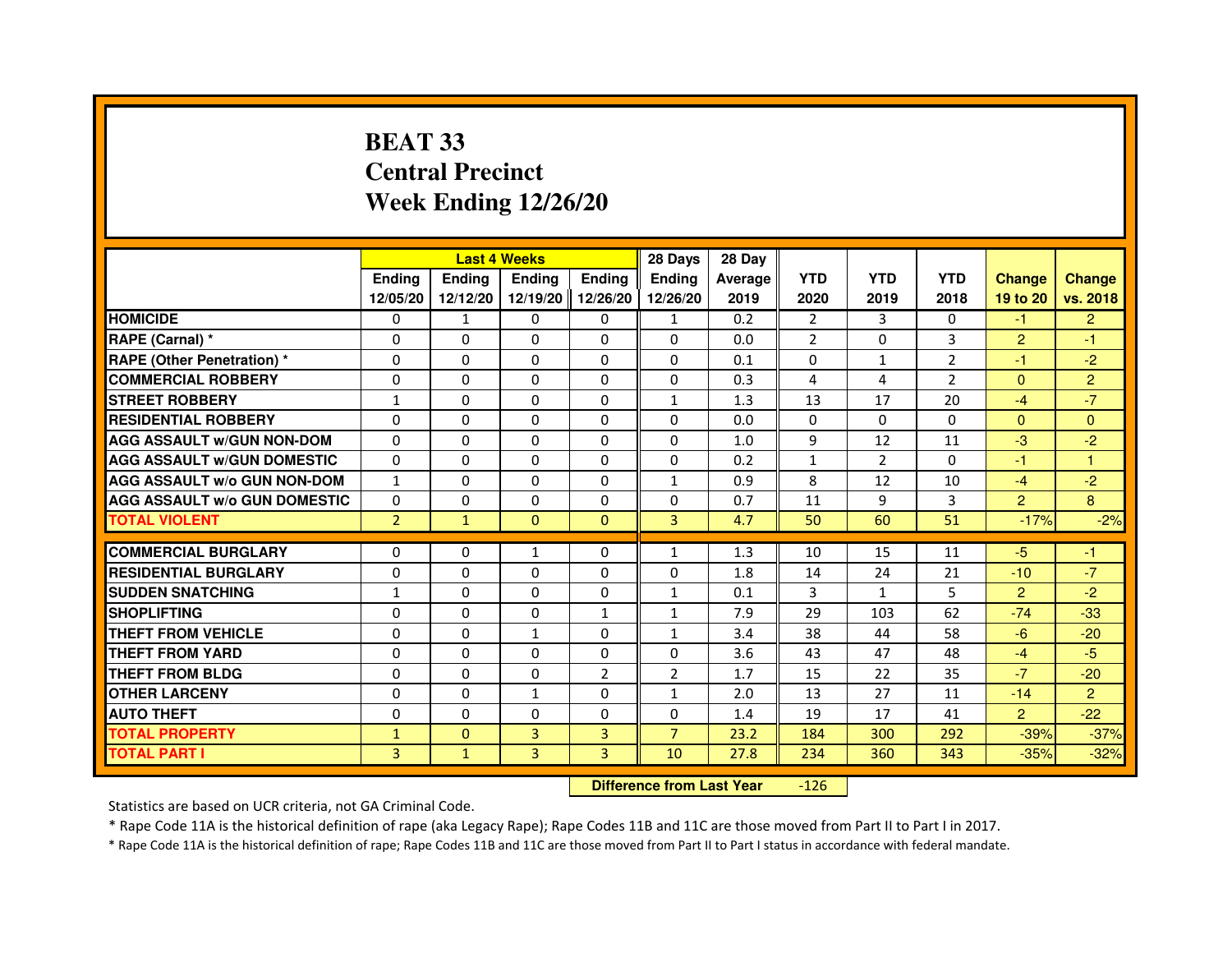# **BEAT 34 Central PrecinctWeek Ending 12/26/20**

|                                     |               |                | <b>Last 4 Weeks</b> |                | 28 Days        | 28 Day  |                |                |                |                |                |
|-------------------------------------|---------------|----------------|---------------------|----------------|----------------|---------|----------------|----------------|----------------|----------------|----------------|
|                                     | <b>Endina</b> | Ending         | <b>Endina</b>       | <b>Ending</b>  | <b>Endina</b>  | Average | <b>YTD</b>     | <b>YTD</b>     | <b>YTD</b>     | <b>Change</b>  | <b>Change</b>  |
|                                     | 12/05/20      | 12/12/20       | 12/19/20 12/26/20   |                | 12/26/20       | 2019    | 2020           | 2019           | 2018           | 19 to 20       | vs. 2018       |
| <b>HOMICIDE</b>                     | 0             | 0              | $\mathbf{0}$        | 0              | 0              | 0.1     | 3              | $\mathbf{1}$   | 3              | $\overline{2}$ | $\mathbf{0}$   |
| RAPE (Carnal) *                     | $\Omega$      | $\Omega$       | $\Omega$            | $\Omega$       | $\Omega$       | 0.2     | 5              | 3              | $\mathbf{1}$   | $\overline{2}$ | $\overline{4}$ |
| <b>RAPE (Other Penetration) *</b>   | $\Omega$      | $\Omega$       | $\Omega$            | $\Omega$       | 0              | 0.1     | $\overline{2}$ | $\Omega$       | $\Omega$       | $\overline{2}$ | $\overline{2}$ |
| <b>COMMERCIAL ROBBERY</b>           | 0             | 0              | 0                   | 0              | 0              | 0.0     | $\mathbf{1}$   | 0              | $\Omega$       | 1              | 1              |
| <b>STREET ROBBERY</b>               | 0             | 0              | $\Omega$            | 0              | 0              | 0.9     | 13             | 12             | 11             | 1              | $\overline{2}$ |
| <b>RESIDENTIAL ROBBERY</b>          | 0             | 0              | 0                   | 0              | 0              | 0.2     | $\Omega$       | 2              | $\overline{2}$ | $-2$           | $-2$           |
| <b>AGG ASSAULT w/GUN NON-DOM</b>    | $\Omega$      | $\Omega$       | $\mathbf 0$         | 0              | $\Omega$       | 1.8     | 23             | 23             | 19             | $\Omega$       | $\overline{4}$ |
| <b>AGG ASSAULT W/GUN DOMESTIC</b>   | 0             | 0              | 0                   | 0              | 0              | 0.5     | $\Omega$       | 6              | 3              | $-6$           | $-3$           |
| <b>AGG ASSAULT W/o GUN NON-DOM</b>  | $\Omega$      | $\mathbf{1}$   | 0                   | 1              | $\overline{2}$ | 0.9     | 14             | 12             | 13             | $\overline{2}$ | 1              |
| <b>AGG ASSAULT W/o GUN DOMESTIC</b> | $\mathbf{1}$  | $\Omega$       | $\Omega$            | 0              | $\mathbf{1}$   | 1.6     | 18             | 21             | 17             | $-3$           | 1              |
| <b>TOTAL VIOLENT</b>                | $\mathbf{1}$  | $\mathbf{1}$   | $\Omega$            | $\mathbf{1}$   | 3              | 6.2     | 79             | 80             | 69             | $-1%$          | 14%            |
|                                     |               |                |                     |                |                |         |                |                |                |                |                |
| <b>COMMERCIAL BURGLARY</b>          | 0             | 0              | 0                   | 1              | $\mathbf{1}$   | 0.5     | 6              | 6              | $\mathbf{1}$   | $\Omega$       | 5              |
| <b>RESIDENTIAL BURGLARY</b>         | 0             | $\mathbf{1}$   | 0                   | 0              | 1              | 3.2     | 26             | 41             | 57             | $-15$          | $-31$          |
| <b>SUDDEN SNATCHING</b>             | 0             | $\Omega$       | 0                   | 0              | 0              | 0.2     | $\mathbf{1}$   | $\overline{2}$ | 4              | -1             | $-3$           |
| <b>SHOPLIFTING</b>                  | $\mathbf{1}$  | $\mathbf 0$    | $\mathbf{1}$        | 0              | $\overline{2}$ | 1.2     | 8              | 16             | 6              | $-8$           | $\overline{c}$ |
| <b>THEFT FROM VEHICLE</b>           | $\mathbf{1}$  | $\Omega$       | $\mathbf{1}$        | $\Omega$       | $\overline{2}$ | 2.3     | 29             | 29             | 36             | $\Omega$       | $-7$           |
| <b>THEFT FROM YARD</b>              | 0             | $\mathbf{1}$   | $\Omega$            | $\mathbf{1}$   | $\overline{2}$ | 2.3     | 16             | 30             | 19             | $-14$          | $-3$           |
| <b>THEFT FROM BLDG</b>              | $\Omega$      | 0              | $\mathbf{1}$        | 0              | 1              | 1.4     | 18             | 17             | 27             | 1.             | -9             |
| <b>OTHER LARCENY</b>                | 0             | 0              | $\mathbf{1}$        | 0              | 1              | 0.3     | 6              | 5              | $\mathbf{1}$   | 1              | 5              |
| <b>AUTO THEFT</b>                   | 1             | $\overline{2}$ | 1                   | 0              | 4              | 2.0     | 27             | 25             | 31             | $\overline{2}$ | $-4$           |
| <b>TOTAL PROPERTY</b>               | 3             | 4              | 5                   | $\overline{2}$ | 14             | 13.3    | 137            | 171            | 182            | $-20%$         | $-25%$         |
| <b>TOTAL PART I</b>                 | 4             | 5              | 5                   | $\overline{3}$ | 17             | 19.6    | 216            | 251            | 251            | $-14%$         | $-14%$         |

 **Difference from Last Year**-35

Statistics are based on UCR criteria, not GA Criminal Code.

\* Rape Code 11A is the historical definition of rape (aka Legacy Rape); Rape Codes 11B and 11C are those moved from Part II to Part I in 2017.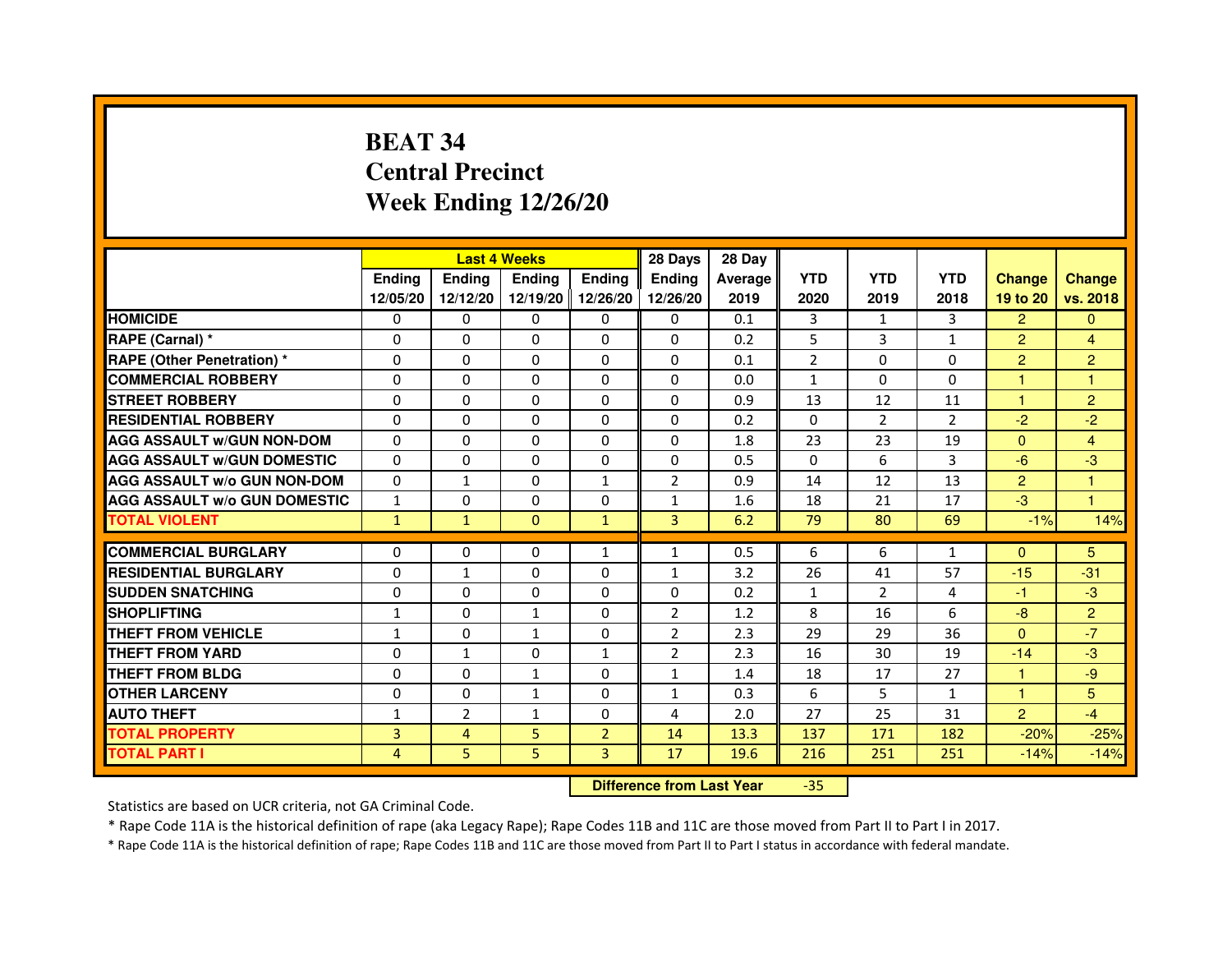# **BEAT 35 Central PrecinctWeek Ending 12/26/20**

|                                     |                | <b>Last 4 Weeks</b> |                                  |                | 28 Days        | 28 Day  |                |                |                |                |                |
|-------------------------------------|----------------|---------------------|----------------------------------|----------------|----------------|---------|----------------|----------------|----------------|----------------|----------------|
|                                     | Ending         | Ending              | Ending                           | <b>Ending</b>  | Ending         | Average | <b>YTD</b>     | <b>YTD</b>     | <b>YTD</b>     | <b>Change</b>  | <b>Change</b>  |
|                                     | 12/05/20       | 12/12/20            | 12/19/20 12/26/20                |                | 12/26/20       | 2019    | 2020           | 2019           | 2018           | 19 to 20       | vs. 2018       |
| <b>HOMICIDE</b>                     | 0              | $\Omega$            | $\mathbf{0}$                     | 0              | 0              | 0.0     | 6              | $\Omega$       | $\mathbf{1}$   | 6              | 5              |
| RAPE (Carnal) *                     | 0              | 0                   | 0                                | 0              | 0              | 0.0     | $\overline{2}$ | $\mathbf{0}$   | 4              | $\overline{2}$ | $-2$           |
| <b>RAPE (Other Penetration) *</b>   | $\Omega$       | $\mathbf 0$         | $\Omega$                         | 0              | 0              | 0.0     | $\mathbf{1}$   | $\mathbf{0}$   | 3              | 1              | $-2$           |
| <b>COMMERCIAL ROBBERY</b>           | $\Omega$       | 0                   | $\Omega$                         | 0              | $\Omega$       | 0.2     | 4              | $\overline{2}$ | $\overline{2}$ | $\overline{2}$ | $\overline{2}$ |
| <b>STREET ROBBERY</b>               | $\Omega$       | $\Omega$            | $\Omega$                         | $\Omega$       | $\Omega$       | 1.1     | 6              | 14             | $\overline{7}$ | $-8$           | $-1$           |
| <b>RESIDENTIAL ROBBERY</b>          | $\Omega$       | $\mathbf 0$         | 0                                | 0              | 0              | 0.0     | $\mathbf{1}$   | $\mathbf{0}$   | $\Omega$       | 1              | 1              |
| <b>AGG ASSAULT w/GUN NON-DOM</b>    | $\mathbf{1}$   | $\Omega$            | $\overline{2}$                   | $\Omega$       | 3              | 2.2     | 21             | 29             | 20             | $-8$           | $\mathbf{1}$   |
| <b>AGG ASSAULT W/GUN DOMESTIC</b>   | $\Omega$       | $\Omega$            | $\mathbf 0$                      | $\Omega$       | 0              | 0.2     | 3              | $\overline{2}$ | 5              | $\mathbf{1}$   | $-2$           |
| <b>AGG ASSAULT W/o GUN NON-DOM</b>  | $\Omega$       | $\Omega$            | $\Omega$                         | $\mathbf{1}$   | $\mathbf{1}$   | 0.6     | $\overline{7}$ | 8              | 10             | $-1$           | $-3$           |
| <b>AGG ASSAULT w/o GUN DOMESTIC</b> | $\Omega$       | $\mathbf{1}$        | $\Omega$                         | 0              | $\mathbf{1}$   | 0.9     | 14             | 12             | 8              | $\overline{2}$ | 6              |
| <b>TOTAL VIOLENT</b>                | $\mathbf{1}$   | $\mathbf{1}$        | $\overline{2}$                   | $\mathbf{1}$   | 5              | 5.2     | 65             | 67             | 60             | $-3%$          | 8%             |
| <b>COMMERCIAL BURGLARY</b>          | 0              | 0                   | 0                                | 0              | 0              | 1.2     | 7              | 15             | 5              | $-8$           | $\overline{2}$ |
| <b>RESIDENTIAL BURGLARY</b>         | $\mathbf 0$    | $\mathbf 0$         | $\mathbf{1}$                     | 0              | $\mathbf{1}$   | 2.9     | 30             | 38             | 47             | $-8$           | $-17$          |
| <b>SUDDEN SNATCHING</b>             | $\Omega$       | $\mathbf 0$         | $\Omega$                         | $\Omega$       | $\Omega$       | 0.2     | $\Omega$       | $\overline{2}$ | $\mathcal{P}$  | $-2$           | $-2$           |
| <b>SHOPLIFTING</b>                  | $\mathbf{1}$   | $\mathbf{1}$        | 0                                | 0              | $\overline{2}$ | 2.4     | 32             | 31             | 32             | $\mathbf{1}$   | $\Omega$       |
| THEFT FROM VEHICLE                  | $\Omega$       | $\Omega$            | $\mathbf{1}$                     | 0              | $\mathbf{1}$   | 6.5     | 38             | 84             | 51             | $-46$          | $-13$          |
| <b>THEFT FROM YARD</b>              | $\Omega$       | 0                   | $\overline{2}$                   | 0              | $\overline{2}$ | 1.4     | $\overline{7}$ | 19             | 28             | $-12$          | $-21$          |
| <b>THEFT FROM BLDG</b>              | $\Omega$       | $\Omega$            | $\mathbf{1}$                     | $\Omega$       | $\mathbf{1}$   | 1.8     | 15             | 22             | 17             | $-7$           | $-2$           |
| <b>OTHER LARCENY</b>                | $\Omega$       | $\Omega$            | $\Omega$                         | $\Omega$       | $\Omega$       | 1.2     | 4              | 15             | 6              | $-11$          | $-2$           |
| <b>AUTO THEFT</b>                   | $\overline{2}$ | 0                   | $\mathbf 0$                      | $\mathbf{1}$   | 3              | 2.1     | 35             | 27             | 43             | 8              | $-8$           |
| <b>TOTAL PROPERTY</b>               | 3              | $\mathbf{1}$        | 5                                | $\mathbf{1}$   | 10             | 19.7    | 168            | 253            | 231            | $-34%$         | $-27%$         |
| <b>TOTAL PART I</b>                 | 4              | $\overline{2}$      | $\overline{7}$                   | $\overline{2}$ | 15             | 24.9    | 233            | 320            | 291            | $-27%$         | $-20%$         |
|                                     |                |                     | <b>Difference from Last Year</b> |                | $-87$          |         |                |                |                |                |                |

 **Difference from Last Year**

Statistics are based on UCR criteria, not GA Criminal Code.

\* Rape Code 11A is the historical definition of rape (aka Legacy Rape); Rape Codes 11B and 11C are those moved from Part II to Part I in 2017.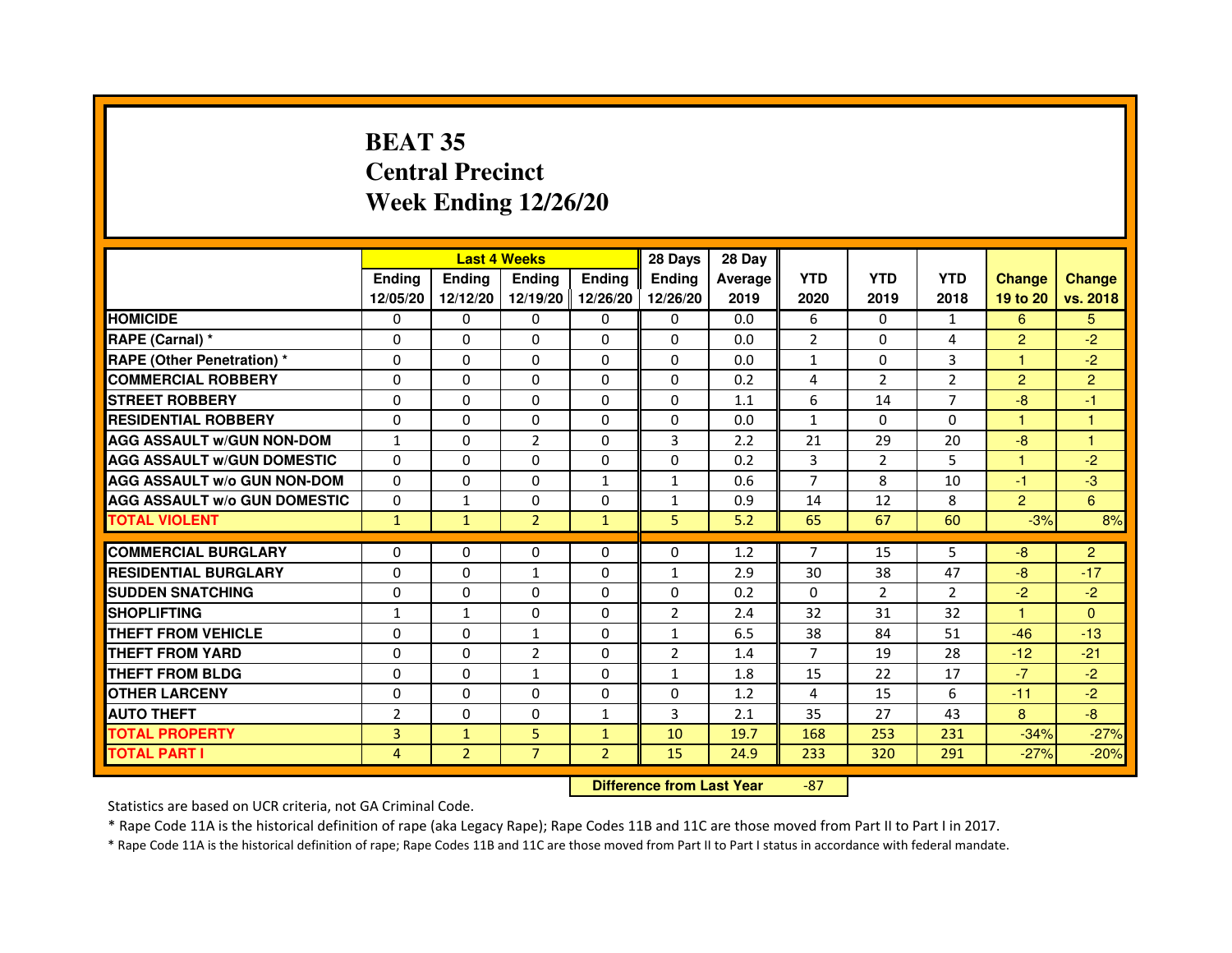#### **BEAT 36 Central PrecinctWeek Ending 12/26/20**

|                                     |              | <b>Last 4 Weeks</b> |                   |                | 28 Days        | 28 Day                           |                |                |                |                |                |
|-------------------------------------|--------------|---------------------|-------------------|----------------|----------------|----------------------------------|----------------|----------------|----------------|----------------|----------------|
|                                     | Ending       | Ending              | Ending            | Ending         | Ending         | Average                          | <b>YTD</b>     | <b>YTD</b>     | <b>YTD</b>     | <b>Change</b>  | <b>Change</b>  |
|                                     | 12/05/20     | 12/12/20            | 12/19/20 12/26/20 |                | 12/26/20       | 2019                             | 2020           | 2019           | 2018           | 19 to 20       | vs. 2018       |
| <b>HOMICIDE</b>                     | 0            | $\Omega$            | $\mathbf{0}$      | 0              | 0              | 0.0                              | $\overline{2}$ | $\Omega$       | $\mathbf{1}$   | $\overline{2}$ | 1              |
| RAPE (Carnal) *                     | 0            | $\Omega$            | $\Omega$          | $\Omega$       | $\Omega$       | 0.2                              | 5              | $\overline{2}$ | $\overline{2}$ | 3              | 3              |
| <b>RAPE (Other Penetration) *</b>   | $\Omega$     | 0                   | $\Omega$          | $\mathbf 0$    | $\Omega$       | 0.0                              | $\Omega$       | $\Omega$       | $\mathbf{1}$   | $\Omega$       | -1             |
| <b>COMMERCIAL ROBBERY</b>           | $\Omega$     | $\Omega$            | $\Omega$          | $\mathbf{0}$   | $\Omega$       | 0.2                              | $\Omega$       | 3              | $\Omega$       | $-3$           | $\Omega$       |
| <b>STREET ROBBERY</b>               | $\Omega$     | $\Omega$            | 0                 | $\Omega$       | 0              | 0.6                              | $\overline{2}$ | $\overline{7}$ | 4              | $-5$           | $-2$           |
| <b>RESIDENTIAL ROBBERY</b>          | $\Omega$     | 0                   | 0                 | 0              | 0              | 0.1                              | 4              | $\mathbf{1}$   | 5              | 3              | $-1$           |
| <b>AGG ASSAULT w/GUN NON-DOM</b>    | $\Omega$     | $\mathbf{1}$        | $\Omega$          | $\mathbf 0$    | $\mathbf{1}$   | 0.8                              | 5              | 11             | 8              | $-6$           | $-3$           |
| <b>AGG ASSAULT W/GUN DOMESTIC</b>   | $\mathbf{1}$ | $\Omega$            | 0                 | $\Omega$       | $\mathbf{1}$   | 0.2                              | $\overline{2}$ | $\overline{2}$ | $\mathbf{1}$   | $\Omega$       | $\mathbf{1}$   |
| <b>AGG ASSAULT w/o GUN NON-DOM</b>  | $\Omega$     | 0                   | 0                 | 1              | 1              | 0.5                              | 6              | 5              | 4              | 1              | $\overline{2}$ |
| <b>AGG ASSAULT W/o GUN DOMESTIC</b> | $\Omega$     | $\Omega$            | 0                 | $\Omega$       | 0              | 0.3                              | 13             | 4              | 4              | 9              | 9              |
| <b>TOTAL VIOLENT</b>                | $\mathbf{1}$ | $\mathbf{1}$        | $\mathbf{0}$      | $\mathbf{1}$   | 3              | 2.9                              | 39             | 35             | 30             | 11%            | 30%            |
| <b>COMMERCIAL BURGLARY</b>          | 0            | $\mathbf{1}$        | 0                 | 1              | 2              | 1.1                              | 8              | 13             | 7              | $-5$           | -1             |
| <b>RESIDENTIAL BURGLARY</b>         | 0            | 0                   | 0                 | 0              | 0              | 2.3                              | 12             | 30             | 21             | $-18$          | -9             |
| <b>SUDDEN SNATCHING</b>             | $\Omega$     | $\Omega$            | $\Omega$          | $\mathbf 0$    | $\Omega$       | 0.1                              | $\overline{2}$ | $\mathbf{1}$   | $\overline{2}$ | $\mathbf{1}$   | $\Omega$       |
| <b>SHOPLIFTING</b>                  | 2            | 0                   | $\mathbf{1}$      | 0              | 3              | 3.7                              | 52             | 47             | 45             | 5              | $\overline{7}$ |
| THEFT FROM VEHICLE                  | $\mathbf{1}$ | $\mathbf{1}$        | 1                 | $\Omega$       | 3              | 3.3                              | 36             | 43             | 42             | $-7$           | $-6$           |
| <b>THEFT FROM YARD</b>              | $\mathbf{1}$ | $\Omega$            | $\Omega$          | $\mathbf{0}$   | $\mathbf{1}$   | 0.7                              | 18             | 9              | 14             | 9              | $\overline{4}$ |
| <b>THEFT FROM BLDG</b>              | $\mathbf{1}$ | $\Omega$            | 0                 | $\mathbf{1}$   | $\overline{2}$ | 1.5                              | 18             | 20             | 28             | $-2$           | $-10$          |
| <b>OTHER LARCENY</b>                | 0            | $\Omega$            | 0                 | $\mathbf 0$    | 0              | 0.3                              | 3              | 4              | 1              | -1             | $\overline{2}$ |
| <b>AUTO THEFT</b>                   | 0            | 0                   | $\Omega$          | $\mathbf{1}$   | $\mathbf{1}$   | 1.8                              | 32             | 24             | 21             | 8              | 11             |
| <b>TOTAL PROPERTY</b>               | 5            | $\overline{2}$      | $\overline{2}$    | 3              | 12             | 14.8                             | 181            | 191            | 181            | $-5%$          | 0%             |
| <b>TOTAL PART I</b>                 | 6            | $\overline{3}$      | $\overline{2}$    | $\overline{4}$ | 15             | 17.7                             | 220            | 226            | 211            | $-3%$          | 4%             |
|                                     |              |                     |                   |                |                | <b>Difference from Last Year</b> | $-6$           |                |                |                |                |

 **Difference from Last Year**

Statistics are based on UCR criteria, not GA Criminal Code.

\* Rape Code 11A is the historical definition of rape (aka Legacy Rape); Rape Codes 11B and 11C are those moved from Part II to Part I in 2017.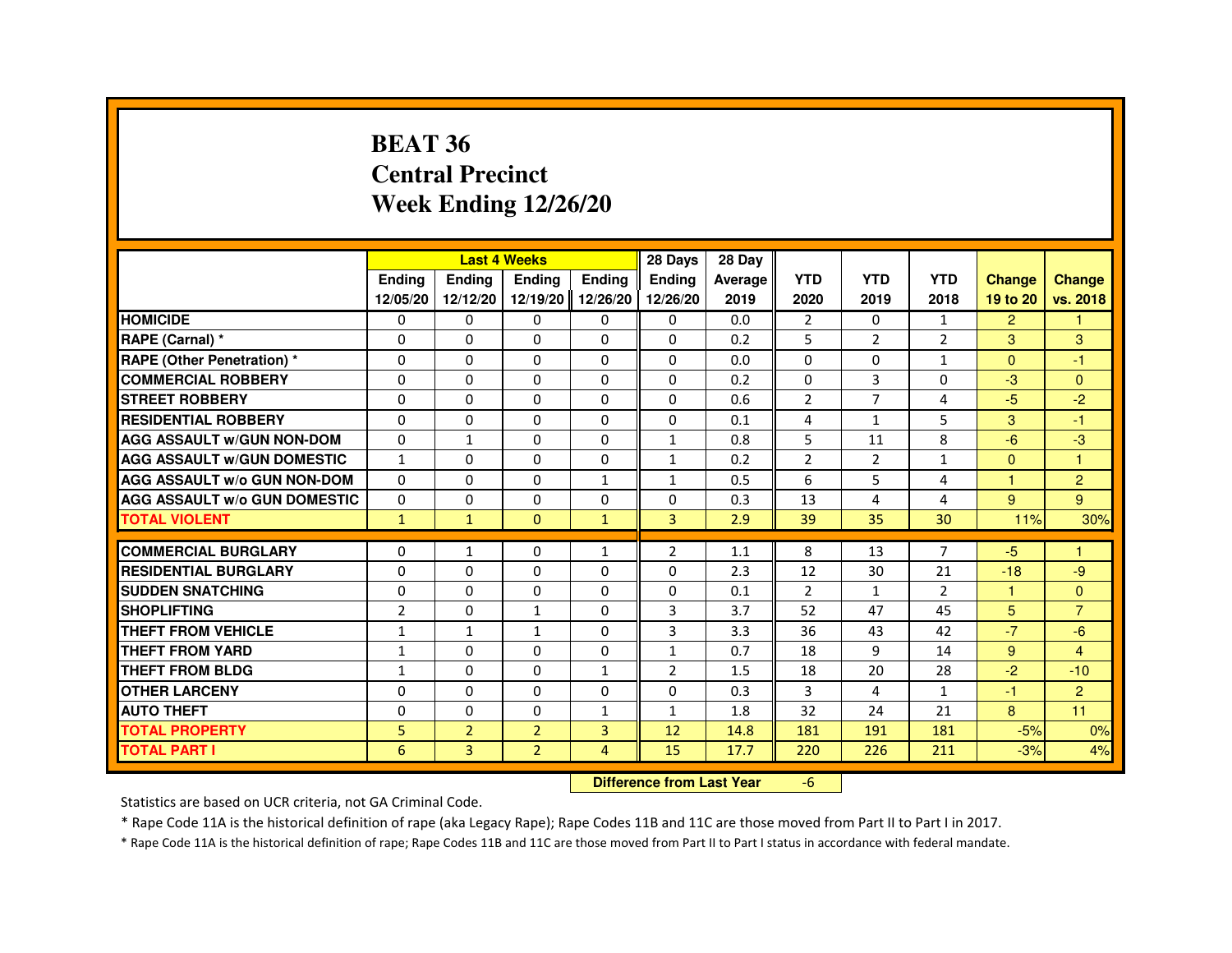# **BEAT 41 South PrecinctWeek Ending 12/26/20**

|                                     |                |               | <b>Last 4 Weeks</b> |                | 28 Days                          | 28 Day  |                |                |                |                         |                |
|-------------------------------------|----------------|---------------|---------------------|----------------|----------------------------------|---------|----------------|----------------|----------------|-------------------------|----------------|
|                                     | <b>Ending</b>  | <b>Ending</b> | <b>Ending</b>       | <b>Ending</b>  | <b>Ending</b>                    | Average | <b>YTD</b>     | <b>YTD</b>     | <b>YTD</b>     | <b>Change</b>           | <b>Change</b>  |
|                                     | 12/05/20       | 12/12/20      | 12/19/20            | 12/26/20       | 12/26/20                         | 2019    | 2020           | 2019           | 2018           | 19 to 20                | vs. 2018       |
| <b>HOMICIDE</b>                     | 0              | $\mathbf{0}$  | $\Omega$            | 0              | 0                                | 0.1     | 1              | $\mathbf{1}$   | $\Omega$       | $\Omega$                | $\mathbf{1}$   |
| RAPE (Carnal) *                     | 0              | $\Omega$      | $\Omega$            | $\Omega$       | 0                                | 0.2     | $\mathbf{1}$   | 4              | $\overline{2}$ | $-3$                    | $-1$           |
| <b>RAPE (Other Penetration) *</b>   | $\Omega$       | $\Omega$      | 1                   | $\Omega$       | 1                                | 0.0     | $\mathbf{1}$   | $\Omega$       | $\mathbf{1}$   | $\mathbf{1}$            | $\overline{0}$ |
| <b>COMMERCIAL ROBBERY</b>           | 0              | $\Omega$      | $\Omega$            | $\Omega$       | $\Omega$                         | 0.6     | $\overline{2}$ | 8              | $\overline{2}$ | $-6$                    | $\overline{0}$ |
| <b>STREET ROBBERY</b>               | 0              | $\Omega$      | $\mathbf{1}$        | $\Omega$       | $\mathbf{1}$                     | 0.9     | 8              | 12             | 4              | $-4$                    | $\overline{4}$ |
| <b>RESIDENTIAL ROBBERY</b>          | 0              | $\Omega$      | 0                   | $\Omega$       | $\Omega$                         | 0.1     | 1              | $\mathbf{1}$   | 1              | $\mathbf{0}$            | $\Omega$       |
| <b>AGG ASSAULT W/GUN NON-DOM</b>    | $\Omega$       | $\Omega$      | $\Omega$            | $\mathbf{1}$   | $\mathbf{1}$                     | 0.2     | 6              | $\overline{2}$ | $\Omega$       | $\overline{\mathbf{4}}$ | 6              |
| <b>AGG ASSAULT W/GUN DOMESTIC</b>   | $\Omega$       | $\Omega$      | $\Omega$            | $\Omega$       | $\Omega$                         | 0.1     | $\mathbf{1}$   | $\mathbf{1}$   | $\mathbf{1}$   | $\Omega$                | $\overline{0}$ |
| <b>AGG ASSAULT w/o GUN NON-DOM</b>  | 0              | $\mathbf{0}$  | $\mathbf{0}$        | 0              | 0                                | 0.3     | 6              | 4              | 2              | $\overline{2}$          | 4              |
| <b>AGG ASSAULT W/o GUN DOMESTIC</b> | $\Omega$       | 0             | $\mathbf{1}$        | 0              | $\mathbf{1}$                     | 0.5     | 8              | 7              | $\mathbf{1}$   | 1                       | $\overline{7}$ |
| <b>TOTAL VIOLENT</b>                | $\mathbf 0$    | $\mathbf{0}$  | 3                   | $\mathbf{1}$   | $\overline{4}$                   | 3.0     | 35             | 40             | 14             | $-13%$                  | 150%           |
| <b>COMMERCIAL BURGLARY</b>          | 1              | 0             | 0                   | 0              | $\mathbf{1}$                     | 1.1     | 7              | 14             | 10             | $-7$                    | $-3$           |
| <b>RESIDENTIAL BURGLARY</b>         | $\mathbf{1}$   | $\Omega$      | $\Omega$            | $\mathbf{1}$   | $\overline{2}$                   | 0.8     | 12             | 10             | 15             | $\overline{2}$          | $-3$           |
| <b>SUDDEN SNATCHING</b>             | $\Omega$       | $\Omega$      | $\Omega$            | $\Omega$       | $\Omega$                         | 0.2     | $\mathbf{1}$   | $\mathcal{P}$  | $\overline{a}$ | $-1$                    | $-3$           |
| <b>SHOPLIFTING</b>                  | 0              | 0             | 0                   | 1              | 1                                | 1.8     | 11             | 24             | 20             | $-13$                   | $-9$           |
| THEFT FROM VEHICLE                  | 4              | $\mathbf{1}$  | 0                   | 3              | 8                                | 5.4     | 44             | 68             | 45             | $-24$                   | $-1$           |
| <b>THEFT FROM YARD</b>              | $\mathbf{1}$   | 0             | $\Omega$            | 0              | $\mathbf{1}$                     | 0.9     | 10             | 10             | 16             | $\Omega$                | $-6$           |
| <b>THEFT FROM BLDG</b>              | $\Omega$       | 3             | $\Omega$            | $\mathbf{1}$   | 4                                | 3.3     | 29             | 42             | 26             | $-13$                   | 3              |
| <b>OTHER LARCENY</b>                | 0              | $\Omega$      | $\mathbf{1}$        | $\Omega$       | $\mathbf{1}$                     | 0.3     | 5              | 4              | 5              | $\mathbf{1}$            | $\Omega$       |
| <b>AUTO THEFT</b>                   | $\Omega$       | $\mathbf{1}$  | $\mathbf{1}$        | $\mathbf{1}$   | 3                                | 1.5     | 21             | 20             | 11             | $\mathbf{1}$            | 10             |
| <b>TOTAL PROPERTY</b>               | $\overline{7}$ | 5             | $\overline{2}$      | $\overline{7}$ | 21                               | 15.3    | 140            | 194            | 152            | $-28%$                  | $-8%$          |
| <b>TOTAL PART I</b>                 | $\overline{7}$ | 5             | 5                   | 8              | 25                               | 18.3    | 175            | 234            | 166            | $-25%$                  | 5%             |
|                                     |                |               |                     |                | <b>Difference from Last Year</b> |         | $-59$          |                |                |                         |                |

Statistics are based on UCR criteria, not GA Criminal Code.

\* Rape Code 11A is the historical definition of rape (aka Legacy Rape); Rape Codes 11B and 11C are those moved from Part II to Part I in 2017.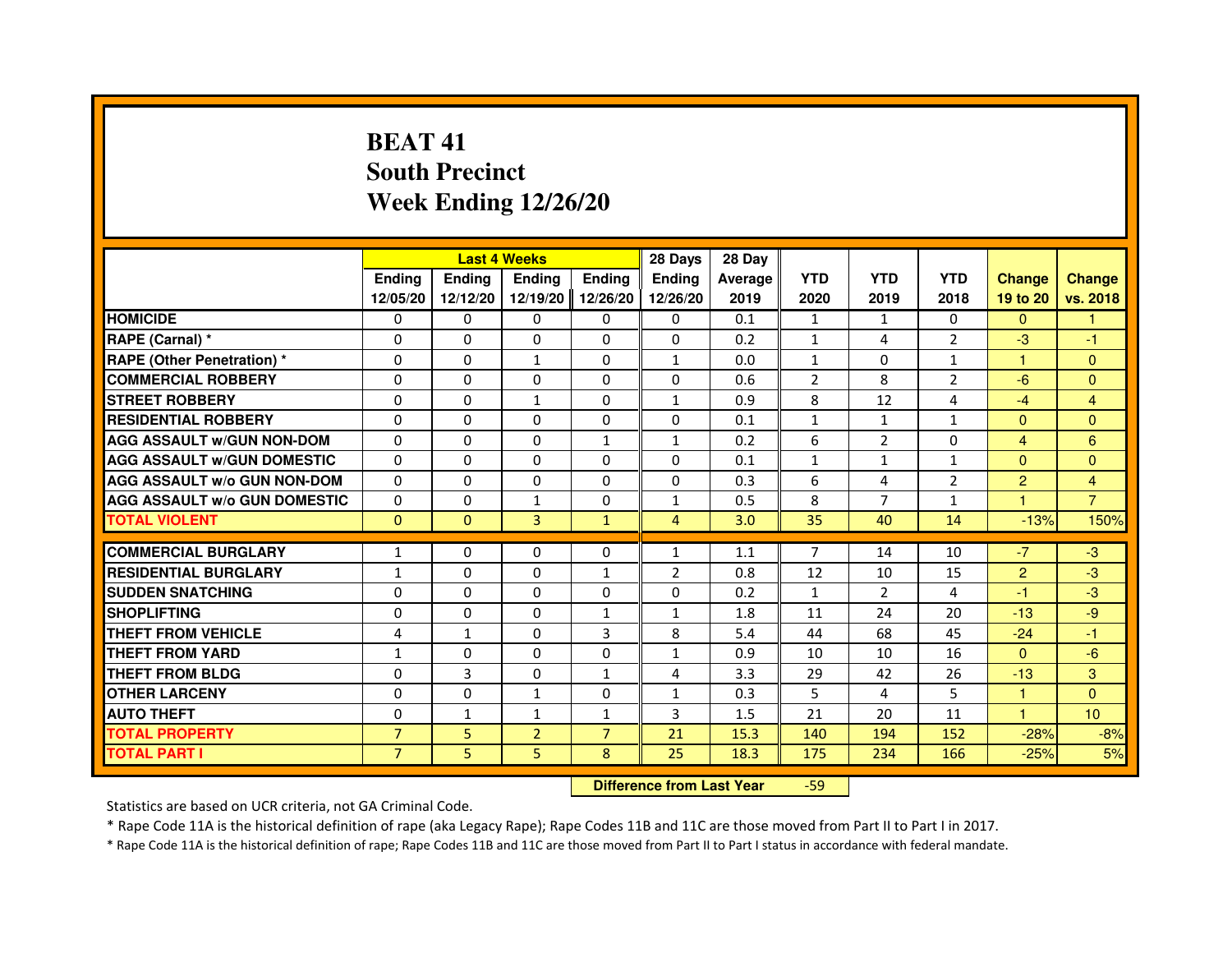# **BEAT 42 South PrecinctWeek Ending 12/26/20**

|                                     |               |                                  | <b>Last 4 Weeks</b> |               | 28 Days        | 28 Day  |                |                |                |                |                |
|-------------------------------------|---------------|----------------------------------|---------------------|---------------|----------------|---------|----------------|----------------|----------------|----------------|----------------|
|                                     | <b>Ending</b> | Ending                           | <b>Ending</b>       | <b>Ending</b> | <b>Ending</b>  | Average | <b>YTD</b>     | <b>YTD</b>     | <b>YTD</b>     | <b>Change</b>  | <b>Change</b>  |
|                                     | 12/05/20      | 12/12/20                         | 12/19/20            | 12/26/20      | 12/26/20       | 2019    | 2020           | 2019           | 2018           | 19 to 20       | vs. 2018       |
| <b>HOMICIDE</b>                     | 0             | $\Omega$                         | $\Omega$            | 0             | 0              | 0.1     | 0              | $\mathbf{1}$   | $\Omega$       | $-1$           | $\mathbf{0}$   |
| RAPE (Carnal) *                     | 0             | 0                                | 0                   | 0             | 0              | 0.2     | 4              | 3              | 1              | 1              | 3              |
| RAPE (Other Penetration) *          | 1             | 0                                | $\Omega$            | $\Omega$      | $\mathbf{1}$   | 0.1     | $\overline{2}$ | $\mathbf{1}$   | 3              | 1              | $-1$           |
| <b>COMMERCIAL ROBBERY</b>           | $\Omega$      | $\Omega$                         | $\Omega$            | $\Omega$      | 0              | 0.2     | 6              | 3              | 4              | 3              | $\overline{2}$ |
| <b>STREET ROBBERY</b>               | $\Omega$      | $\mathbf{1}$                     | $\Omega$            | $\Omega$      | $\mathbf{1}$   | 0.4     | 3              | 5              | 5              | $-2$           | $-2$           |
| <b>RESIDENTIAL ROBBERY</b>          | 0             | 0                                | $\Omega$            | 0             | 0              | 0.1     | $\overline{2}$ | $\mathbf{1}$   | $\Omega$       | 1              | $\overline{2}$ |
| <b>AGG ASSAULT W/GUN NON-DOM</b>    | $\Omega$      | $\Omega$                         | $\Omega$            | $\Omega$      | $\Omega$       | 0.4     | 4              | 5              | $\overline{2}$ | $-1$           | $\overline{2}$ |
| <b>AGG ASSAULT W/GUN DOMESTIC</b>   | $\Omega$      | $\Omega$                         | $\Omega$            | $\Omega$      | $\Omega$       | 0.1     | $\Omega$       | $\mathbf{1}$   | $\overline{2}$ | $-1$           | $-2$           |
| <b>AGG ASSAULT W/o GUN NON-DOM</b>  | $\Omega$      | $\Omega$                         | $\Omega$            | $\Omega$      | $\Omega$       | 0.2     | 8              | 3              | 8              | $5\phantom{.}$ | $\Omega$       |
| <b>AGG ASSAULT w/o GUN DOMESTIC</b> | $\Omega$      | $\Omega$                         | 0                   | $\Omega$      | $\Omega$       | 0.3     | 3              | 4              | $\mathbf{1}$   | $-1$           | $\overline{2}$ |
| <b>TOTAL VIOLENT</b>                | $\mathbf{1}$  | $\mathbf{1}$                     | $\mathbf{0}$        | $\mathbf{0}$  | $\overline{2}$ | 2.1     | 32             | 27             | 26             | 19%            | 23%            |
| <b>COMMERCIAL BURGLARY</b>          | 0             | 0                                | 0                   | 0             | 0              | 0.9     | 9              | 12             | 13             | $-3$           | $-4$           |
| <b>RESIDENTIAL BURGLARY</b>         | 0             | $\Omega$                         | $\Omega$            | $\Omega$      | $\Omega$       | 0.8     | 3              | 10             | 8              | $-7$           | $-5$           |
| <b>SUDDEN SNATCHING</b>             | $\Omega$      | $\Omega$                         | $\Omega$            | $\Omega$      | $\Omega$       | 0.2     | $\overline{2}$ | $\overline{2}$ | $\mathcal{P}$  | $\Omega$       | $\Omega$       |
| <b>SHOPLIFTING</b>                  | 8             | 4                                | 4                   | 4             | 20             | 18.6    | 170            | 238            | 350            | $-68$          | $-180$         |
| THEFT FROM VEHICLE                  | 0             | $\Omega$                         | 0                   | $\Omega$      | 0              | 3.2     | 50             | 43             | 50             | $\overline{7}$ | $\mathbf{0}$   |
| <b>THEFT FROM YARD</b>              | $\mathbf{1}$  | $\mathbf{1}$                     | $\Omega$            | $\Omega$      | $\overline{2}$ | 0.7     | 18             | 9              | 13             | 9              | 5              |
| <b>THEFT FROM BLDG</b>              | $\Omega$      | $\mathbf{1}$                     | $\Omega$            | $\mathbf{1}$  | $\overline{2}$ | 2.3     | 27             | 29             | 22             | $-2$           | 5              |
| <b>OTHER LARCENY</b>                | 0             | $\Omega$                         | 0                   | 0             | 0              | 0.8     | $\overline{7}$ | 10             | $\mathbf{1}$   | $-3$           | 6              |
| <b>AUTO THEFT</b>                   | $\mathbf{1}$  | $\mathbf{1}$                     | $\Omega$            | $\Omega$      | $\overline{2}$ | 2.0     | 23             | 26             | 22             | $-3$           | $\mathbf{1}$   |
| <b>TOTAL PROPERTY</b>               | 10            | $\overline{7}$                   | $\overline{4}$      | 5             | 26             | 29.5    | 309            | 379            | 481            | $-18%$         | $-36%$         |
| <b>TOTAL PART I</b>                 | 11            | 8                                | 4                   | 5             | 28             | 31.5    | 341            | 406            | 507            | $-16%$         | $-33%$         |
|                                     |               | <b>Difference from Last Year</b> |                     | $-65$         |                |         |                |                |                |                |                |

 **Difference from Last Year**

Statistics are based on UCR criteria, not GA Criminal Code.

\* Rape Code 11A is the historical definition of rape (aka Legacy Rape); Rape Codes 11B and 11C are those moved from Part II to Part I in 2017.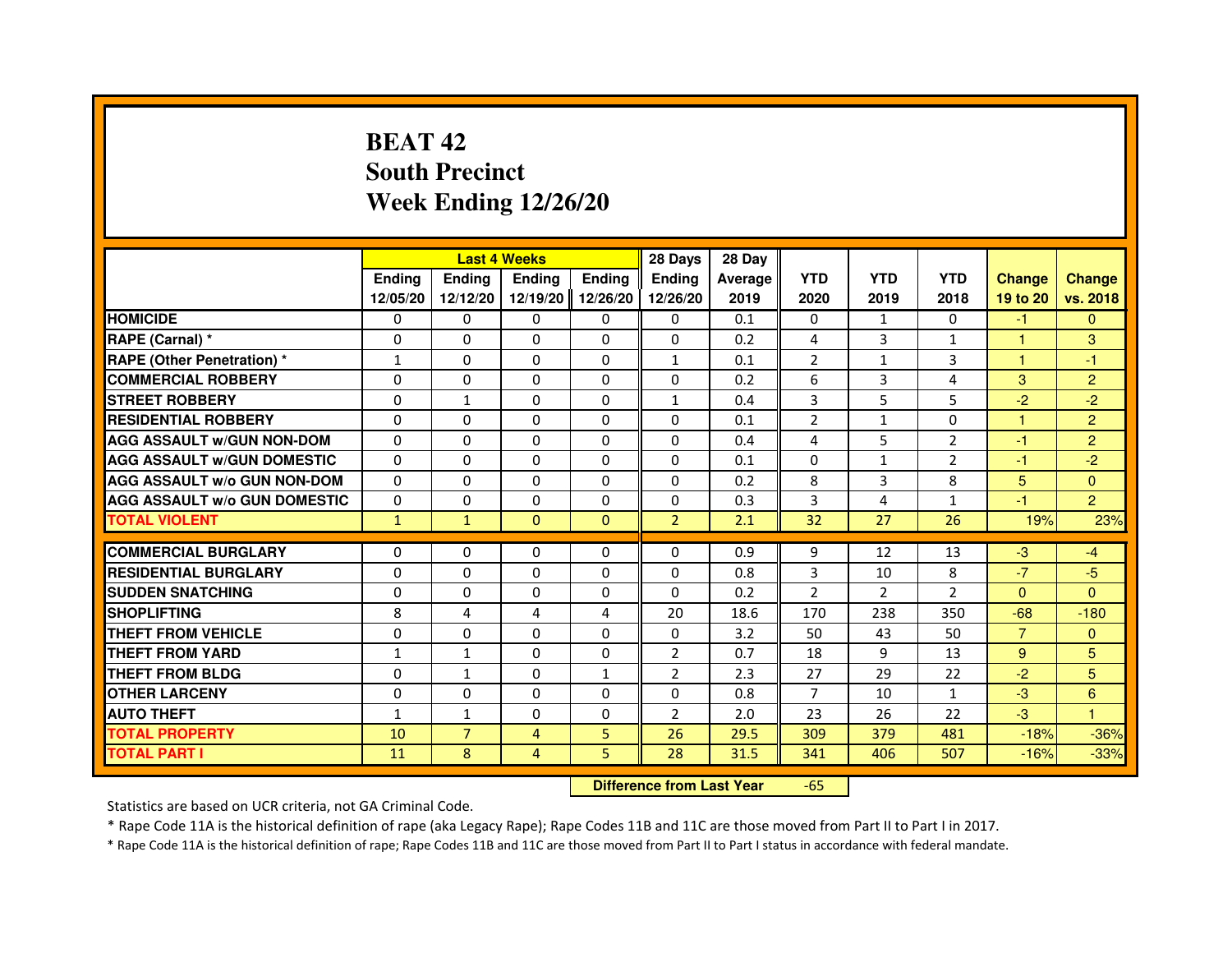# **BEAT 43 South PrecinctWeek Ending 12/26/20**

|                                     |                |                | <b>Last 4 Weeks</b> |                | 28 Days        | 28 Day  |                |                |                |               |                |
|-------------------------------------|----------------|----------------|---------------------|----------------|----------------|---------|----------------|----------------|----------------|---------------|----------------|
|                                     | <b>Endina</b>  | <b>Ending</b>  | <b>Endina</b>       | <b>Ending</b>  | <b>Endina</b>  | Average | <b>YTD</b>     | <b>YTD</b>     | <b>YTD</b>     | <b>Change</b> | <b>Change</b>  |
|                                     | 12/05/20       | 12/12/20       | 12/19/20 12/26/20   |                | 12/26/20       | 2019    | 2020           | 2019           | 2018           | 19 to 20      | vs. 2018       |
| <b>HOMICIDE</b>                     | 0              | 0              | $\mathbf{0}$        | 0              | 0              | 0.2     | $\mathbf{0}$   | $\overline{2}$ | $\mathbf{1}$   | $-2$          | -1             |
| RAPE (Carnal) *                     | $\Omega$       | $\Omega$       | $\Omega$            | $\Omega$       | $\Omega$       | 0.2     | $\overline{2}$ | $\overline{2}$ | $\overline{2}$ | $\Omega$      | $\Omega$       |
| <b>RAPE (Other Penetration)*</b>    | $\Omega$       | $\Omega$       | $\Omega$            | $\mathbf{1}$   | $\mathbf{1}$   | 0.1     | $\overline{2}$ | $\mathbf{1}$   | $\Omega$       | $\mathbf{1}$  | $\overline{2}$ |
| <b>COMMERCIAL ROBBERY</b>           | 0              | 0              | 0                   | 0              | 0              | 0.3     | 9              | 4              | 3              | 5             | 6              |
| <b>STREET ROBBERY</b>               | 0              | 0              | 0                   | $\mathbf{1}$   | $\mathbf{1}$   | 0.7     | 5              | 9              | $\overline{7}$ | $-4$          | $-2$           |
| <b>RESIDENTIAL ROBBERY</b>          | $\Omega$       | $\Omega$       | $\Omega$            | 0              | 0              | 0.1     | $\Omega$       | $\mathbf{1}$   | 4              | $-1$          | $-4$           |
| <b>AGG ASSAULT w/GUN ON-DOM</b>     | $\mathbf{1}$   | $\Omega$       | $\mathbf{1}$        | $\Omega$       | $\overline{2}$ | 0.6     | 19             | 8              | 4              | 11            | 15             |
| <b>AGG ASSAULT w/GUN DOMESTIC</b>   | $\Omega$       | $\Omega$       | $\Omega$            | $\Omega$       | 0              | 0.2     | 3              | 3              | $\overline{2}$ | $\Omega$      | 1              |
| <b>AGG ASSAULT W/o GUN NON-DOM</b>  | $\overline{2}$ | $\Omega$       | $\Omega$            | $\Omega$       | $\mathfrak{p}$ | 0.6     | 8              | 8              | 8              | $\Omega$      | $\Omega$       |
| <b>AGG ASSAULT W/o GUN DOMESTIC</b> | $\overline{2}$ | $\Omega$       | $\Omega$            | $\mathbf{1}$   | 3              | 0.6     | 16             | 8              | 5              | 8             | 11             |
| <b>TOTAL VIOLENT</b>                | 5              | $\Omega$       | $\mathbf{1}$        | $\overline{3}$ | 9              | 3.5     | 64             | 46             | 36             | 39%           | 78%            |
|                                     |                |                |                     |                |                |         |                |                |                |               |                |
| <b>COMMERCIAL BURGLARY</b>          | $\Omega$       | $\Omega$       | $\overline{2}$      | $\Omega$       | $\overline{2}$ | 1.2     | 10             | 15             | 16             | $-5$          | $-6$           |
| <b>RESIDENTIAL BURGLARY</b>         | $\mathbf{1}$   | 0              | $\Omega$            | $\overline{2}$ | 3              | 2.1     | 24             | 27             | 32             | $-3$          | -8             |
| <b>SUDDEN SNATCHING</b>             | 0              | $\Omega$       | $\Omega$            | $\Omega$       | 0              | 0.2     | $\overline{2}$ | $\overline{2}$ | $\overline{4}$ | $\Omega$      | $-2$           |
| <b>SHOPLIFTING</b>                  | 2              | $\overline{2}$ | $\Omega$            | $\Omega$       | 4              | 6.8     | 37             | 89             | 60             | $-52$         | $-23$          |
| <b>THEFT FROM VEHICLE</b>           | $\mathbf{1}$   | $\mathbf{1}$   | $\overline{2}$      | $\Omega$       | 4              | 2.7     | 54             | 33             | 49             | 21            | 5              |
| <b>THEFT FROM YARD</b>              | 1              | $\Omega$       | $\Omega$            | $\Omega$       | 1              | 1.2     | 17             | 15             | 22             | $\mathbf{P}$  | $-5$           |
| <b>THEFT FROM BLDG</b>              | $\mathbf{1}$   | 0              | 0                   | 1              | $\overline{2}$ | 2.1     | 15             | 27             | 30             | $-12$         | $-15$          |
| <b>OTHER LARCENY</b>                | $\Omega$       | $\Omega$       | $\Omega$            | $\Omega$       | 0              | 0.5     | 8              | 8              | 3              | $\mathbf{0}$  | 5              |
| <b>AUTO THEFT</b>                   | $\Omega$       | 0              | $\Omega$            | 0              | 0              | 1.8     | 23             | 23             | 26             | $\Omega$      | $-3$           |
| <b>TOTAL PROPERTY</b>               | 6              | 3              | 4                   | 3              | 16             | 18.6    | 190            | 239            | 242            | $-21%$        | $-21%$         |
| <b>TOTAL PART I</b>                 | 11             | 3              | 5                   | 6              | 25             | 22.1    | 254            | 285            | 278            | $-11%$        | $-9%$          |

 **Difference from Last Year**

-31

Statistics are based on UCR criteria, not GA Criminal Code.

\* Rape Code 11A is the historical definition of rape (aka Legacy Rape); Rape Codes 11B and 11C are those moved from Part II to Part I in 2017.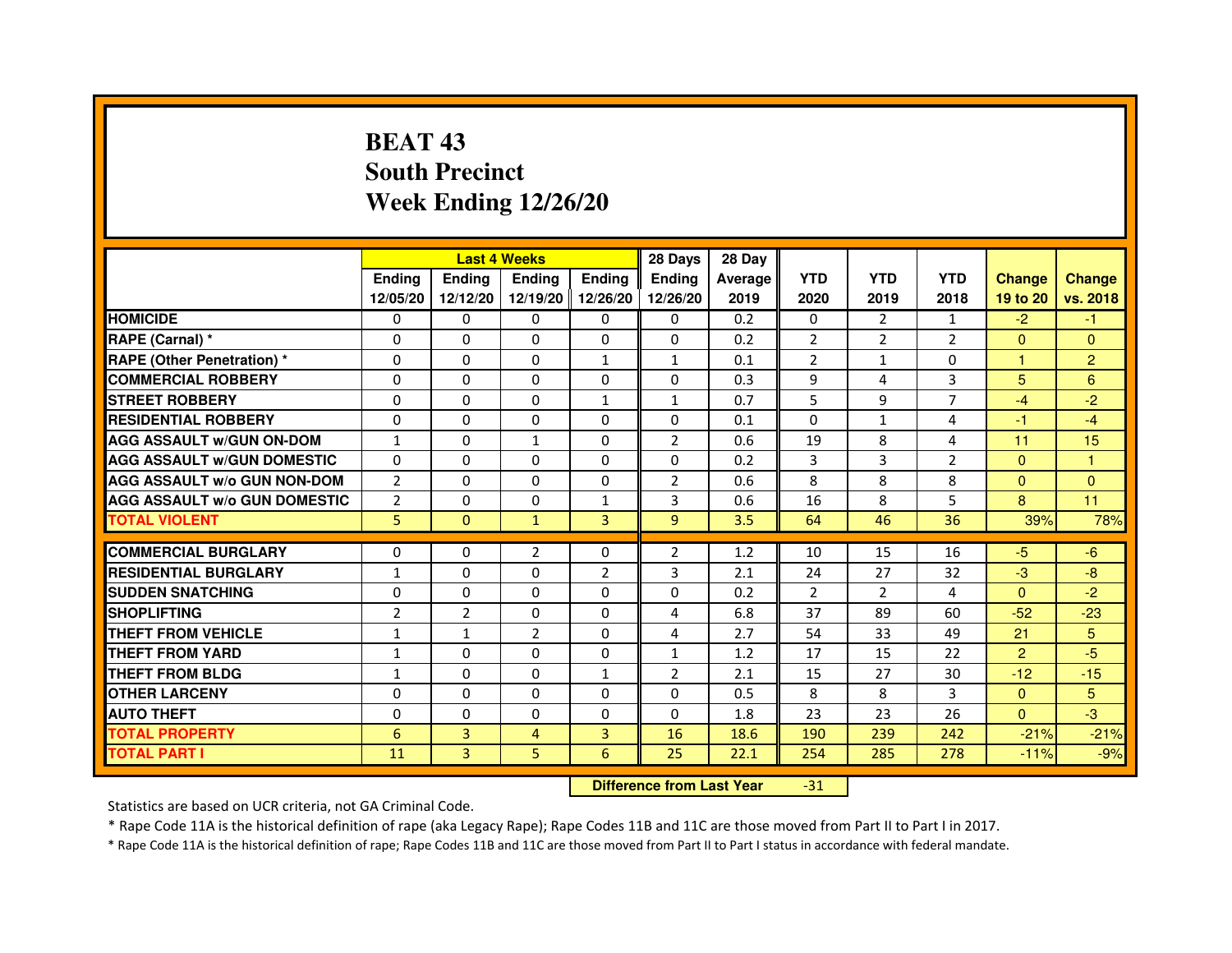# **BEAT 44 South PrecinctWeek Ending 12/26/20**

|                                     |                |                | <b>Last 4 Weeks</b> |                | 28 Days       | 28 Day  |                |                |                |                |                |
|-------------------------------------|----------------|----------------|---------------------|----------------|---------------|---------|----------------|----------------|----------------|----------------|----------------|
|                                     | <b>Endina</b>  | Ending         | <b>Endina</b>       | <b>Ending</b>  | <b>Endina</b> | Average | <b>YTD</b>     | <b>YTD</b>     | <b>YTD</b>     | <b>Change</b>  | <b>Change</b>  |
|                                     | 12/05/20       | 12/12/20       | 12/19/20 12/26/20   |                | 12/26/20      | 2019    | 2020           | 2019           | 2018           | 19 to 20       | vs. 2018       |
| <b>HOMICIDE</b>                     | 0              | 0              | $\mathbf{0}$        | 0              | 0             | 0.1     | $\mathbf{1}$   | $\mathbf{1}$   | 1              | $\mathbf{0}$   | $\mathbf{0}$   |
| RAPE (Carnal) *                     | $\Omega$       | $\Omega$       | $\Omega$            | $\Omega$       | $\Omega$      | 0.2     | $\overline{2}$ | $\overline{2}$ | 3              | $\Omega$       | $-1$           |
| <b>RAPE (Other Penetration) *</b>   | $\Omega$       | $\Omega$       | $\Omega$            | $\Omega$       | 0             | 0.0     | $\overline{2}$ | $\Omega$       | $\overline{2}$ | $\overline{2}$ | $\Omega$       |
| <b>COMMERCIAL ROBBERY</b>           | 0              | 0              | 0                   | 0              | 0             | 0.0     | 1              | 0              | 1              | 1              | $\Omega$       |
| <b>STREET ROBBERY</b>               | 0              | 0              | $\Omega$            | 0              | 0             | 0.5     | 6              | 6              | 5              | $\Omega$       | 1              |
| <b>RESIDENTIAL ROBBERY</b>          | 0              | 0              | 0                   | 0              | 0             | 0.0     | $\overline{2}$ | $\Omega$       | 5              | $\overline{2}$ | -3             |
| <b>AGG ASSAULT w/GUN NON-DOM</b>    | $\Omega$       | $\Omega$       | $\mathbf 0$         | 0              | $\Omega$      | 0.8     | 12             | 10             | $\overline{7}$ | $\overline{2}$ | 5              |
| <b>AGG ASSAULT W/GUN DOMESTIC</b>   | 0              | 0              | 0                   | 0              | 0             | 0.2     | $\mathbf{1}$   | $\overline{2}$ | $\overline{2}$ | $-1$           | $-1$           |
| <b>AGG ASSAULT W/o GUN NON-DOM</b>  | $\Omega$       | $\Omega$       | $\Omega$            | 0              | $\Omega$      | 0.4     | 5              | 5              | 4              | $\Omega$       | 1              |
| <b>AGG ASSAULT W/o GUN DOMESTIC</b> | $\mathbf{1}$   | $\Omega$       | $\Omega$            | 0              | $\mathbf{1}$  | 1.2     | 14             | 16             | 9              | $-2$           | 5              |
| <b>TOTAL VIOLENT</b>                | $\mathbf{1}$   | $\Omega$       | $\Omega$            | $\Omega$       | $\mathbf{1}$  | 3.3     | 46             | 42             | 39             | 10%            | 18%            |
|                                     |                |                |                     |                |               |         |                |                |                |                |                |
| <b>COMMERCIAL BURGLARY</b>          | 0              | 0              | 0                   | 0              | 0             | 0.8     | $\overline{2}$ | 11             | 2              | -9             | $\Omega$       |
| <b>RESIDENTIAL BURGLARY</b>         | $\mathbf{1}$   | 0              | 0                   | 0              | 1             | 1.5     | 26             | 20             | 37             | 6              | $-11$          |
| <b>SUDDEN SNATCHING</b>             | 0              | $\Omega$       | 0                   | 0              | 0             | 0.2     | $\Omega$       | 3              | $\Omega$       | $-3$           | $\Omega$       |
| <b>SHOPLIFTING</b>                  | $\Omega$       | $\mathbf 0$    | $\Omega$            | $\mathbf{1}$   | $\mathbf{1}$  | 2.7     | 23             | 34             | 55             | $-11$          | $-32$          |
| <b>THEFT FROM VEHICLE</b>           | $\Omega$       | $\Omega$       | $\mathbf{1}$        | $\Omega$       | $\mathbf{1}$  | 6.5     | 48             | 85             | 71             | $-37$          | $-23$          |
| <b>THEFT FROM YARD</b>              | 0              | $\mathbf{1}$   | $\Omega$            | $\Omega$       | 1             | 0.7     | 12             | 9              | 13             | 3              | $-1$           |
| <b>THEFT FROM BLDG</b>              | $\mathbf{1}$   | 0              | $\overline{2}$      | 0              | 3             | 1.4     | 25             | 18             | 12             | $\overline{7}$ | 13             |
| <b>OTHER LARCENY</b>                | 0              | $\Omega$       | $\Omega$            | $\mathbf{1}$   | 1             | 0.8     | 9              | 10             | 7              | $-1$           | $\overline{2}$ |
| <b>AUTO THEFT</b>                   | $\overline{2}$ | 1              | $\Omega$            | 0              | 3             | 2.7     | 22             | 33             | 21             | $-11$          | $\mathbf{1}$   |
| <b>TOTAL PROPERTY</b>               | 4              | $\overline{2}$ | 3                   | $\overline{2}$ | 11            | 17.3    | 167            | 223            | 218            | $-25%$         | $-23%$         |
| <b>TOTAL PART I</b>                 | 5              | $\overline{2}$ | 3                   | $\overline{2}$ | 12            | 20.6    | 213            | 265            | 257            | $-20%$         | $-17%$         |

 **Difference from Last Year**-52

Statistics are based on UCR criteria, not GA Criminal Code.

\* Rape Code 11A is the historical definition of rape (aka Legacy Rape); Rape Codes 11B and 11C are those moved from Part II to Part I in 2017.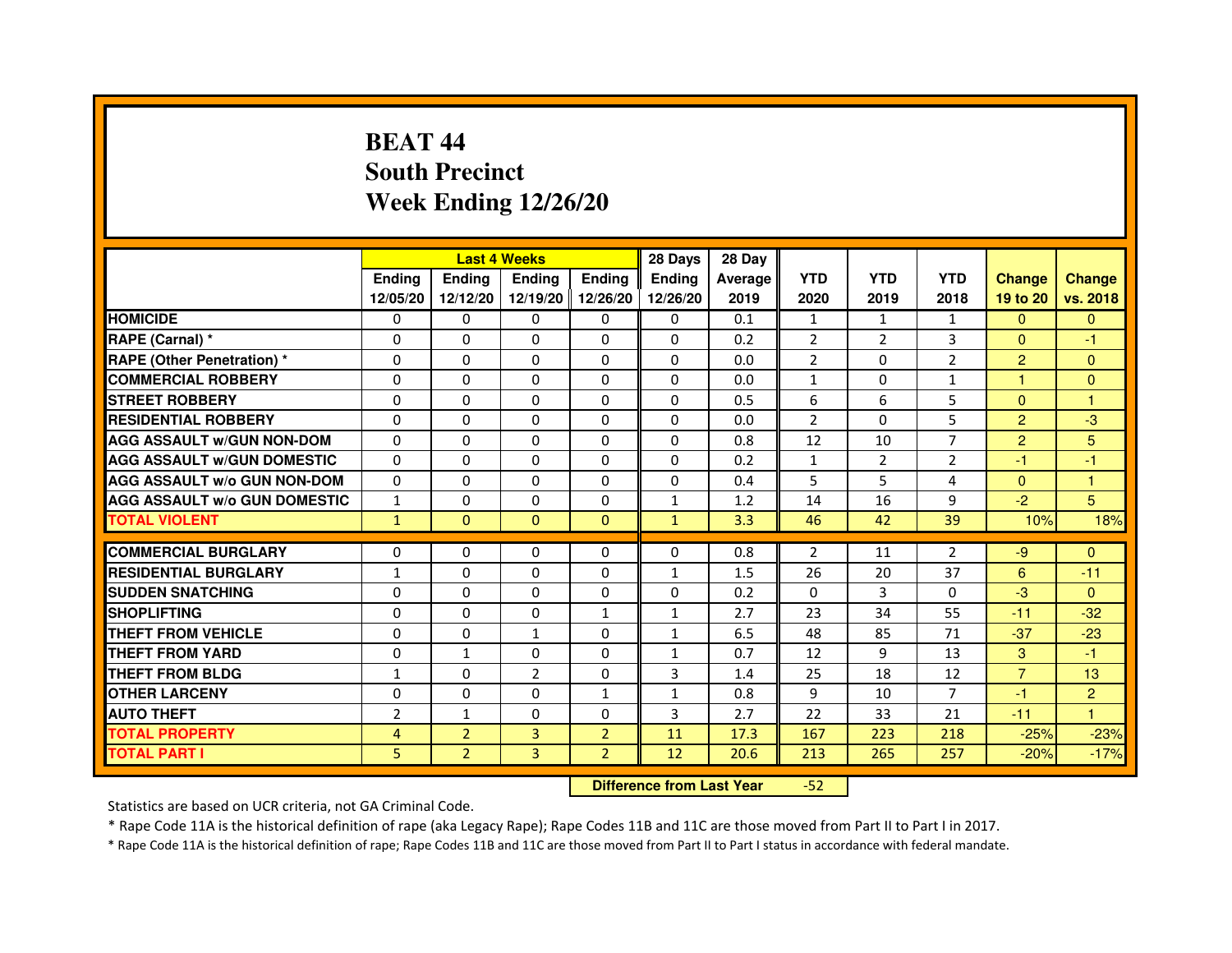# **BEAT 45 South PrecinctWeek Ending 12/26/20**

|                                     |                |                | <b>Last 4 Weeks</b> |                | 28 Days        | 28 Day  |                |                |                |                |                 |
|-------------------------------------|----------------|----------------|---------------------|----------------|----------------|---------|----------------|----------------|----------------|----------------|-----------------|
|                                     | <b>Endina</b>  | <b>Ending</b>  | <b>Ending</b>       | <b>Endina</b>  | <b>Endina</b>  | Average | <b>YTD</b>     | <b>YTD</b>     | <b>YTD</b>     | <b>Change</b>  | <b>Change</b>   |
|                                     | 12/05/20       | 12/12/20       | 12/19/20 12/26/20   |                | 12/26/20       | 2019    | 2020           | 2019           | 2018           | 19 to 20       | vs. 2018        |
| <b>HOMICIDE</b>                     | 0              | 0              | 0                   | 0              | 0              | 0.0     | 1              | 0              | $\mathbf{1}$   | $\mathbf{1}$   | $\mathbf{0}$    |
| RAPE (Carnal) *                     | $\Omega$       | $\Omega$       | $\Omega$            | $\Omega$       | $\Omega$       | 0.1     | 3              | $\mathbf{1}$   | 3              | $\overline{2}$ | $\Omega$        |
| <b>RAPE (Other Penetration) *</b>   | $\Omega$       | $\Omega$       | $\Omega$            | $\Omega$       | $\Omega$       | 0.0     | $\overline{2}$ | 0              | 3              | $\overline{2}$ | $-1$            |
| <b>COMMERCIAL ROBBERY</b>           | 0              | 0              | $\Omega$            | 0              | $\Omega$       | 0.2     | 4              | $\overline{2}$ | 3              | $\overline{2}$ | 1               |
| <b>STREET ROBBERY</b>               | $\Omega$       | 0              | $\Omega$            | 0              | 0              | 0.3     | 3              | 4              | 4              | $-1$           | $-1$            |
| <b>RESIDENTIAL ROBBERY</b>          | $\Omega$       | $\Omega$       | $\Omega$            | 0              | 0              | 0.1     | $\mathbf{1}$   | $\mathbf{1}$   | $\mathbf{1}$   | $\Omega$       | $\Omega$        |
| <b>AGG ASSAULT w/GUN NON-DOM</b>    | $\Omega$       | $\mathbf 1$    | $\mathbf 0$         | 0              | $\mathbf{1}$   | 0.5     | 8              | 6              | $\overline{2}$ | $\overline{2}$ | $6\phantom{1}6$ |
| <b>AGG ASSAULT W/GUN DOMESTIC</b>   | $\Omega$       | 0              | 0                   | 0              | 0              | 0.2     | $\overline{2}$ | 3              | $\mathbf{1}$   | $-1$           | 1               |
| <b>AGG ASSAULT W/o GUN NON-DOM</b>  | $\overline{2}$ | $\Omega$       | $\Omega$            | $\Omega$       | $\overline{2}$ | 0.2     | $\overline{7}$ | $\overline{2}$ | $\overline{4}$ | 5              | 3               |
| <b>AGG ASSAULT W/o GUN DOMESTIC</b> | $\overline{2}$ | $\Omega$       | $\Omega$            | 0              | $\overline{2}$ | 0.5     | $\overline{7}$ | 6              | 4              | 1.             | 3               |
| <b>TOTAL VIOLENT</b>                | $\overline{4}$ | $\mathbf{1}$   | $\Omega$            | $\Omega$       | 5              | 1.9     | 38             | 25             | 26             | 52%            | 46%             |
|                                     |                |                |                     |                |                |         |                |                |                |                |                 |
| <b>COMMERCIAL BURGLARY</b>          | $\Omega$       | $\Omega$       | $\Omega$            | $\Omega$       | $\Omega$       | 0.2     | 3              | 3              | 6              | $\Omega$       | $-3$            |
| <b>RESIDENTIAL BURGLARY</b>         | $\Omega$       | $\Omega$       | $\Omega$            | 0              | 0              | 1.2     | 11             | 15             | 35             | $-4$           | $-24$           |
| <b>SUDDEN SNATCHING</b>             | 0              | $\Omega$       | 0                   | 0              | 0              | 0.1     | $\mathbf{1}$   | $\mathbf{1}$   | $\mathfrak{p}$ | $\Omega$       | $-1$            |
| <b>SHOPLIFTING</b>                  | 0              | $\overline{2}$ | 1                   | $\overline{2}$ | 5              | 8.0     | 29             | 104            | 70             | $-75$          | $-41$           |
| <b>THEFT FROM VEHICLE</b>           | $\mathbf{1}$   | $\Omega$       | $\Omega$            | $\Omega$       | $\mathbf{1}$   | 3.1     | 45             | 40             | 47             | 5              | $-2$            |
| <b>THEFT FROM YARD</b>              | 0              | $\Omega$       | $\Omega$            | $\mathbf{1}$   | 1              | 1.2     | 15             | 15             | 23             | $\Omega$       | $-8$            |
| <b>THEFT FROM BLDG</b>              | $\Omega$       | 0              | 0                   | 0              | 0              | 1.2     | 13             | 14             | 21             | $-1$           | -8              |
| <b>OTHER LARCENY</b>                | $\mathbf{1}$   | $\Omega$       | $\Omega$            | 0              | 1              | 0.5     | 8              | 6              | 5              | $\overline{2}$ | 3               |
| <b>AUTO THEFT</b>                   | $\mathbf 0$    | 1              | 0                   | 0              | $\mathbf{1}$   | 1.0     | 22             | 13             | 20             | 9              | $\overline{2}$  |
| <b>TOTAL PROPERTY</b>               | $\overline{2}$ | 3              | $\mathbf{1}$        | 3              | 9              | 16.3    | 147            | 211            | 229            | $-30%$         | $-36%$          |
| <b>TOTAL PART I</b>                 | 6              | 4              | $\mathbf{1}$        | $\overline{3}$ | 14             | 18.2    | 185            | 236            | 255            | $-22%$         | $-27%$          |

 **Difference from Last Year**-51

Statistics are based on UCR criteria, not GA Criminal Code.

\* Rape Code 11A is the historical definition of rape (aka Legacy Rape); Rape Codes 11B and 11C are those moved from Part II to Part I in 2017.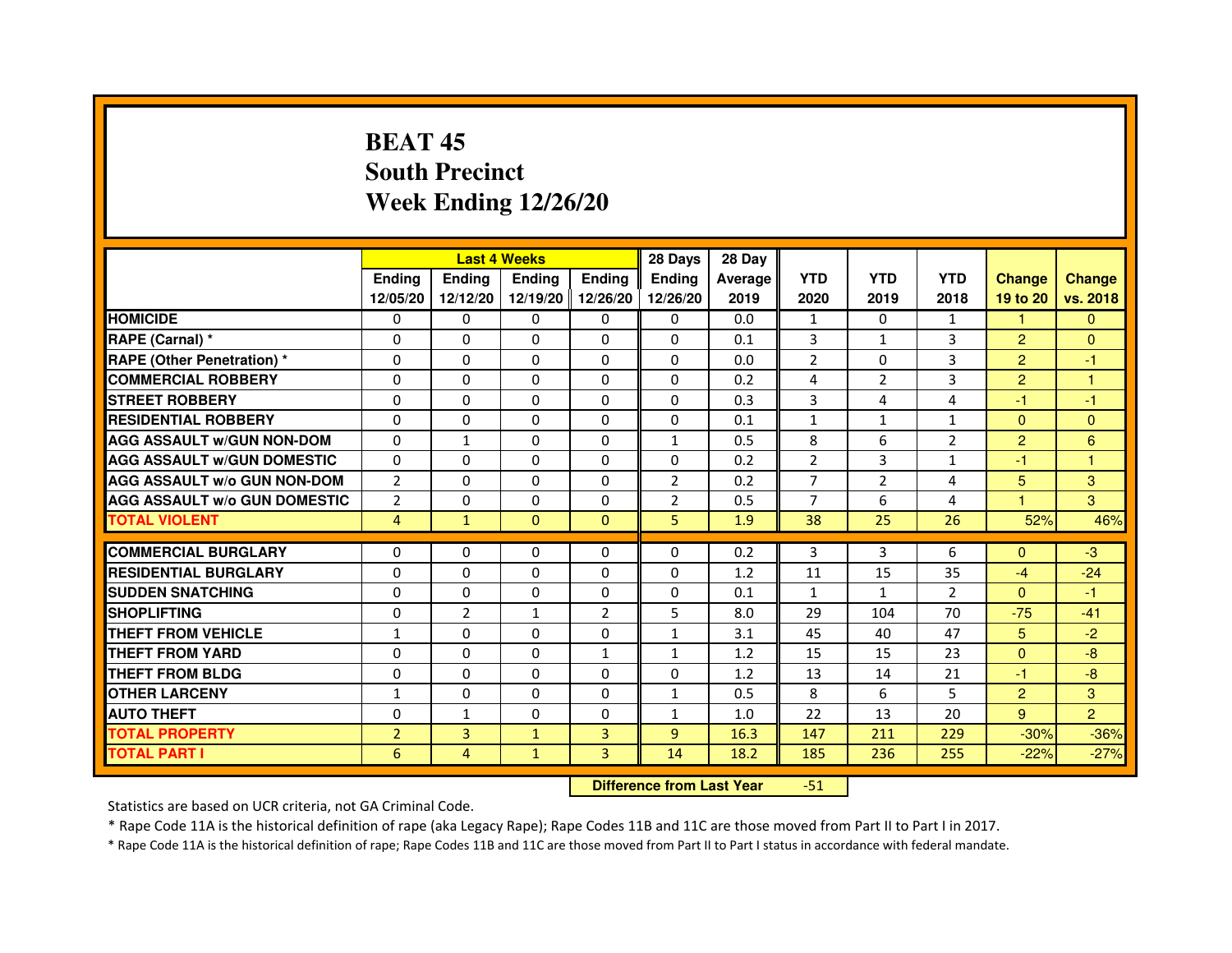# **BEAT 46 South PrecinctWeek Ending 12/26/20**

|                                     |                |                                  | <b>Last 4 Weeks</b> |               | 28 Days        | 28 Day  |                |                |                |                |                |
|-------------------------------------|----------------|----------------------------------|---------------------|---------------|----------------|---------|----------------|----------------|----------------|----------------|----------------|
|                                     | <b>Ending</b>  | <b>Endina</b>                    | <b>Ending</b>       | <b>Ending</b> | <b>Ending</b>  | Average | <b>YTD</b>     | <b>YTD</b>     | <b>YTD</b>     | <b>Change</b>  | <b>Change</b>  |
|                                     | 12/05/20       | 12/12/20                         | 12/19/20            | 12/26/20      | 12/26/20       | 2019    | 2020           | 2019           | 2018           | 19 to 20       | vs. 2019       |
| <b>HOMICIDE</b>                     | 0              | $\Omega$                         | $\Omega$            | 0             | 0              | 0.2     | 0              | $\overline{2}$ | $\mathbf{1}$   | $-2$           | $-1$           |
| RAPE (Carnal) *                     | 0              | 0                                | 0                   | 0             | 0              | 0.2     | 5              | $\overline{2}$ | $\mathbf{1}$   | 3              | 4              |
| <b>RAPE (Other Penetration) *</b>   | 0              | $\Omega$                         | $\Omega$            | $\Omega$      | $\Omega$       | 0.0     | $\Omega$       | $\Omega$       | 3              | $\Omega$       | $-3$           |
| <b>COMMERCIAL ROBBERY</b>           | $\Omega$       | $\Omega$                         | $\Omega$            | $\Omega$      | 0              | 0.2     | $\mathbf{1}$   | 2              | 3              | $-1$           | $-2$           |
| <b>STREET ROBBERY</b>               | 0              | $\mathbf{1}$                     | 0                   | $\Omega$      | $\mathbf{1}$   | 0.2     | 6              | $\overline{2}$ | $\overline{7}$ | $\overline{4}$ | $-1$           |
| <b>RESIDENTIAL ROBBERY</b>          | $\Omega$       | $\Omega$                         | $\Omega$            | $\Omega$      | $\Omega$       | 0.0     | $\Omega$       | $\Omega$       | $\Omega$       | $\Omega$       | $\Omega$       |
| <b>AGG ASSAULT W/GUN NON-DOM</b>    | $\Omega$       | $\Omega$                         | $\mathbf{1}$        | $\Omega$      | $\mathbf{1}$   | 0.3     | 10             | 4              | $\overline{7}$ | 6              | 3              |
| <b>AGG ASSAULT W/GUN DOMESTIC</b>   | $\Omega$       | $\Omega$                         | $\Omega$            | $\Omega$      | $\Omega$       | 0.2     | $\overline{2}$ | 3              | $\Omega$       | $-1$           | $\overline{2}$ |
| <b>AGG ASSAULT W/o GUN NON-DOM</b>  | 0              | 0                                | 0                   | 0             | 0              | 0.4     | $\overline{7}$ | 5              | 0              | $\overline{2}$ | $\overline{7}$ |
| <b>AGG ASSAULT W/o GUN DOMESTIC</b> | 1              | $\overline{2}$                   | 0                   | $\Omega$      | 3              | 0.9     | 9              | 12             | 10             | $-3$           | $-1$           |
| <b>TOTAL VIOLENT</b>                | $\mathbf{1}$   | 3                                | $\mathbf{1}$        | $\mathbf{0}$  | 5              | 2.5     | 40             | 32             | 32             | 25%            | 25%            |
| <b>COMMERCIAL BURGLARY</b>          | 0              | 0                                | 0                   | 0             | 0              | 0.8     | 4              | 10             | 17             | $-6$           | $-13$          |
| <b>RESIDENTIAL BURGLARY</b>         | $\mathbf{1}$   | 1                                | $\Omega$            | $\Omega$      | $\overline{2}$ | 2.2     | 20             | 28             | 51             | $-8$           | $-31$          |
| <b>SUDDEN SNATCHING</b>             | $\Omega$       | $\Omega$                         | $\Omega$            | $\Omega$      | $\Omega$       | 0.3     | $\overline{2}$ | 4              | $\mathbf{1}$   | $-2$           | $\mathbf{1}$   |
| <b>SHOPLIFTING</b>                  | 2              | 0                                | 4                   | 3             | 9              | 9.6     | 71             | 123            | 125            | $-52$          | $-54$          |
| THEFT FROM VEHICLE                  | $\Omega$       | $\mathbf{1}$                     | $\mathbf{1}$        | $\Omega$      | $\overline{2}$ | 4.1     | 33             | 52             | 74             | $-19$          | $-41$          |
| <b>THEFT FROM YARD</b>              | $\Omega$       | $\Omega$                         | $\Omega$            | $\Omega$      | $\Omega$       | 0.6     | 12             | 8              | 12             | $\overline{4}$ | $\Omega$       |
| <b>THEFT FROM BLDG</b>              | $\Omega$       | $\mathbf{1}$                     | $\Omega$            | $\Omega$      | $\mathbf{1}$   | 2.1     | 20             | 25             | 39             | $-5$           | $-19$          |
| <b>OTHER LARCENY</b>                | 0              | 1                                | 0                   | $\Omega$      | $\mathbf{1}$   | 0.8     | 6              | 10             | 4              | $-4$           | $\overline{2}$ |
| <b>AUTO THEFT</b>                   | 0              | 0                                | $\Omega$            | 0             | $\Omega$       | 1.9     | 10             | 24             | 35             | $-14$          | $-25$          |
| <b>TOTAL PROPERTY</b>               | 3              | $\overline{4}$                   | 5                   | 3             | 15             | 22.3    | 178            | 284            | 358            | $-37%$         | $-50%$         |
| <b>TOTAL PART I</b>                 | $\overline{4}$ | $\overline{7}$                   | 6                   | 3             | 20             | 24.8    | 218            | 316            | 390            | $-31%$         | $-44%$         |
|                                     |                | <b>Difference from Last Year</b> |                     | $-98$         |                |         |                |                |                |                |                |

 **Difference from Last Year**

Statistics are based on UCR criteria, not GA Criminal Code.

\* Rape Code 11A is the historical definition of rape (aka Legacy Rape); Rape Codes 11B and 11C are those moved from Part II to Part I in 2017.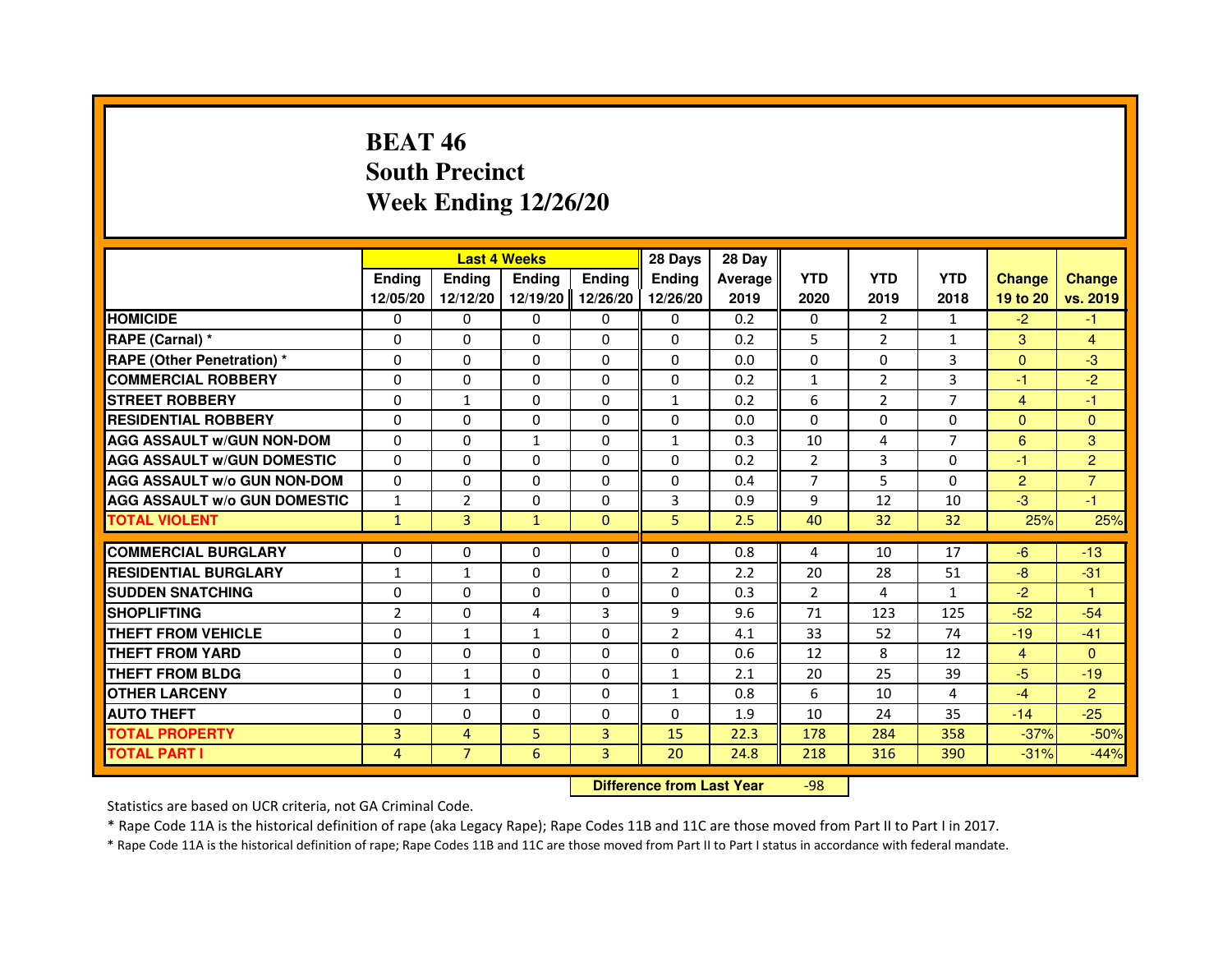# **BEAT 47 South PrecinctWeek Ending 12/26/20**

|                                     |               | <b>Last 4 Weeks</b>              |              |                | 28 Days        | 28 Day  |                |                |              |                |                |
|-------------------------------------|---------------|----------------------------------|--------------|----------------|----------------|---------|----------------|----------------|--------------|----------------|----------------|
|                                     | <b>Ending</b> | Ending                           | Ending       | Ending         | Ending         | Average | <b>YTD</b>     | <b>YTD</b>     | <b>YTD</b>   | <b>Change</b>  | <b>Change</b>  |
|                                     | 12/05/20      | 12/12/20                         | 12/19/20     | 12/26/20       | 12/26/20       | 2019    | 2020           | 2019           | 2018         | 19 to 20       | vs. 2018       |
| <b>HOMICIDE</b>                     | 0             | $\Omega$                         | 0            | 0              | $\mathbf{0}$   | 0.0     | $\mathbf{1}$   | $\Omega$       | $\Omega$     | 1.             | 1.             |
| RAPE (Carnal) *                     | 0             | 0                                | 0            | 0              | 0              | 0.0     | 0              | 0              | $\mathbf{1}$ | $\mathbf{0}$   | -1             |
| RAPE (Other Penetration) *          | $\Omega$      | $\Omega$                         | $\Omega$     | $\Omega$       | $\Omega$       | 0.0     | $\Omega$       | $\Omega$       | $\mathbf{1}$ | $\Omega$       | $-1$           |
| <b>COMMERCIAL ROBBERY</b>           | 0             | $\Omega$                         | $\Omega$     | $\Omega$       | $\Omega$       | 0.0     | $\Omega$       | $\Omega$       | $\Omega$     | $\overline{0}$ | $\mathbf{0}$   |
| <b>STREET ROBBERY</b>               | $\Omega$      | $\Omega$                         | $\Omega$     | $\Omega$       | $\Omega$       | 0.1     | $\Omega$       | $\mathbf{1}$   | $\mathbf{1}$ | $-1$           | -1             |
| <b>RESIDENTIAL ROBBERY</b>          | 0             | 0                                | 0            | 0              | 0              | 0.0     | $\mathbf{1}$   | 0              | 0            | $\mathbf{1}$   | $\mathbf{1}$   |
| <b>AGG ASSAULT w/GUN NON-GUN</b>    | $\Omega$      | $\Omega$                         | $\Omega$     | $\Omega$       | $\Omega$       | 0.2     | $\mathbf{1}$   | 3              | $\mathbf{1}$ | $-2$           | $\Omega$       |
| <b>AGG ASSAULT W/GUN DOMESTIC</b>   | $\Omega$      | $\Omega$                         | $\Omega$     | $\Omega$       | $\Omega$       | 0.1     | $\Omega$       | $\mathbf{1}$   | 0            | $-1$           | $\Omega$       |
| <b>AGG ASSAULT W/o GUN NON-DOM</b>  | $\Omega$      | $\Omega$                         | $\Omega$     | $\Omega$       | $\Omega$       | 0.3     | $\Omega$       | 4              | $\Omega$     | $-4$           | $\mathbf{0}$   |
| <b>AGG ASSAULT w/o GUN DOMESTIC</b> | $\Omega$      | $\Omega$                         | $\Omega$     | $\Omega$       | $\Omega$       | 0.4     | $\overline{2}$ | 5              | $\mathbf{1}$ | $-3$           | $\mathbf{1}$   |
| <b>TOTAL VIOLENT</b>                | $\mathbf{0}$  | $\mathbf{0}$                     | $\mathbf{0}$ | $\mathbf{0}$   | $\mathbf{0}$   | 1.1     | 5              | 14             | 5            | $-64%$         | 0%             |
| <b>COMMERCIAL BURGLARY</b>          | 0             | 0                                | 0            | 0              | 0              | 0.1     | 0              | $\mathbf{1}$   | 0            | $-1$           | $\Omega$       |
| <b>RESIDENTIAL BURGLARY</b>         | 0             | $\Omega$                         | $\Omega$     | 1              | $\mathbf{1}$   | 0.3     | 6              | 4              | 22           | $\overline{c}$ | $-16$          |
| <b>SUDDEN SNATCHING</b>             | $\Omega$      | $\Omega$                         | $\Omega$     | $\Omega$       | $\Omega$       | 0.0     | $\Omega$       | $\Omega$       | $\Omega$     | $\Omega$       | $\overline{0}$ |
| <b>SHOPLIFTING</b>                  | 0             | $\Omega$                         | $\Omega$     | $\Omega$       | $\Omega$       | 0.1     | $\Omega$       | $\mathbf{1}$   | $\mathbf{1}$ | -1             | $-1$           |
| <b>THEFT FROM VEHICLE</b>           | 0             | 0                                | $\Omega$     | $\mathbf{1}$   | $\mathbf{1}$   | 1.3     | 12             | 17             | 23           | $-5$           | $-11$          |
| <b>THEFT FROM YARD</b>              | $\Omega$      | $\Omega$                         | $\Omega$     | $\Omega$       | $\Omega$       | 0.7     | $\overline{7}$ | 9              | 5            | $-2$           | $\overline{2}$ |
| <b>THEFT FROM BLDG</b>              | $\Omega$      | $\Omega$                         | $\Omega$     | $\Omega$       | $\Omega$       | 0.5     | $\overline{2}$ | $\overline{7}$ | 8            | $-5$           | $-6$           |
| <b>OTHER LARCENY</b>                | 0             | $\Omega$                         | $\Omega$     | $\Omega$       | $\Omega$       | 0.8     | 3              | 10             | 5            | $-7$           | $-2$           |
| <b>AUTO THEFT</b>                   | $\Omega$      | $\Omega$                         | $\Omega$     | $\Omega$       | $\Omega$       | 0.5     | 8              | 6              | 5            | $\overline{2}$ | 3              |
| <b>TOTAL PROPERTY</b>               | $\Omega$      | $\Omega$                         | $\Omega$     | $\overline{2}$ | $\overline{2}$ | 4.2     | 38             | 55             | 69           | $-31%$         | $-45%$         |
| <b>TOTAL PART I</b>                 | $\mathbf{0}$  | $\mathbf{0}$                     | $\mathbf{0}$ | $\overline{2}$ | $\overline{2}$ | 5.3     | 43             | 69             | 74           | $-38%$         | $-42%$         |
|                                     |               | <b>Difference from Last Year</b> |              | $-26$          |                |         |                |                |              |                |                |

 **Difference from Last Year**

Statistics are based on UCR criteria, not GA Criminal Code.

\* Rape Code 11A is the historical definition of rape (aka Legacy Rape); Rape Codes 11B and 11C are those moved from Part II to Part I in 2017.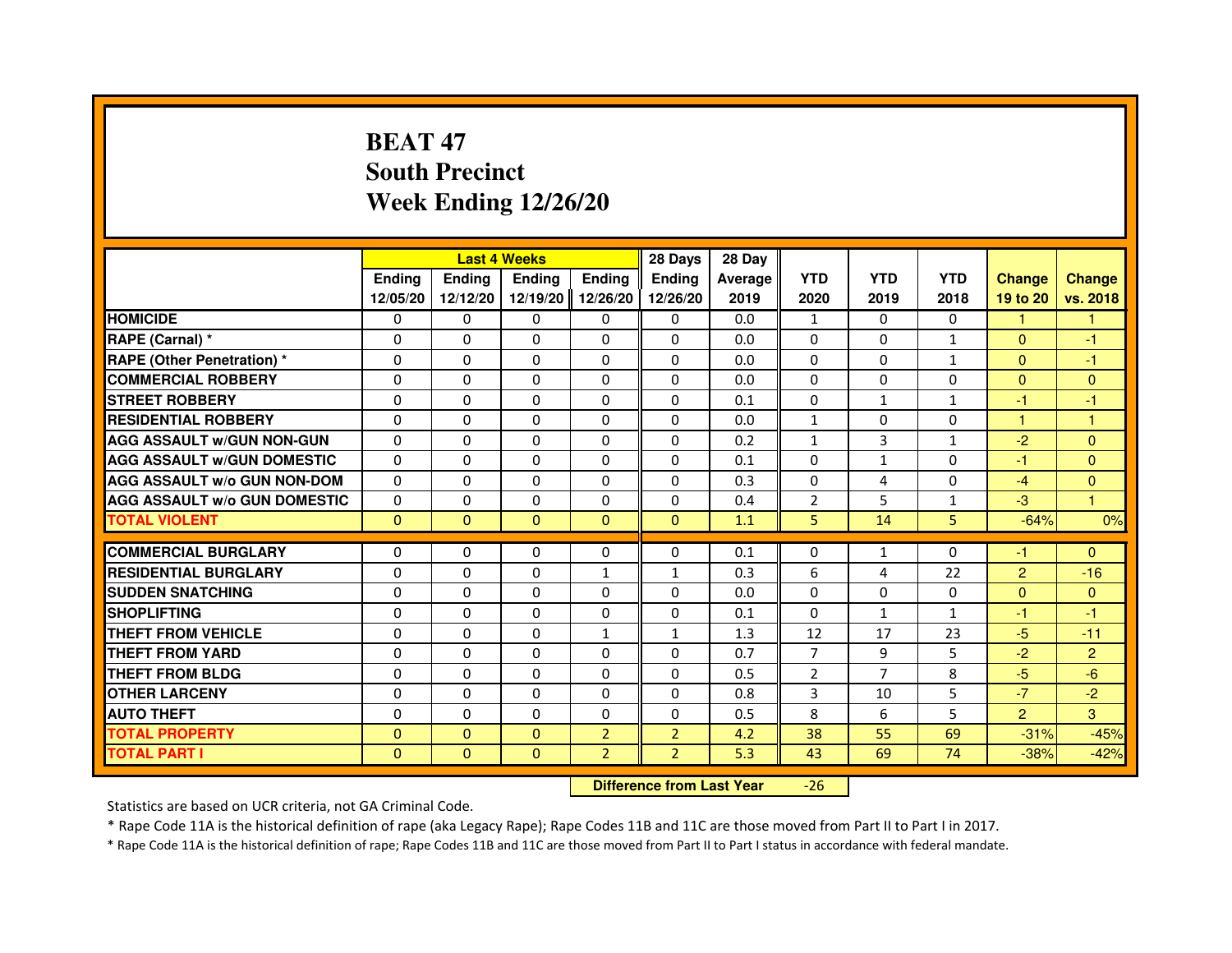#### **BEAT 51 East PrecinctWeek Ending 12/26/20**

|                                     |                |                                  | <b>Last 4 Weeks</b> |                   | 28 Days        | 28 Day  |                |                |                |                |                |
|-------------------------------------|----------------|----------------------------------|---------------------|-------------------|----------------|---------|----------------|----------------|----------------|----------------|----------------|
|                                     | <b>Endina</b>  | <b>Ending</b>                    | <b>Ending</b>       | <b>Ending</b>     | <b>Ending</b>  | Average | <b>YTD</b>     | <b>YTD</b>     | <b>YTD</b>     | <b>Change</b>  | <b>Change</b>  |
|                                     | 12/05/20       | 12/12/20                         |                     | 12/19/20 12/26/20 | 12/26/20       | 2019    | 2020           | 2019           | 2018           | 19 to 20       | vs. 2018       |
| <b>HOMICIDE</b>                     | 0              | 0                                | 0                   | $\Omega$          | 0              | 0.2     | $\overline{2}$ | $\overline{2}$ | $\overline{2}$ | $\Omega$       | $\mathbf{0}$   |
| RAPE (Carnal) *                     | 0              | 0                                | 0                   | 0                 | 0              | 0.2     | 1              | $\overline{2}$ | 3              | $-1$           | $-2$           |
| <b>RAPE (Other Penetration) *</b>   | 0              | 0                                | 0                   | 0                 | 0              | 0.1     | 1              | 1              | $\mathbf{1}$   | $\mathbf{0}$   | $\overline{0}$ |
| <b>COMMERCIAL ROBBERY</b>           | 0              | $\Omega$                         | 0                   | $\Omega$          | $\Omega$       | 0.1     | $\Omega$       | $\mathbf{1}$   | $\mathbf{1}$   | $-1$           | $-1$           |
| <b>STREET ROBBERY</b>               | 0              | 0                                | 0                   | 0                 | $\Omega$       | 1.2     | 3              | 15             | 6              | $-12$          | $-3$           |
| <b>RESIDENTIAL ROBBERY</b>          | 0              | 0                                | 0                   | 0                 | 0              | 0.2     | $\mathbf{1}$   | $\overline{2}$ | $\Omega$       | $-1$           | $\overline{1}$ |
| <b>AGG ASSAULT w/GUN NON-DOM</b>    | $\Omega$       | $\Omega$                         | $\Omega$            | $\Omega$          | $\Omega$       | 1.7     | 28             | 22             | 17             | 6              | 11             |
| <b>AGG ASSAULT W/GUN DOMESTIC</b>   | $\Omega$       | $\Omega$                         | $\Omega$            | $\Omega$          | $\Omega$       | 0.5     | 3              | $\overline{7}$ | $\mathbf{1}$   | $-4$           | $\overline{2}$ |
| <b>AGG ASSAULT w/o GUN NON-DOM</b>  | $\Omega$       | 1                                | 1                   | 0                 | $\overline{2}$ | 1.5     | 19             | 19             | 13             | $\mathbf{0}$   | 6              |
| <b>AGG ASSAULT W/o GUN DOMESTIC</b> | $\mathbf{1}$   | $\Omega$                         | 0                   | 3                 | $\overline{4}$ | 0.8     | 19             | 11             | 9              | 8              | 10             |
| <b>TOTAL VIOLENT</b>                | $\mathbf{1}$   | $\mathbf{1}$                     | $\mathbf{1}$        | 3                 | 6              | 6.4     | 77             | 82             | 53             | $-6%$          | 45%            |
| <b>COMMERCIAL BURGLARY</b>          | 0              | 0                                | 1                   | 0                 | 1              | 0.2     | 4              | $\overline{2}$ | 4              | $\overline{2}$ | $\mathbf{0}$   |
| <b>RESIDENTIAL BURGLARY</b>         | 0              | $\Omega$                         | $\Omega$            | $\Omega$          | 0              | 2.8     | 19             | 36             | 25             | $-17$          | $-6$           |
| <b>SUDDEN SNATCHING</b>             | 0              | $\Omega$                         | $\Omega$            | $\Omega$          | $\Omega$       | 0.0     | $\mathbf{1}$   | $\Omega$       | 5              | $\mathbf{1}$   | $-4$           |
| <b>SHOPLIFTING</b>                  | 0              | $\Omega$                         | 0                   | $\Omega$          | $\Omega$       | 2.0     | 16             | 26             | 26             | $-10$          | $-10$          |
| <b>THEFT FROM VEHICLE</b>           | 0              | $\mathbf{1}$                     | 0                   | $\Omega$          | $\mathbf{1}$   | 2.2     | 29             | 29             | 68             | $\Omega$       | $-39$          |
| <b>THEFT FROM YARD</b>              | $\Omega$       | $\Omega$                         | $\Omega$            | $\Omega$          | $\Omega$       | 1.2     | 15             | 16             | 14             | $-1$           | $\mathbf{1}$   |
| THEFT FROM BLDG                     | 0              | 0                                | $\Omega$            | 0                 | 0              | 1.3     | 23             | 17             | 27             | 6              | $-4$           |
| <b>OTHER LARCENY</b>                | $\Omega$       | $\Omega$                         | $\Omega$            | $\Omega$          | $\Omega$       | 1.4     | 8              | 17             | 16             | $-9$           | $-8-$          |
| <b>AUTO THEFT</b>                   | $\mathbf{1}$   | $\mathbf{1}$                     | $\Omega$            | $\mathbf{1}$      | 3              | 2.3     | 19             | 29             | 31             | $-10$          | $-12$          |
| <b>TOTAL PROPERTY</b>               | $\mathbf{1}$   | $\overline{2}$                   | $\mathbf{1}$        | $\mathbf{1}$      | 5              | 13.3    | 134            | 172            | 216            | $-22%$         | $-38%$         |
| <b>TOTAL PART I</b>                 | $\overline{2}$ | 3                                | $\overline{2}$      | 4                 | 11             | 19.8    | 211            | 254            | 269            | $-17%$         | $-22%$         |
|                                     |                | <b>Difference from Last Year</b> |                     | $-43$             |                |         |                |                |                |                |                |

 **Difference from Last Year**

Statistics are based on UCR criteria, not GA Criminal Code.

\* Rape Code 11A is the historical definition of rape (aka Legacy Rape); Rape Codes 11B and 11C are those moved from Part II to Part I in 2017.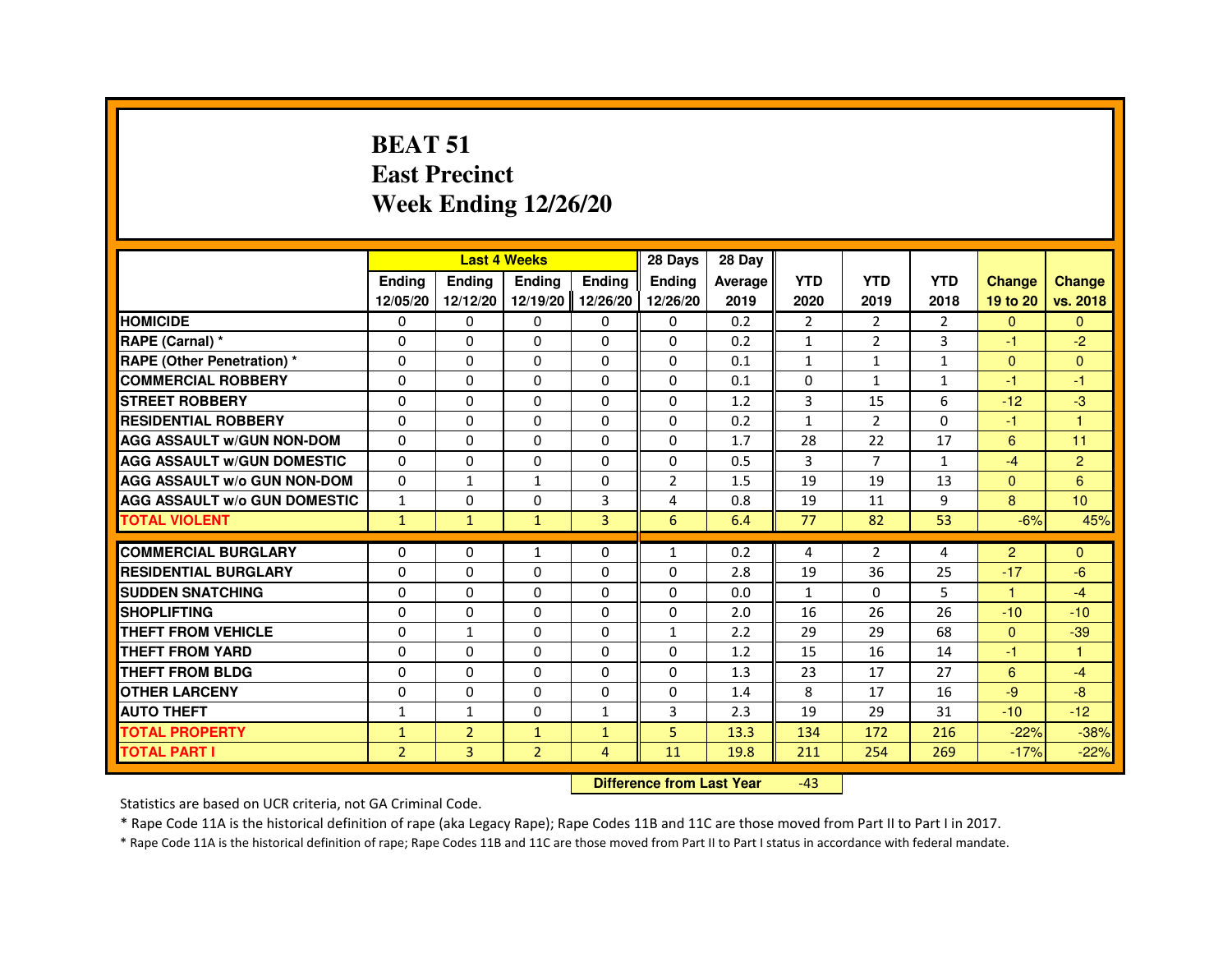# **BEAT 52 East PrecinctWeek Ending 12/26/20**

|                                     |               | <b>Last 4 Weeks</b> |               |                   | 28 Days        | 28 Day  |                |                |                |                |                |
|-------------------------------------|---------------|---------------------|---------------|-------------------|----------------|---------|----------------|----------------|----------------|----------------|----------------|
|                                     | <b>Endina</b> | <b>Endina</b>       | <b>Endina</b> | <b>Ending</b>     | <b>Endina</b>  | Average | <b>YTD</b>     | <b>YTD</b>     | <b>YTD</b>     | <b>Change</b>  | <b>Change</b>  |
|                                     | 12/05/20      | 12/12/20            |               | 12/19/20 12/26/20 | 12/26/20       | 2019    | 2020           | 2019           | 2018           | 19 to 20       | vs. 2018       |
| <b>HOMICIDE</b>                     | 0             | 1                   | 0             | 0                 | $\mathbf{1}$   | 0.1     | $\mathbf{1}$   | $\mathbf{1}$   | $\mathbf{1}$   | $\mathbf{0}$   | $\Omega$       |
| RAPE (Carnal) *                     | $\Omega$      | $\Omega$            | $\Omega$      | $\Omega$          | $\Omega$       | 0.3     | $\mathbf{1}$   | 4              | $\overline{2}$ | $-3$           | $-1$           |
| <b>RAPE (Other Penetration) *</b>   | 0             | $\Omega$            | $\Omega$      | $\Omega$          | $\Omega$       | 0.0     | $\Omega$       | $\Omega$       | $\Omega$       | $\Omega$       | $\Omega$       |
| <b>COMMERCIAL ROBBERY</b>           | 0             | 0                   | 1             | $\Omega$          | $\mathbf{1}$   | 0.2     | 3              | $\overline{2}$ | 1              | 1              | $\overline{2}$ |
| <b>STREET ROBBERY</b>               | 0             | $\Omega$            | 0             | $\Omega$          | $\Omega$       | 0.9     | 5              | 12             | 6              | $-7$           | $-1$           |
| <b>RESIDENTIAL ROBBERY</b>          | 0             | $\Omega$            | 0             | $\Omega$          | 0              | 0.2     | $\mathbf{1}$   | 2              | $\Omega$       | $-1$           | 1              |
| <b>AGG ASSAULT W/GUN NON-DOM</b>    | $\Omega$      | $\mathbf 0$         | $\Omega$      | $\Omega$          | $\Omega$       | 1.1     | 13             | 13             | 13             | $\Omega$       | $\mathbf{0}$   |
| <b>AGG ASSAULT W/GUN DOMESTIC</b>   | $\Omega$      | $\Omega$            | 0             | 0                 | 0              | 0.2     | $\overline{4}$ | 3              | $\overline{2}$ | $\mathbf{1}$   | $\overline{2}$ |
| <b>AGG ASSAULT W/o GUN NON-DOM</b>  | $\mathbf{1}$  | 0                   | $\Omega$      | 0                 | 1              | 0.8     | 12             | 11             | 8              | 1              | $\overline{4}$ |
| <b>AGG ASSAULT W/o GUN DOMESTIC</b> | $\Omega$      | $\Omega$            | 0             | $\Omega$          | $\Omega$       | 0.8     | 13             | 10             | 9              | 3              | $\overline{4}$ |
| <b>TOTAL VIOLENT</b>                | $\mathbf{1}$  | $\mathbf{1}$        | $\mathbf{1}$  | $\mathbf{0}$      | 3              | 4.6     | 53             | 58             | 42             | $-9%$          | 26%            |
|                                     |               |                     |               |                   |                |         |                |                |                |                |                |
| <b>COMMERCIAL BURGLARY</b>          | 0             | 0                   | $\Omega$      | 0                 | $\Omega$       | 0.1     | 3              | $\mathbf{1}$   | 4              | $\overline{2}$ | $-1$           |
| <b>RESIDENTIAL BURGLARY</b>         | 0             | $\Omega$            | 0             | $\mathbf{1}$      | $\mathbf{1}$   | 4.4     | 31             | 57             | 51             | $-26$          | $-20$          |
| <b>SUDDEN SNATCHING</b>             | 0             | 0                   | $\Omega$      | $\Omega$          | $\Omega$       | 0.2     | $\overline{2}$ | $\overline{2}$ | $\overline{2}$ | $\Omega$       | $\Omega$       |
| <b>SHOPLIFTING</b>                  | $\mathbf 0$   | 0                   | $\Omega$      | $\Omega$          | 0              | 0.5     | 8              | 7              | 4              | 1              | 4              |
| <b>THEFT FROM VEHICLE</b>           | 0             | $\mathbf{1}$        | $\Omega$      | $\Omega$          | $\mathbf{1}$   | 4.9     | 58             | 64             | 57             | $-6$           | 1              |
| <b>THEFT FROM YARD</b>              | 0             | 0                   | $\Omega$      | $\Omega$          | $\Omega$       | 2.5     | 26             | 33             | 17             | $-7$           | 9              |
| <b>THEFT FROM BLDG</b>              | 1             | 0                   | 1             | 0                 | $\overline{2}$ | 2.8     | 22             | 36             | 18             | $-14$          | 4              |
| <b>OTHER LARCENY</b>                | 3             | $\Omega$            | 3             | $\mathbf{1}$      | $\overline{7}$ | 0.8     | 26             | 11             | 11             | 15             | 15             |
| <b>AUTO THEFT</b>                   | $\mathbf 0$   | 0                   | $\Omega$      | $\Omega$          | $\Omega$       | 2.0     | 20             | 25             | 27             | $-5$           | $-7$           |
| <b>TOTAL PROPERTY</b>               | 4             | $\mathbf{1}$        | 4             | $\overline{2}$    | 11             | 18.3    | 196            | 236            | 191            | $-17%$         | 3%             |
| <b>TOTAL PART I</b>                 | 5             | $\overline{2}$      | 5             | $\overline{2}$    | 14             | 22.9    | 249            | 294            | 233            | $-15%$         | 7%             |

 **Difference from Last Year**-45

Statistics are based on UCR criteria, not GA Criminal Code.

\* Rape Code 11A is the historical definition of rape (aka Legacy Rape); Rape Codes 11B and 11C are those moved from Part II to Part I in 2017.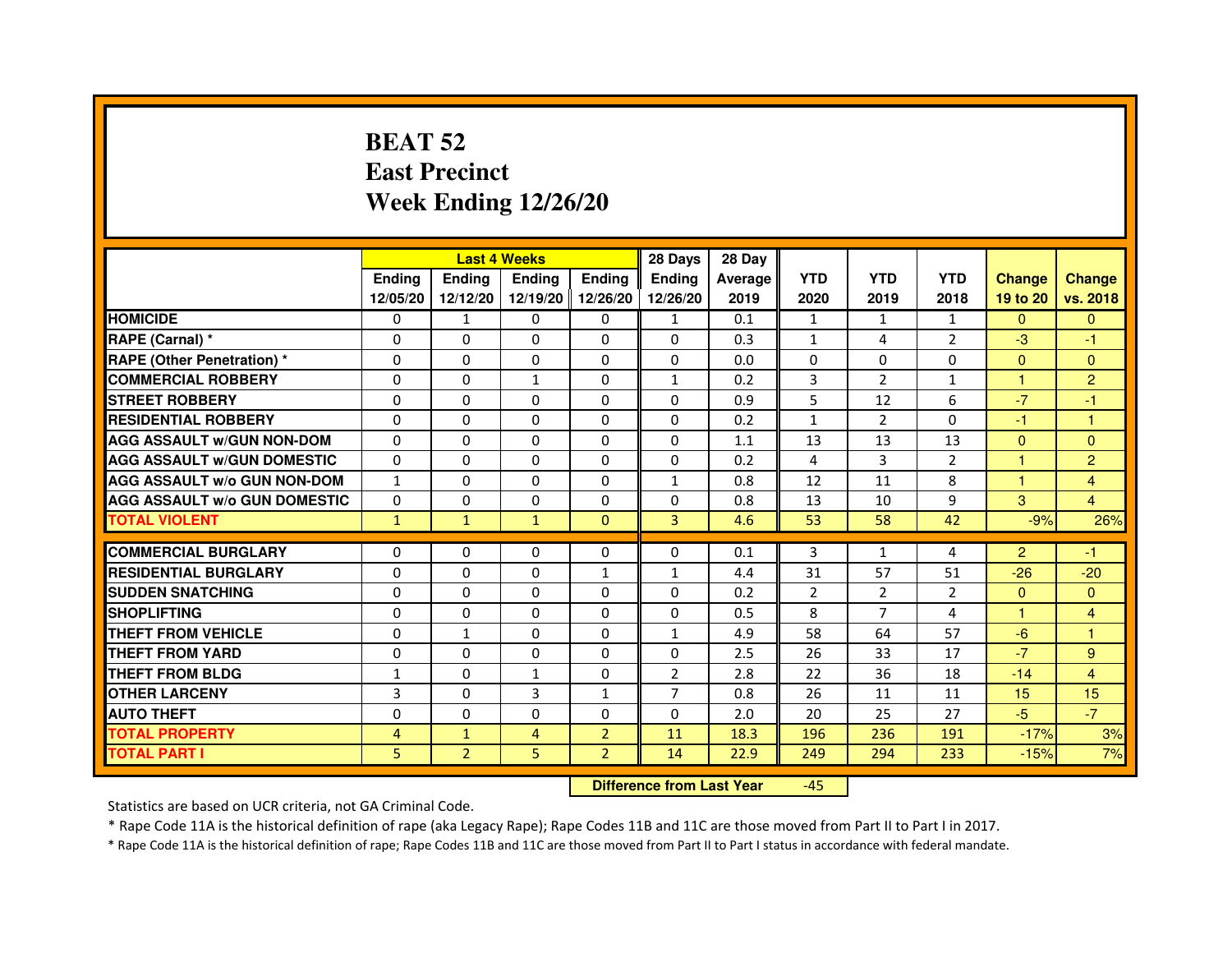# **BEAT 53 East PrecinctWeek Ending 12/26/20**

|                                     |               |                | <b>Last 4 Weeks</b> |                | 28 Days                          | 28 Day         |                |                |                |                |                |
|-------------------------------------|---------------|----------------|---------------------|----------------|----------------------------------|----------------|----------------|----------------|----------------|----------------|----------------|
|                                     | <b>Ending</b> | <b>Ending</b>  | <b>Ending</b>       | <b>Ending</b>  | <b>Endina</b>                    | <b>Average</b> | <b>YTD</b>     | <b>YTD</b>     | <b>YTD</b>     | <b>Change</b>  | <b>Change</b>  |
|                                     | 12/05/20      | 12/12/20       | 12/19/20            | 12/26/20       | 12/26/20                         | 2019           | 2020           | 2019           | 2018           | 19 to 20       | vs. 2018       |
| <b>HOMICIDE</b>                     | 0             | $\mathbf{0}$   | $\Omega$            | $\Omega$       | 0                                | 0.0            | $\mathbf{1}$   | $\Omega$       | $\mathbf{1}$   | 1.             | $\Omega$       |
| RAPE (Carnal) *                     | 0             | $\Omega$       | $\Omega$            | $\Omega$       | 0                                | 0.0            | 0              | $\Omega$       | 3              | $\Omega$       | $-3$           |
| <b>RAPE (Other Penetration) *</b>   | $\Omega$      | $\Omega$       | $\Omega$            | $\mathbf{1}$   | 1                                | 0.1            | 3              | $\mathbf{1}$   | 0              | $\overline{2}$ | 3              |
| <b>COMMERCIAL ROBBERY</b>           | 0             | $\Omega$       | $\Omega$            | $\Omega$       | $\Omega$                         | 0.0            | $\Omega$       | $\mathbf{0}$   | $\Omega$       | $\Omega$       | $\mathbf{0}$   |
| <b>STREET ROBBERY</b>               | 0             | $\Omega$       | $\Omega$            | $\Omega$       | $\Omega$                         | 0.8            | 8              | 9              | 6              | $-1$           | $\overline{2}$ |
| <b>RESIDENTIAL ROBBERY</b>          | 0             | $\Omega$       | 0                   | $\Omega$       | $\Omega$                         | 0.0            | $\mathbf{1}$   | 0              | 0              | 1              | 1              |
| <b>AGG ASSAULT W/GUN NON-DOM</b>    | $\Omega$      | $\Omega$       | $\Omega$            | $\Omega$       | $\Omega$                         | 1.3            | 15             | 16             | 14             | $-1$           | 1              |
| <b>AGG ASSAULT W/GUN DOMESTIC</b>   | $\Omega$      | $\Omega$       | $\Omega$            | $\Omega$       | $\Omega$                         | 0.2            | 5              | $\overline{2}$ | 4              | 3              | 1              |
| <b>AGG ASSAULT w/o GUN NON-DOM</b>  | 0             | $\mathbf{0}$   | $\mathbf{0}$        | 1              | 1                                | 0.6            | 16             | 8              | 7              | 8              | 9              |
| <b>AGG ASSAULT W/o GUN DOMESTIC</b> | 0             | 0              | 0                   | $\Omega$       | $\Omega$                         | 1.7            | 19             | 20             | 8              | $-1$           | 11             |
| <b>TOTAL VIOLENT</b>                | $\mathbf 0$   | $\mathbf{0}$   | $\mathbf{0}$        | $\overline{2}$ | $\overline{2}$                   | 4.7            | 68             | 56             | 43             | 21%            | 58%            |
| <b>COMMERCIAL BURGLARY</b>          | 0             | 0              | 0                   | $\Omega$       | 0                                | 0.2            | $\overline{2}$ | $\overline{2}$ | 4              | $\Omega$       | $-2$           |
| <b>RESIDENTIAL BURGLARY</b>         | 3             | $\overline{2}$ | $\Omega$            | $\Omega$       | 5                                | 3.8            | 38             | 48             | 53             | $-10$          | $-15$          |
| <b>SUDDEN SNATCHING</b>             | $\Omega$      | $\Omega$       | $\Omega$            | $\Omega$       | $\Omega$                         | 0.2            | $\Omega$       | $\overline{3}$ | $\overline{a}$ | $-3$           | $-4$           |
| <b>SHOPLIFTING</b>                  | 0             | 0              | 0                   | 0              | 0                                | 0.3            | $\overline{2}$ | 4              | 12             | $-2$           | $-10$          |
| THEFT FROM VEHICLE                  | 0             | $\mathbf{1}$   | $\overline{2}$      | 3              | 6                                | 3.7            | 47             | 48             | 60             | $-1$           | $-13$          |
| <b>THEFT FROM YARD</b>              | 0             | 0              | $\Omega$            | $\Omega$       | 0                                | 1.4            | 13             | 16             | 33             | $-3$           | $-20$          |
| <b>THEFT FROM BLDG</b>              | $\Omega$      | $\mathbf{1}$   | $\Omega$            | $\Omega$       | $\mathbf{1}$                     | 2.7            | 31             | 33             | 33             | $-2$           | $-2$           |
| <b>OTHER LARCENY</b>                | 0             | $\Omega$       | 0                   | $\Omega$       | 0                                | 1.1            | 5              | 14             | 17             | $-9$           | $-12$          |
| <b>AUTO THEFT</b>                   | $\mathbf{1}$  | $\Omega$       | $\Omega$            | $\Omega$       | $\mathbf{1}$                     | 1.3            | 20             | 17             | 31             | 3              | $-11$          |
| <b>TOTAL PROPERTY</b>               | 4             | $\overline{4}$ | $\overline{2}$      | 3              | 13                               | 14.6           | 158            | 185            | 247            | $-15%$         | $-36%$         |
| <b>TOTAL PART I</b>                 | 4             | 4              | $\overline{2}$      | 5              | 15                               | 19.3           | 226            | 241            | 290            | $-6%$          | $-22%$         |
|                                     |               |                |                     |                | <b>Difference from Last Year</b> |                | $-15$          |                |                |                |                |

Statistics are based on UCR criteria, not GA Criminal Code.

\* Rape Code 11A is the historical definition of rape (aka Legacy Rape); Rape Codes 11B and 11C are those moved from Part II to Part I in 2017.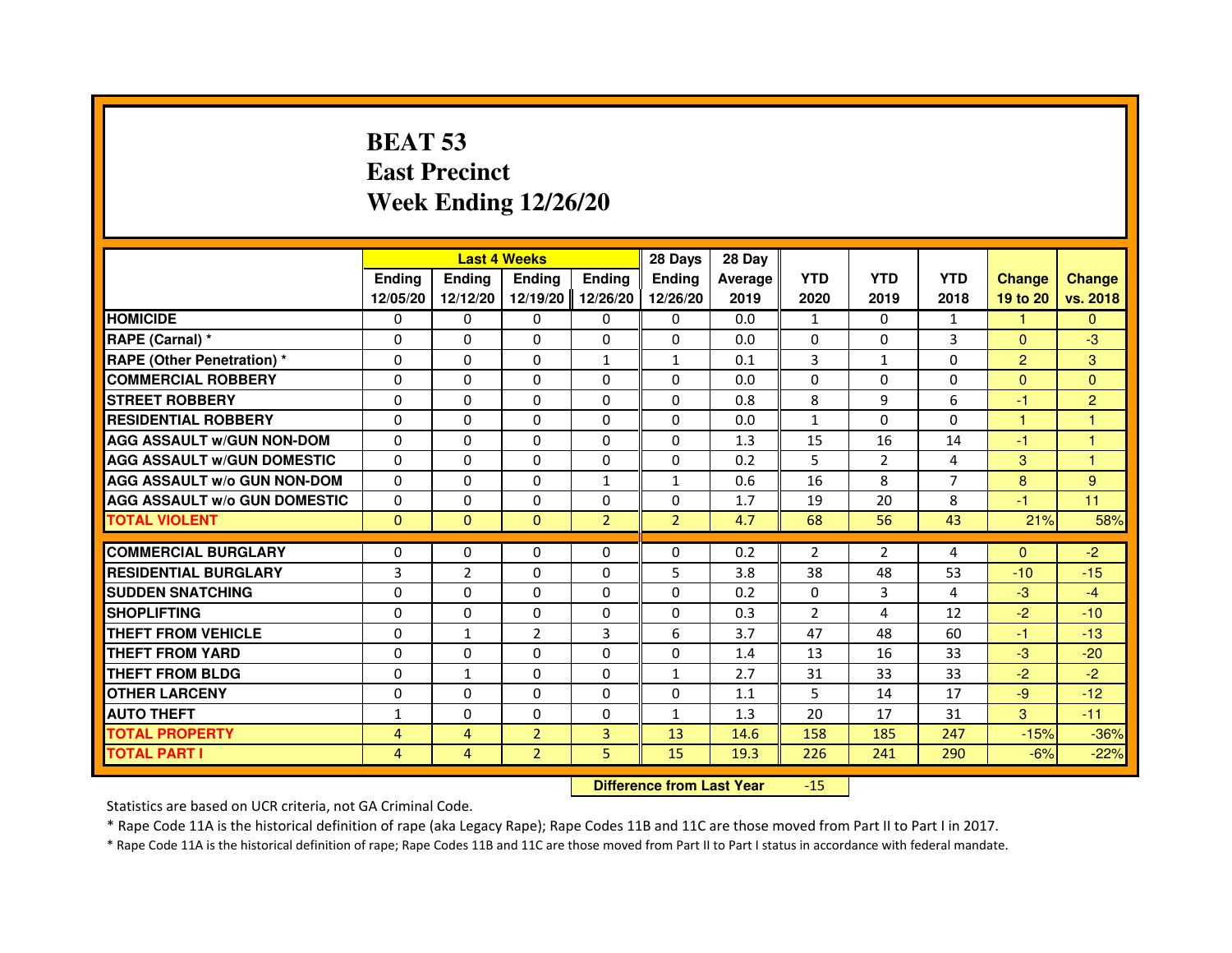# **BEAT 54 East PrecinctWeek Ending 12/26/20**

|                                     |                | <b>Last 4 Weeks</b> |                |                   | 28 Days        | 28 Day  |                |                |                |                |                |
|-------------------------------------|----------------|---------------------|----------------|-------------------|----------------|---------|----------------|----------------|----------------|----------------|----------------|
|                                     | <b>Endina</b>  | <b>Endina</b>       | <b>Endina</b>  | <b>Ending</b>     | <b>Endina</b>  | Average | <b>YTD</b>     | <b>YTD</b>     | <b>YTD</b>     | <b>Change</b>  | <b>Change</b>  |
|                                     | 12/05/20       | 12/12/20            |                | 12/19/20 12/26/20 | 12/26/20       | 2019    | 2020           | 2019           | 2018           | 19 to 20       | vs. 2018       |
| <b>HOMICIDE</b>                     | 0              | 0                   | 0              | 0                 | 0              | 0.0     | $\mathbf{0}$   | $\Omega$       | 5              | $\mathbf{0}$   | $-5$           |
| RAPE (Carnal) *                     | $\Omega$       | $\Omega$            | $\Omega$       | $\Omega$          | $\Omega$       | 0.2     | $\Omega$       | 3              | $\mathbf{1}$   | $-3$           | $-1$           |
| <b>RAPE (Other Penetration) *</b>   | 0              | 0                   | $\Omega$       | $\Omega$          | $\Omega$       | 0.0     | 3              | $\mathbf{1}$   | $\mathbf{1}$   | $\overline{2}$ | $\overline{2}$ |
| <b>COMMERCIAL ROBBERY</b>           | 0              | 0                   | 0              | $\Omega$          | $\Omega$       | 0.3     | 7              | 4              | 4              | 3              | 3              |
| <b>STREET ROBBERY</b>               | 0              | $\Omega$            | $\overline{2}$ | $\Omega$          | $\overline{2}$ | 0.7     | 7              | 9              | 12             | $-2$           | -5             |
| <b>RESIDENTIAL ROBBERY</b>          | 0              | $\Omega$            | 0              | $\Omega$          | 0              | 0.2     | 0              | 2              | $\overline{2}$ | $-2$           | $-2$           |
| <b>AGG ASSAULT W/GUN NON-DOM</b>    | $\mathbf{1}$   | $\mathbf 0$         | $\Omega$       | $\Omega$          | $\mathbf{1}$   | 1.7     | 19             | 22             | 15             | $-3$           | $\overline{4}$ |
| <b>AGG ASSAULT W/GUN DOMESTIC</b>   | $\Omega$       | 0                   | 0              | 0                 | $\Omega$       | 0.2     | $\overline{2}$ | $\mathbf{1}$   | $\mathbf{1}$   | $\mathbf{1}$   | 1              |
| <b>AGG ASSAULT W/o GUN NON-DOM</b>  | $\Omega$       | 0                   | $\Omega$       | 0                 | $\Omega$       | 0.8     | 10             | 11             | 12             | $-1$           | $-2$           |
| <b>AGG ASSAULT W/o GUN DOMESTIC</b> | $\Omega$       | $\mathbf{1}$        | 1              | $\mathbf{0}$      | $\overline{2}$ | 0.2     | 13             | 13             | 6              | $\Omega$       | $\overline{7}$ |
| <b>TOTAL VIOLENT</b>                | $\mathbf{1}$   | $\mathbf{1}$        | 3              | $\mathbf{0}$      | 5              | 4.2     | 61             | 66             | 59             | $-8%$          | 3%             |
|                                     |                |                     |                |                   |                |         |                |                |                |                |                |
| <b>COMMERCIAL BURGLARY</b>          | 0              | 0                   | $\Omega$       | $\Omega$          | $\Omega$       | 0.5     | $\mathbf{1}$   | $\overline{7}$ | $\overline{2}$ | $-6$           | $-1$           |
| <b>RESIDENTIAL BURGLARY</b>         | 0              | $\Omega$            | 1              | $\mathbf{0}$      | $\mathbf{1}$   | 2.9     | 31             | 37             | 59             | $-6$           | $-28$          |
| <b>SUDDEN SNATCHING</b>             | 0              | 0                   | $\Omega$       | $\Omega$          | $\Omega$       | 0.3     | $\overline{2}$ | 4              | $\Omega$       | $-2$           | $\overline{2}$ |
| <b>SHOPLIFTING</b>                  | 1              | 0                   | $\mathbf{1}$   | $\Omega$          | $\overline{2}$ | 3.1     | 53             | 41             | 62             | 12             | -9             |
| <b>THEFT FROM VEHICLE</b>           | 0              | $\mathbf{1}$        | $\overline{2}$ | $\mathbf{0}$      | 3              | 6.4     | 46             | 85             | 69             | $-39$          | $-23$          |
| <b>THEFT FROM YARD</b>              | 0              | 0                   | $\Omega$       | $\Omega$          | $\Omega$       | 2.1     | 26             | 28             | 39             | $-2$           | $-13$          |
| <b>THEFT FROM BLDG</b>              | 0              | 0                   | 0              | 1                 | 1              | 2.2     | 20             | 29             | 31             | $-9$           | $-11$          |
| <b>OTHER LARCENY</b>                | 0              | $\Omega$            | 0              | 0                 | $\Omega$       | 0.5     | 13             | 6              | 17             | $\overline{7}$ | $-4$           |
| <b>AUTO THEFT</b>                   | $\mathbf 0$    | 0                   | $\Omega$       | $\Omega$          | $\Omega$       | 2.4     | 24             | 28             | 30             | $-4$           | $-6$           |
| <b>TOTAL PROPERTY</b>               | $\mathbf{1}$   | $\mathbf{1}$        | 4              | $\mathbf{1}$      | $\overline{7}$ | 20.6    | 216            | 265            | 309            | $-18%$         | $-30%$         |
| <b>TOTAL PART I</b>                 | $\overline{2}$ | $\overline{2}$      | $\overline{7}$ | $\mathbf{1}$      | 12             | 24.8    | 277            | 331            | 368            | $-16%$         | $-25%$         |

 **Difference from Last Year**-54

Statistics are based on UCR criteria, not GA Criminal Code.

\* Rape Code 11A is the historical definition of rape (aka Legacy Rape); Rape Codes 11B and 11C are those moved from Part II to Part I in 2017.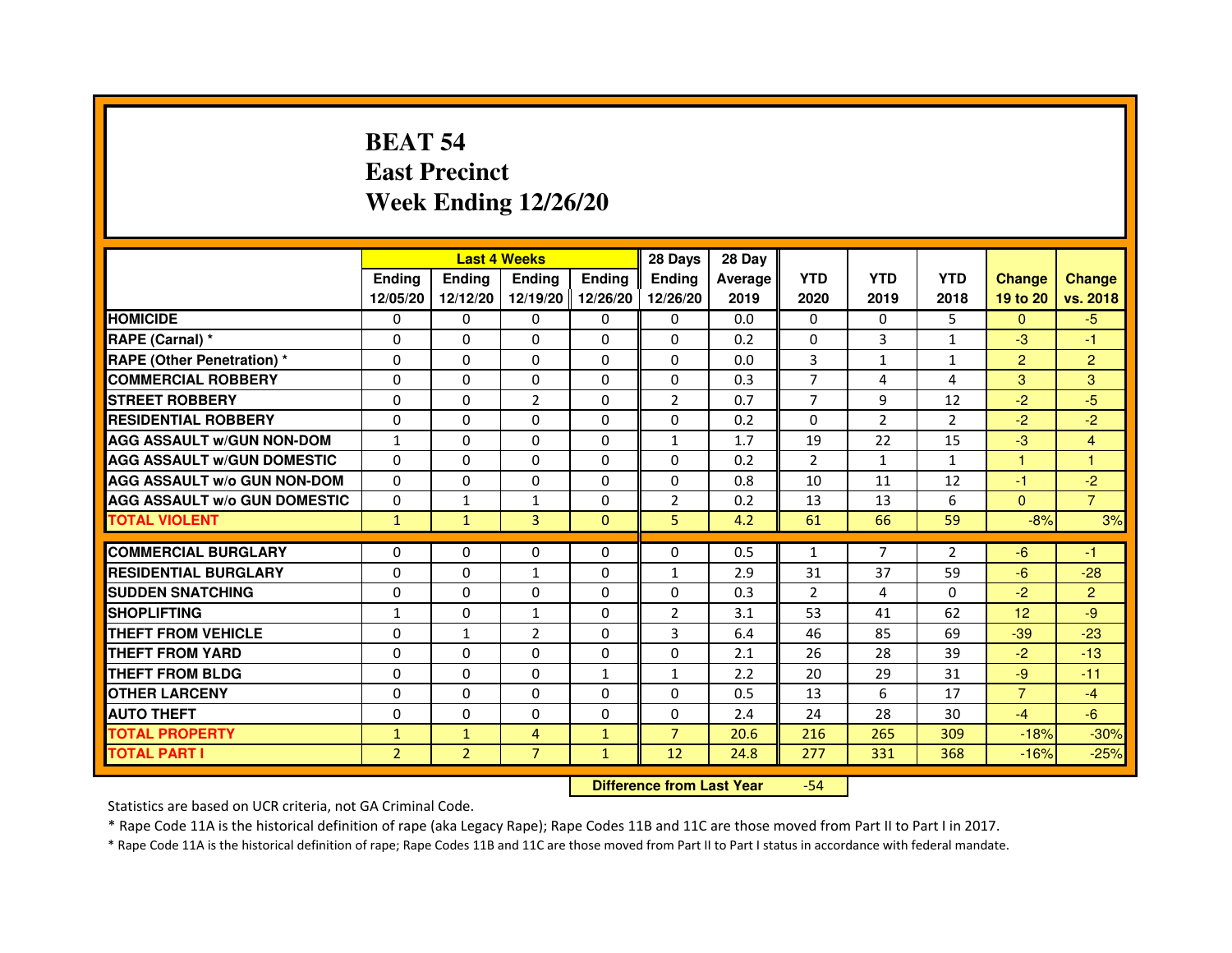# **BEAT 55 East PrecinctWeek Ending 12/26/20**

|                                     |                |                | <b>Last 4 Weeks</b> |                | 28 Days        | 28 Day  |                |                |                |                |                |
|-------------------------------------|----------------|----------------|---------------------|----------------|----------------|---------|----------------|----------------|----------------|----------------|----------------|
|                                     | <b>Endina</b>  | <b>Endina</b>  | Ending              | Ending         | <b>Ending</b>  | Average | <b>YTD</b>     | <b>YTD</b>     | <b>YTD</b>     | <b>Change</b>  | <b>Change</b>  |
|                                     | 12/05/20       | 12/12/20       | 12/19/20            | 12/26/20       | 12/26/20       | 2019    | 2020           | 2019           | 2018           | 19 to 20       | vs. 2018       |
| <b>HOMICIDE</b>                     | $\Omega$       | $\mathbf{0}$   | 0                   | $\mathbf{0}$   | 0              | 0.0     | $\overline{2}$ | 0              | $\mathbf{1}$   | $\overline{2}$ |                |
| RAPE (Carnal) *                     | $\Omega$       | $\Omega$       | $\Omega$            | $\Omega$       | $\Omega$       | 0.2     | $\Omega$       | 3              | $\Omega$       | $-3$           | $\Omega$       |
| <b>RAPE (Other Penetration)</b> *   | $\Omega$       | $\mathbf{0}$   | $\Omega$            | 0              | $\Omega$       | 0.0     | $\Omega$       | 0              | $\Omega$       | $\Omega$       | $\overline{0}$ |
| <b>COMMERCIAL ROBBERY</b>           | $\Omega$       | $\Omega$       | $\Omega$            | $\mathbf{1}$   | $\mathbf{1}$   | 0.1     | 2              | $\Omega$       | $\mathbf{1}$   | $\overline{2}$ | 1              |
| <b>STREET ROBBERY</b>               | $\Omega$       | $\Omega$       | $\Omega$            | $\Omega$       | $\Omega$       | 0.3     | 3              | 4              | $\overline{4}$ | $-1$           | $-1$           |
| <b>RESIDENTIAL ROBBERY</b>          | $\Omega$       | $\Omega$       | $\Omega$            | $\Omega$       | $\Omega$       | 0.1     | $\mathbf{1}$   | $\mathbf{1}$   | $\mathbf{1}$   | $\Omega$       | $\overline{0}$ |
| <b>AGG ASSAULT w/GUN NON- DOM</b>   | $\mathbf{1}$   | $\mathbf{1}$   | $\mathbf{1}$        | $\mathbf{1}$   | 4              | 0.2     | $\overline{7}$ | 3              | 10             | $\overline{4}$ | $-3$           |
| <b>AGG ASSAULT W/GUN DOMESTIC</b>   | $\mathbf{0}$   | $\mathbf{0}$   | 1                   | 0              | $\mathbf{1}$   | 0.3     | 1              | 4              | $\mathbf{1}$   | $-3$           | $\Omega$       |
| <b>AGG ASSAULT w/o GUN NON-DOM</b>  | $\Omega$       | $\Omega$       | $\Omega$            | $\Omega$       | $\Omega$       | 0.4     | 2              | 5              | $\mathbf{1}$   | $-3$           |                |
| <b>AGG ASSAULT W/o GUN DOMESTIC</b> | $\Omega$       | $\Omega$       | $\Omega$            | $\Omega$       | $\Omega$       | 0.4     | $\overline{7}$ | 5              | 4              | $\overline{2}$ | 3              |
| <b>TOTAL VIOLENT</b>                | $\mathbf{1}$   | $\mathbf{1}$   | $\overline{2}$      | $\overline{2}$ | $6\phantom{1}$ | 2.0     | 25             | 25             | 23             | 0%             | 9%             |
|                                     |                |                |                     |                |                |         |                |                |                |                |                |
| <b>COMMERCIAL BURGLARY</b>          | $\mathbf{0}$   | $\mathbf{0}$   | 0                   | 0              | 0              | 0.5     | 3              | 7              | 5              | $-4$           | $-2$           |
| <b>RESIDENTIAL BURGLARY</b>         | $\Omega$       | $\Omega$       | $\mathbf{1}$        | $\Omega$       | $\mathbf{1}$   | 1.8     | 8              | 23             | 20             | $-15$          | $-12$          |
| <b>SUDDEN SNATCHING</b>             | $\Omega$       | $\Omega$       | $\Omega$            | $\Omega$       | $\Omega$       | 0.2     | $\Omega$       | $\overline{2}$ | 3              | $-2$           | $-3$           |
| <b>SHOPLIFTING</b>                  | $\overline{2}$ | 5              | $\overline{2}$      | $\mathbf{1}$   | 10             | 16.0    | 125            | 206            | 194            | $-81$          | $-69$          |
| <b>THEFT FROM VEHICLE</b>           | $\mathbf{1}$   | 1              | 0                   | 0              | $\overline{2}$ | 3.6     | 31             | 47             | 53             | $-16$          | $-22$          |
| <b>THEFT FROM YARD</b>              | $\Omega$       | 1              | $\Omega$            | $\Omega$       | 1              | 1.3     | 14             | 17             | 21             | $-3$           | $-7$           |
| <b>THEFT FROM BLDG</b>              | $\mathbf{1}$   | $\Omega$       | $\Omega$            | $\Omega$       | 1              | 1.8     | 14             | 23             | 17             | $-9$           | $-3$           |
| <b>OTHER LARCENY</b>                | $\Omega$       | $\Omega$       | $\mathbf{1}$        | $\Omega$       | $\mathbf{1}$   | 0.3     | 3              | 4              | 9              | $-1$           | $-6$           |
| <b>AUTO THEFT</b>                   | $\mathbf{1}$   | $\Omega$       | $\Omega$            | $\Omega$       | $\mathbf{1}$   | 0.8     | 13             | 10             | 18             | 3              | $-5$           |
| <b>TOTAL PROPERTY</b>               | 5              | $\overline{7}$ | $\overline{4}$      | $\mathbf{1}$   | 17             | 26.2    | 211            | 339            | 340            | $-38%$         | $-38%$         |
| <b>TOTAL PART I</b>                 | 6              | 8              | 6                   | 3              | 23             | 28.2    | 236            | 364            | 363            | $-35%$         | $-35%$         |

 **Difference from Last Year**-128

Statistics are based on UCR criteria, not GA Criminal Code.

\* Rape Code 11A is the historical definition of rape (aka Legacy Rape); Rape Codes 11B and 11C are those moved from Part II to Part I in 2017.